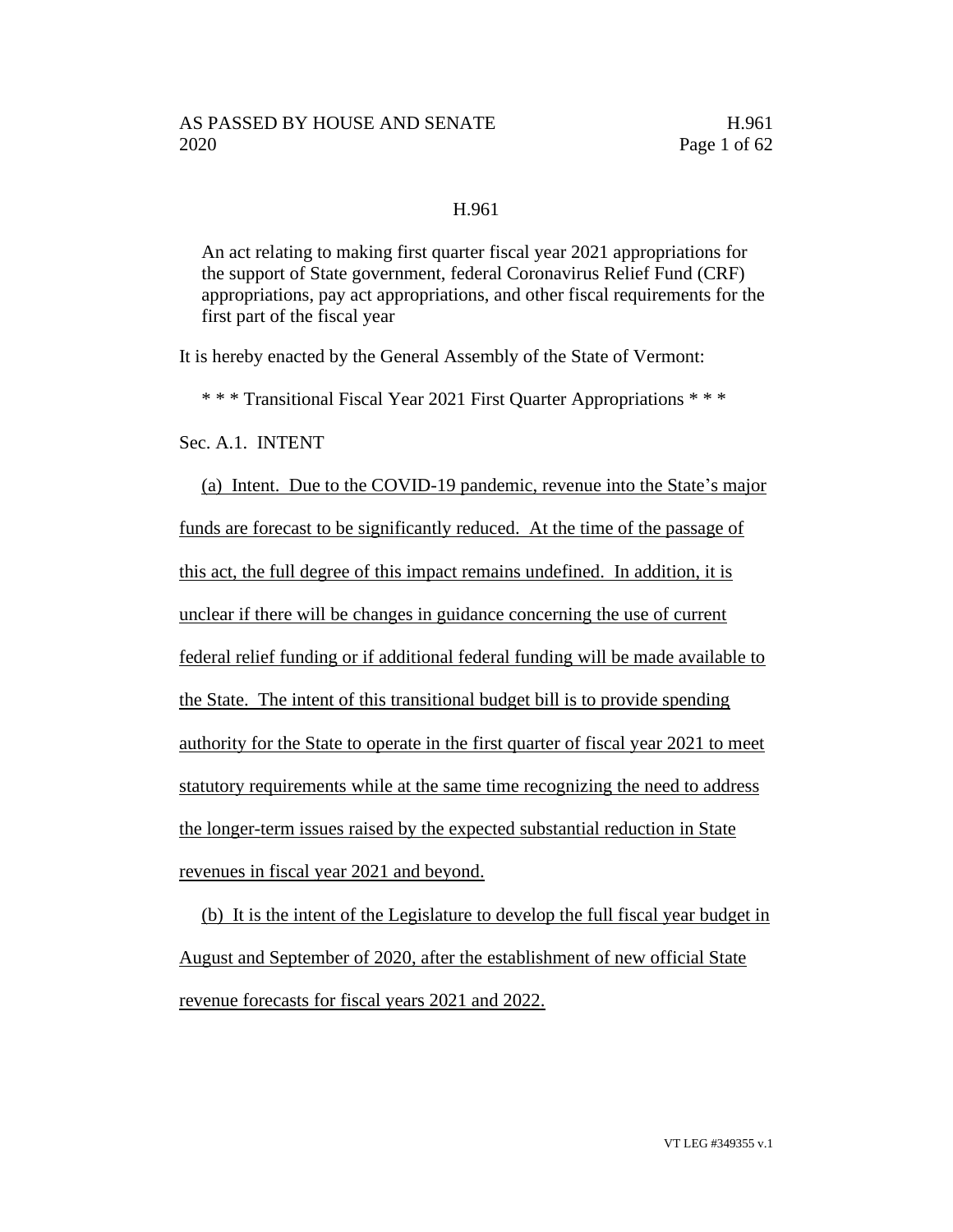## Sec. A.2. FISCAL CAPACITY

(a) Fiscal Capacity. The Secretary of Administration is authorized to establish fiscal capacity to the greatest extent possible in the first quarter of fiscal year 2021 through the following mechanisms:

(1) A nonessential position hiring freeze. From July 1 through September 30, 2020, the Secretary of Administration shall not authorize positions to be filled unless a determination is made that filling the position is critical for State operation or pandemic response. The Secretary shall notify the Legislative Joint Fiscal Committee of any approved hiring that takes place during this period. Notwithstanding 3 V.S.A. § 327(b) and 3 V.S.A. § 2222(i), vacant positions shall not be swept to the position pool before September 30, 2020 unless authorized by the Joint Fiscal Committee.

(2) Available fund balances. Fund balances at the close of fiscal year 2020 and fund capacity projected to be available in fiscal year 2021 as result of collection of deferred receipts from fiscal year 2020.

(3) Carryforward appropriation balances. Appropriation balances that are carried forward from fiscal year 2020.

(4) Available federal funds. Utilization of Federal Medical Assistance Percentage rate changes and federal funding streams related to COVID-19 response and relief available for existing programs, including administrative allowances.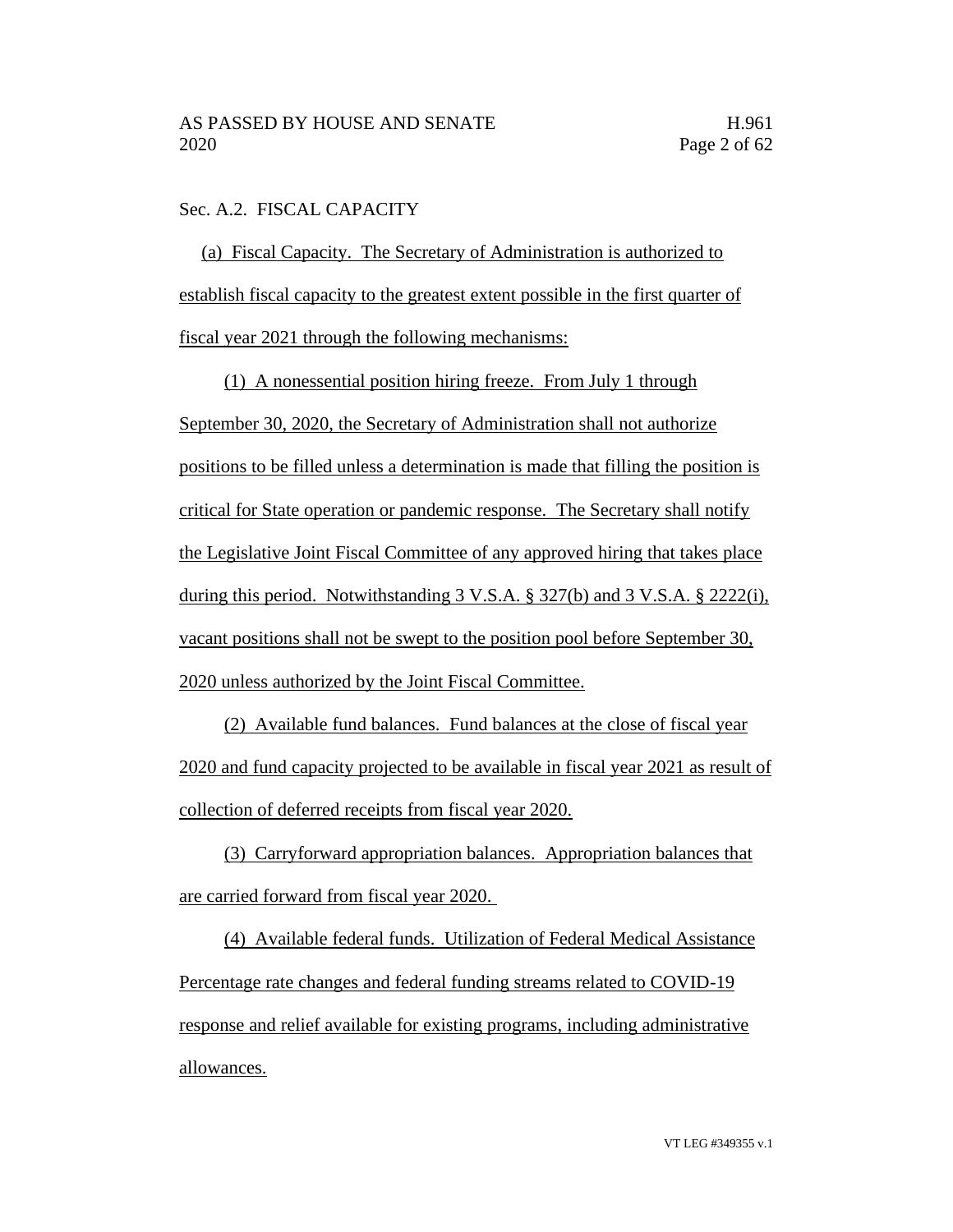(b) The Administration shall not make substantive changes to policies or program structure prior to the development and approval of the full 2021 budget unless such changes are submitted to and approved by the Joint Fiscal Committee. Any such approval shall be after soliciting input from relevant legislative policy committees.

(c) In their presentation of recommendations for the full fiscal year 2021 budget in August and September 2020, agencies and departments shall report on any portion of the fiscal capacity achieved and authorized by this section. Sec. A.3. PHASE I -DIRECT APPROPRIATIONS FISCAL YEAR 2021

## FIRST QUARTER

(a) The following appropriations are made for the first quarter of fiscal year 2021 as follows:

(1) The Vermont Veterans' Home: \$684,446 General Fund.

(2) State Teachers' Retirement System: \$119,013,146 General Fund and \$6,881,055 Education Fund. This fully funds the fiscal year 2021 obligation.

(3) Retired Teachers' Health Care and Medical Benefits: \$31,798,734 General Fund. This fully funds the fiscal year 2021 obligation.

(4) State Treasurer Unclaimed Property: \$1,134,819 Private Purpose Trust Funds.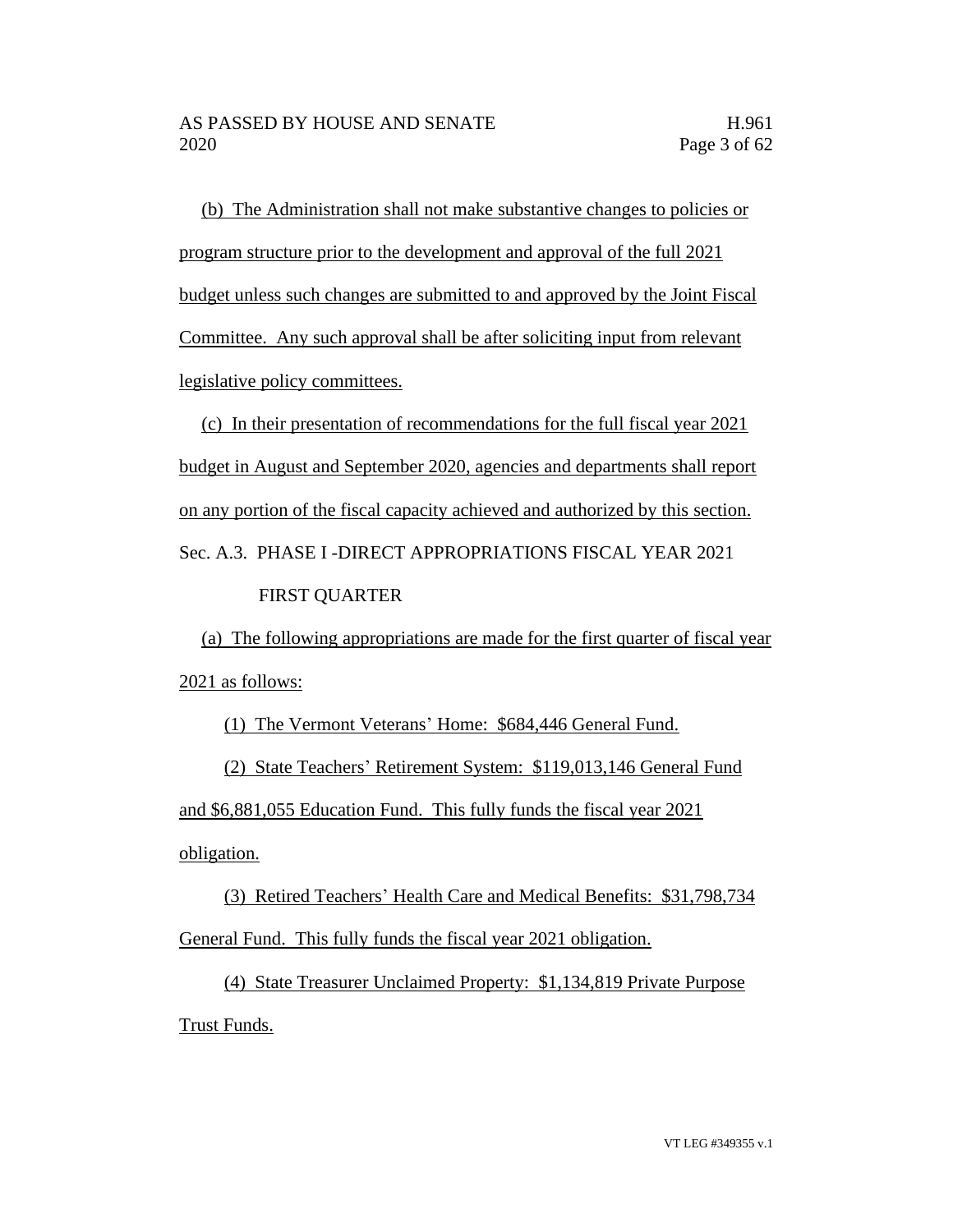(5) Debt Service: \$75,828,995 General Fund, \$540,918 Transportation

Fund, \$504,738 ARRA Fund, and \$2,502,613 TIB Debt Service Fund. This

fully funds the fiscal year 2021 obligation.

(6) Military's divisions will be appropriated General Fund as follows:

(A) Military Administration: \$1,368,238.

(B) Military Air Service Contract: \$210,693.

(C) Military Building Maintenance: \$589,662.

(D) Military Veterans' Affairs: \$217,257.

(7) Homeowner rebate: \$16,600,600 of General Fund.

(b) In fiscal year 2021, there is appropriated General Funds to the Vermont

State College System for one-time bridge funding to allow system

restructuring to be implemented for the 2021/2022 academic year: \$5,000,000.

Sec. A.4. PHASE I -PRORATED APPROPRIATIONS FISCAL YEAR

## 2021 FIRST QUARTER

(a) For all appropriations units that are not listed in Sec. A.3 of this act and were enacted pursuant to 2019 Acts and Resolves No. 72, sections B.100 through B.1001, as amended by 2020 Acts and Resolves No. 88, the following prorations shall apply to establish the Phase I interim appropriations for the operations of State government for the period beginning on July 1, 2020 and ending on September 30, 2020: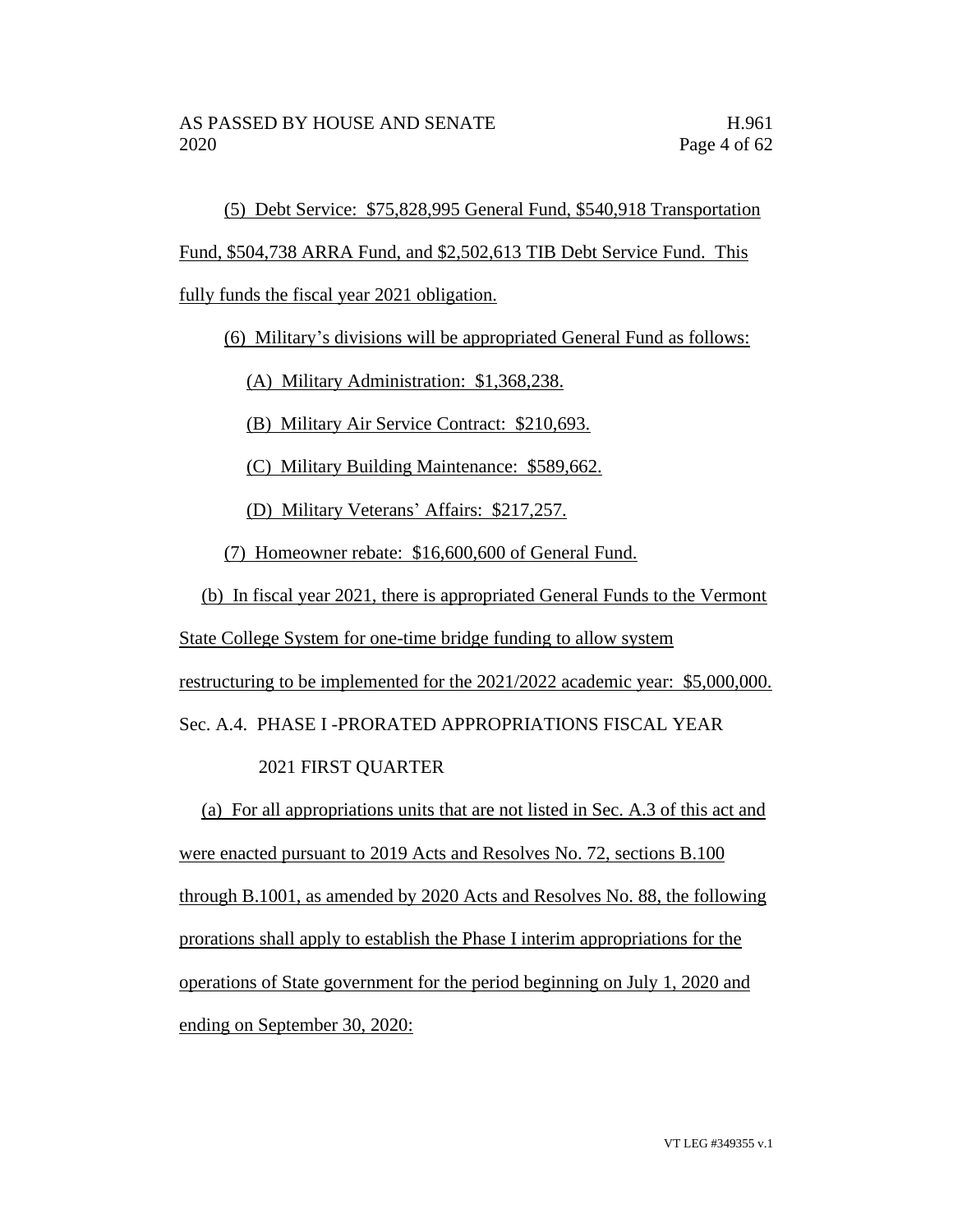(1) All funds in the Agency of Natural Resources except the General

Fund: 50%.

(2) All funds in the Agency of Transportation: 60%:

(A) With the exception of the Clean Water Fund prorated at 50%

pursuant to subdivision  $(7)(B)$  of this subsection (a).

(3) Vermont Student Assistance Corporation: 50%.

(4) Vermont State Colleges: 25%:

(A) These funds are to be distributed in July 2020.

(5) Vermont Housing and Conservation Board: 40%.

(6) Payments in Lieu of Taxes: 100%.

(7) Clean Water Fund and Agricultural Water Quality Special Fund

appropriations shall be prorated:

(A) Agency of Natural Resources: 50%.

(B) Agency of Transportation: 50%.

(C) Agency of Agriculture, Food and Markets: 50%.

(D) Agency of Commerce and Community Development: 50%.

(E) Agency of Administration: 50%.

(8) Treasurer, Teacher, State Employee and Municipal Pension Systems

administration: 30%.

(9) All other appropriations:

(A) 25% of General Fund appropriations.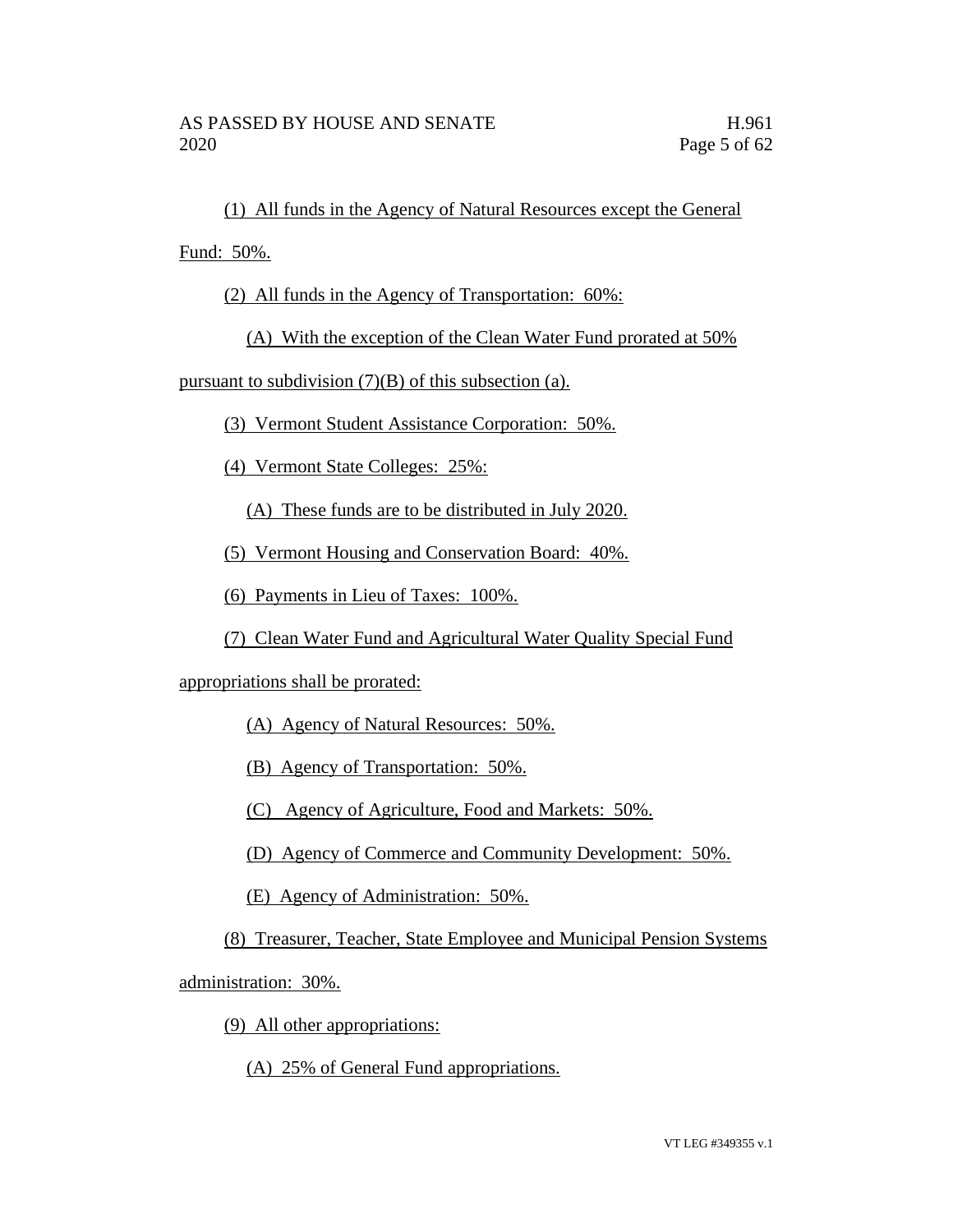(B) 100% of all Education Fund appropriations.

(C) 25% of all remaining appropriations by fund.

Sec. A.5. EMERGENCY BOARD AUTHORIZATION

(a) Between July 1 and September 30, 2020, pursuant to the conditions set forth in 32 V.S.A. § 133(b) and in addition to the authority to transfer appropriations pursuant to 32 V.S.A. § 133(b), the Emergency Board is authorized to make expenditures from the General Fund or from any reserve within the General Fund pursuant to its authority under 32 V.S.A. § 133(a) or from other funds of the State. The appropriations in this section shall not exceed one percent of the total appropriations authorized in any fund by this act. This authority is to address any unforeseen spending requirements related to the COVID-19 pandemic.

## Sec. A.6. RESCISSION AUTHORITY LIMITATION

(a) The provisions of 32 V.S.A. § 704 shall not apply between July 1, 2020 and September 30, 2020.

\* \* \* Budgetary Specifications and Amendments \* \* \* (Secs. A.7 though A.40 apply to the appropriations established for the first quarter of fiscal year 2021 in Sec. A.3 and Sec. A.4 of this act that reference the 2019 Acts and Resolves No. 72, Secs. B.100 through B.1001, as amended by 2020 Acts and Resolves No. 88 unless otherwise stated.)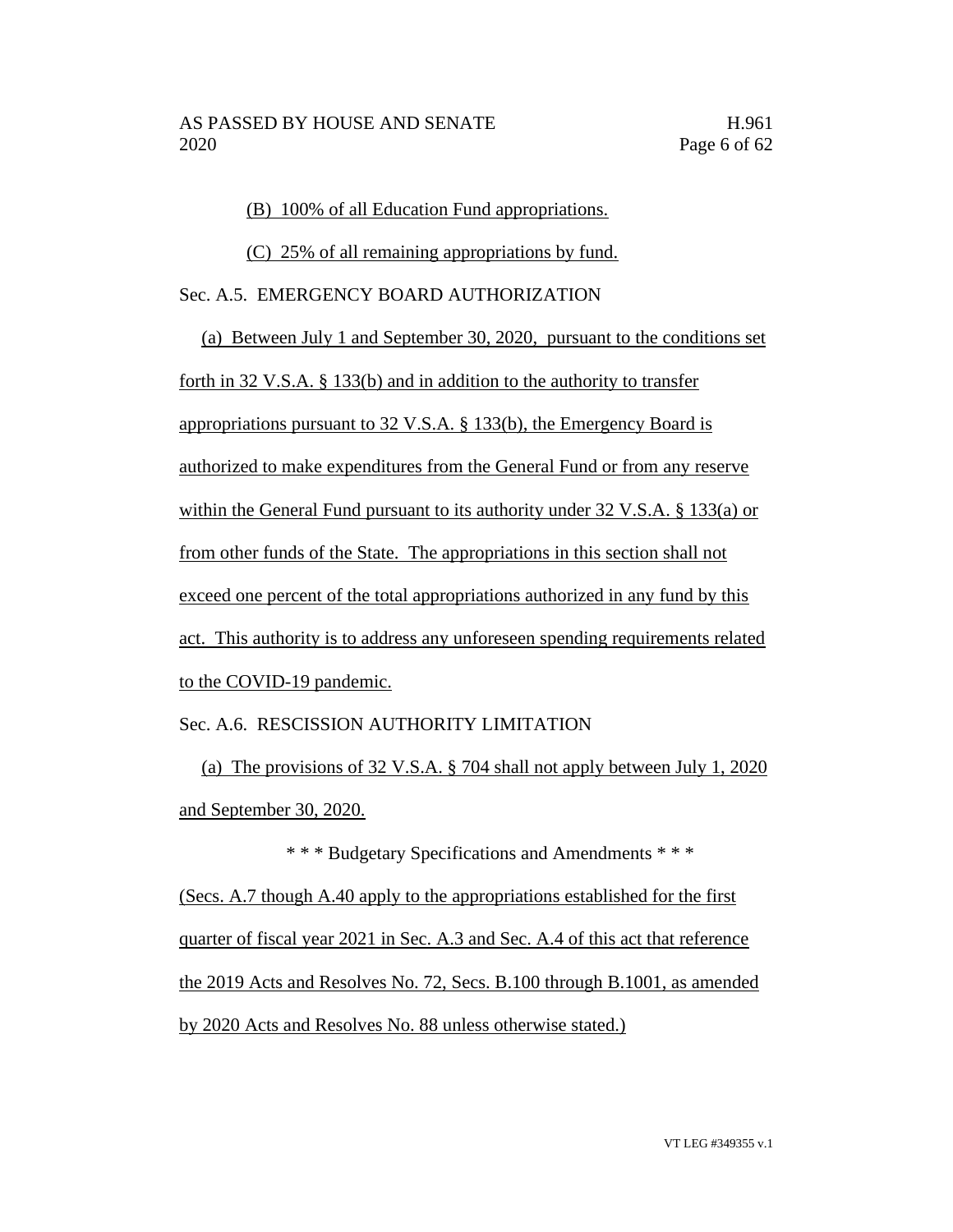\* \* \* General Government \* \* \*

Sec. A.7. 2014 Acts and Resolves No. 179, Sec. E.100(d), as amended by 2015 Acts and Resolves No. 4, Sec. 74, by 2016 Acts and Resolves No. 172, Sec. E.100.2, by 2017 Acts and Resolves No. 85, Sec. E.100.1, and by 2018 (Sp. Sess.) Acts and Resolves No. 11, Sec. E.100.1 is further amended to read:

(d) Position Pilot Program. A Position Pilot is hereby created to assist participating departments in more effectively managing costs of overtime, compensatory time, temporary employees, and contractual work by removing the position cap with the goal of maximizing resources to the greatest benefit of Vermont taxpayers.

\* \* \*

(7) This Pilot shall sunset on <del>July 1</del> September 30, 2020, unless extended or modified by the General Assembly.

Sec. A.8. 2017 Acts and Resolves No. 79, Sec. 13 is amended to read:

Sec. 13. STATE ETHICS COMMISION FUNDING SOURCE

#### SURCHARGE; REPEAL

(a) Surcharge

\* \* \*

(2) The amount collected shall be accounted for within the Human Resource Services Internal Service Fund and used solely for the purposes of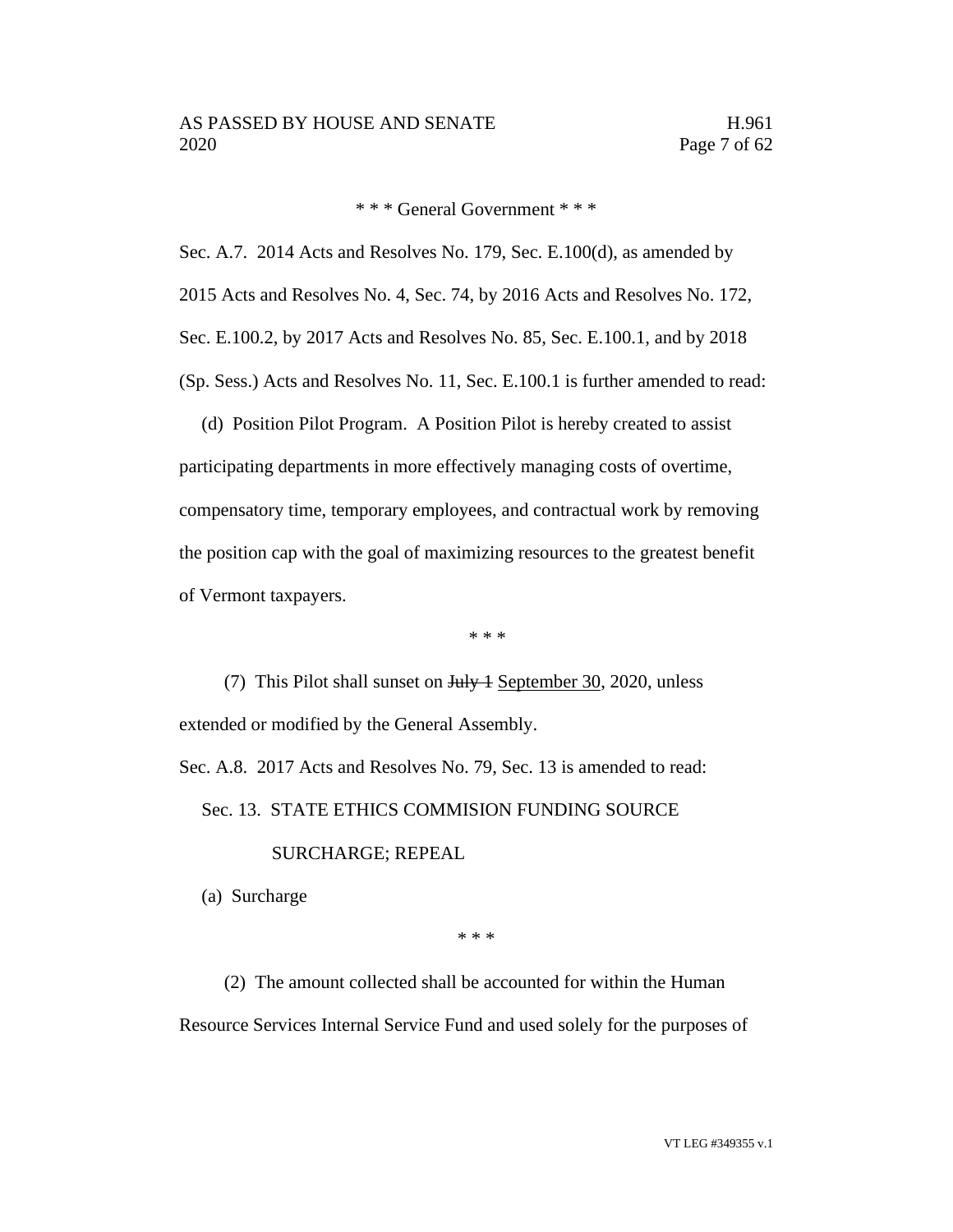funding the activities of the State Ethics Commission set forth in Sec. 7 of this act.

(b) Repeal. This section shall be repealed on June 30, 2020 June 30, 2021. Sec. A.9. BUDGET REPORT

(a) Notwithstanding 32 V.S.A. § 306, for fiscal year 2021 the Governor shall submit to the General Assembly, not later than the August 18, 2020, a budget which shall embody estimates, requests, and recommendations for appropriations or other authorizations for expenditures from the State Treasury for the remainder of fiscal year 2021. The budget shall be based upon the official State revenue estimates, including the Medicaid estimated caseloads and per-member per-month expenditures, adopted by the Emergency Board pursuant to section 305a of this title.

# Sec. A.10. SELECT COMMITTEE ON THE FUTURE OF THE VERMONT STATE COLLEGE SYSTEM; REPORTS

(a) Creation. There is created the Select Committee on the Future of Public Higher Education in Vermont (Committee) to assist the State of Vermont in addressing the urgent needs of the Vermont State Colleges (VSC) and develop an integrated vision and plan for a high-quality, affordable, and workforceconnected future for public higher education in the State.

(b) Membership.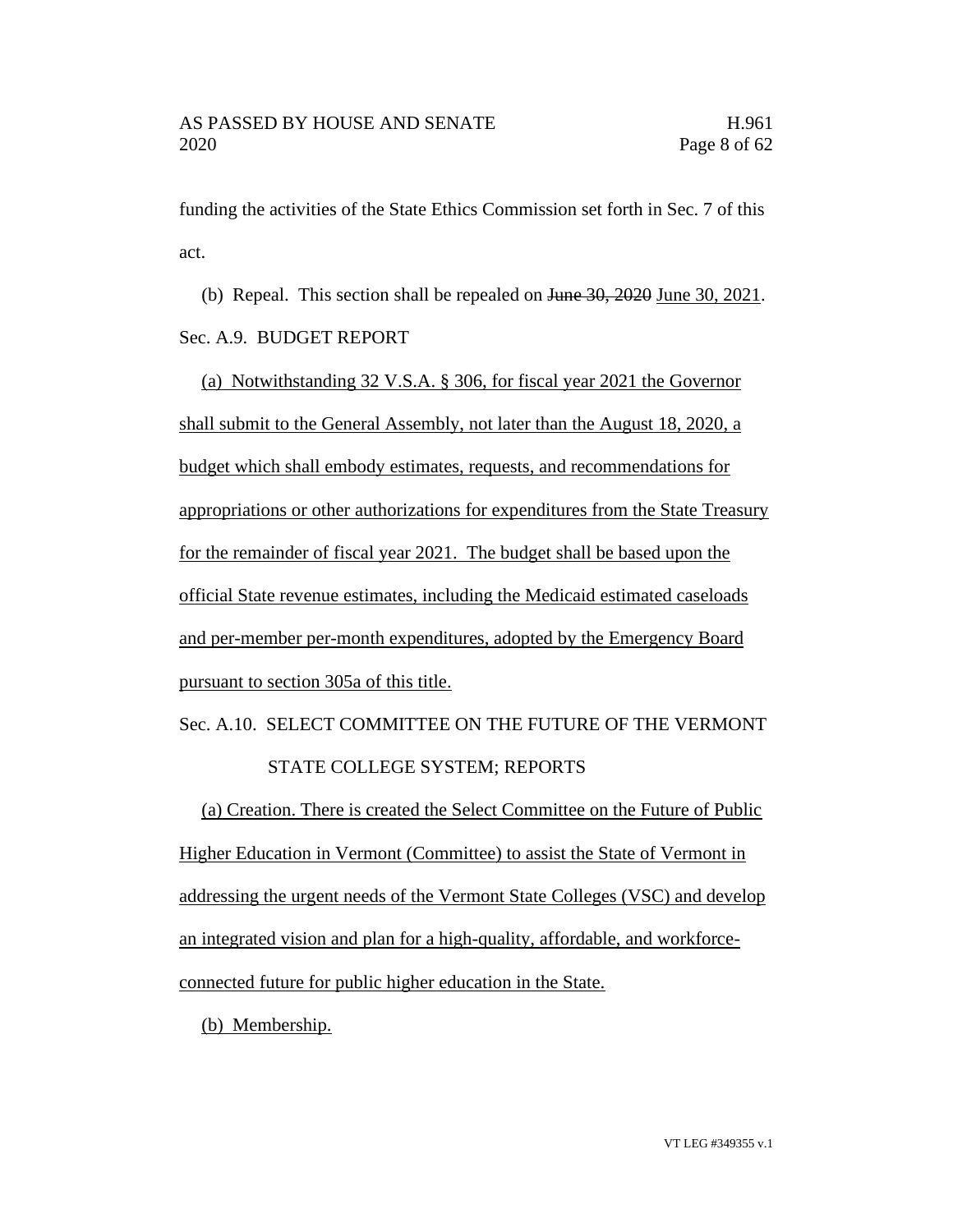(1) The Committee shall be composed of up to the following 15 members:

(A) one current member of the House of Representatives, who shall be appointed by the Speaker of the House;

(B) one current member of the Senate, who shall be appointed by the Committee on Committees;

(C) the President of the University of Vermont or designee and a

representative of the UVM Board of Trustees, appointed by the President;

(D) the Interim Chancellor of the Vermont State Colleges (VSC) or designee, and a representative of each of the VSC Board of Trustees, VSC campus administration, VSC faculty, VSC students, and VSC alumni or donor community, each appointed by the Interim Chancellor;

(E) the Secretary of Commerce and Community Development or

designee;

(F) the Commissioner of Labor or designee;

(G) two representatives of the business community, appointed by the Steering Group created under subsection (c) of this section; and

(H) the President of the Vermont Student Assistance Corporation or designee.

(2) A Committee member may be appointed to fill more than one role as identified in subdivision (1) of this subsection.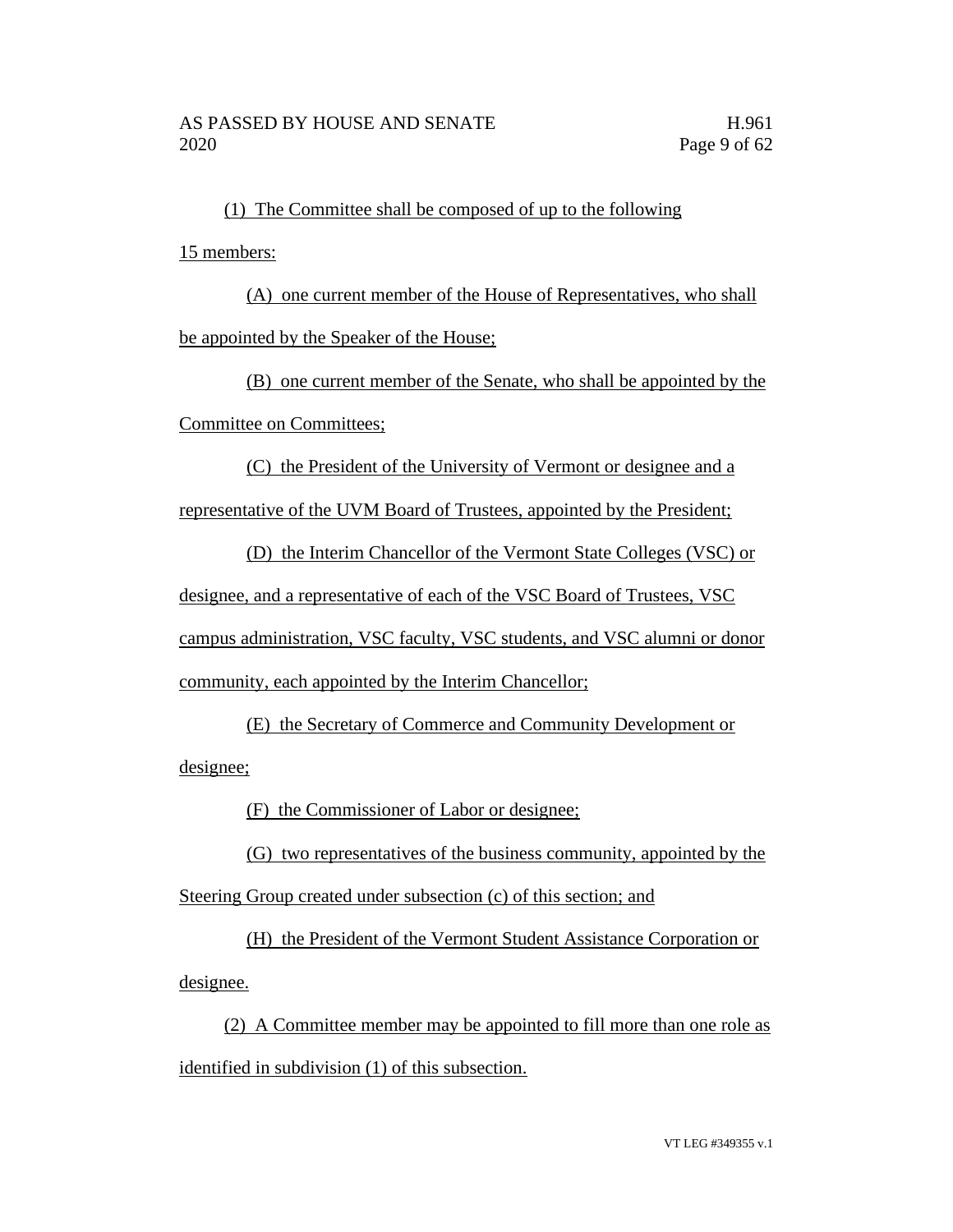(3) Appointers of members of the Committee shall seek to ensure that the geographical areas of the State hosting VSC campuses are represented on the Committee.

(c) Steering Group. On or before June 29, 2020, the Speaker of the House and the President Pro Tempore shall jointly appoint three members of the Committee, and the Governor shall appoint two members of the Committee, to serve as members of a Steering Group. The Steering Group shall provide leadership to the Committee and shall work with a consulting firm to analyze the issues, challenges, and opportunities facing VSC, as well as create a formal action plan to drive change and innovation in the VSC system. The Steering Group may form one or more subcommittees of the Committee to address key topic areas in greater depth.

(d) Collaboration. The Committee shall seek input from and collaborate with key stakeholders, as directed by the Steering Group.

(e) Powers and duties. The Committee shall study the structure of the current VSC system and build on previous studies and white papers in this area, including the ongoing work and work products of the VSCS Forward Task Force, the NVU Strong Advisory Committee, and the VTC Transition Advisory Task Force. The Select Committee shall also offer recommendations on how to increase affordability for students, access, retention, attainment, relevance, and fiscal sustainability, including the following issues: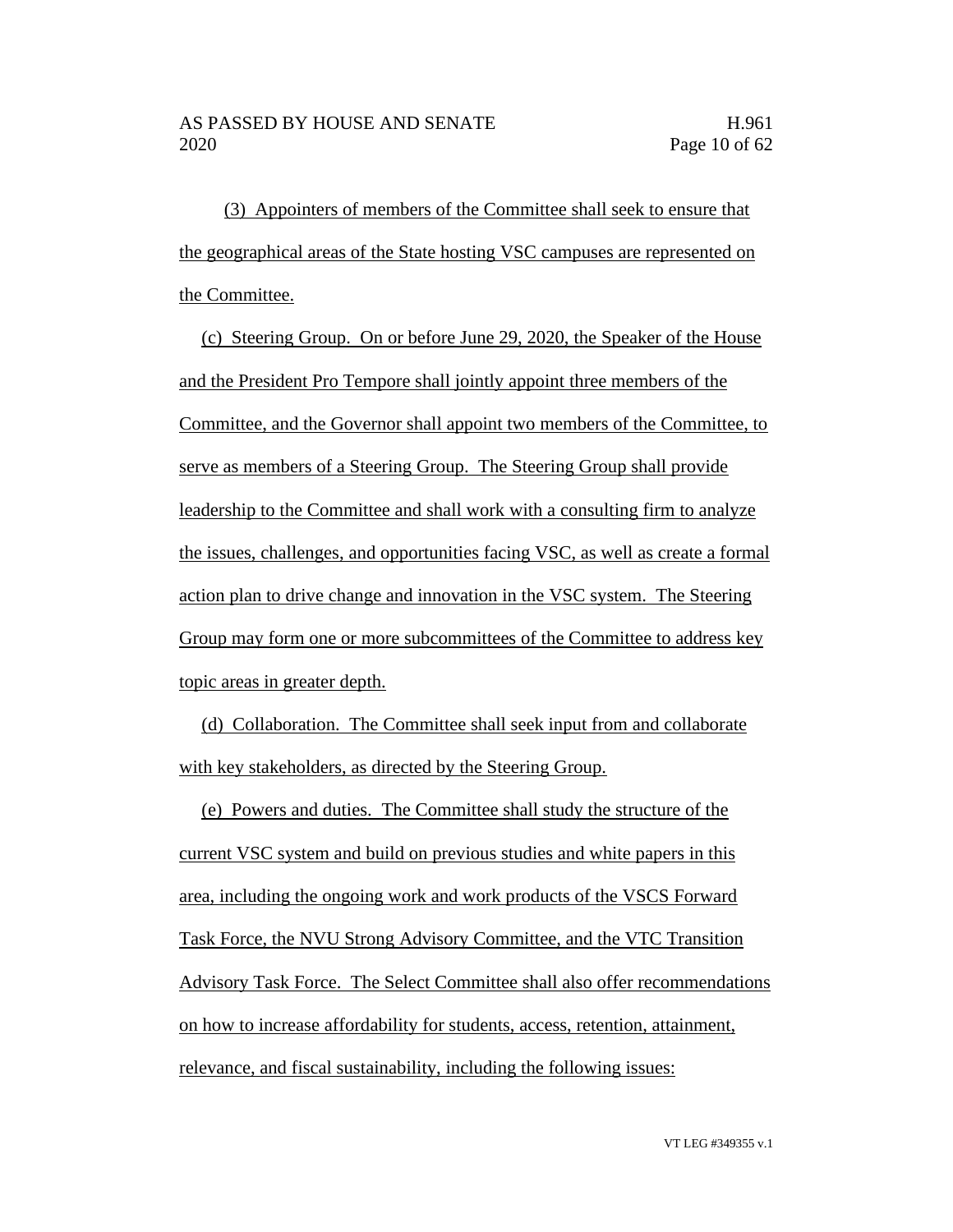(1) the financial sustainability of the VSC system and its impact on institutional capacity to innovate and meet State goals and learners' needs, including a comparison of higher education programs, delivery models, tuition, tuition-reduction and tuition-free programs, and structures in other states;

(2) the current organizational structure of VSC and its ability to promote student success;

(3) the alignment of the VSC system and workforce development goals, policy frameworks, and partnerships between businesses and institutions of higher education that are designed to meet the needs of employers and promote the public value of education; and

(4) collaboration with the University of Vermont to move Vermont toward meeting the concepts in subdivision (3) of this subsection (e).

(f) Consultant. The Vermont Legislative Joint Fiscal Office, in collaboration with the New England Board of Higher Education (NEBHE), shall issue a request for proposal to hire a consultant to assist the Committee with responses due from interested parties on or before July 17, 2020. On or before July 31, 2020, the Steering Group shall select the consultant.

(g) Assistance. The Committee shall have the administrative and technical assistance of the Agency of Education. NEBHE shall provide project management support to the Committee.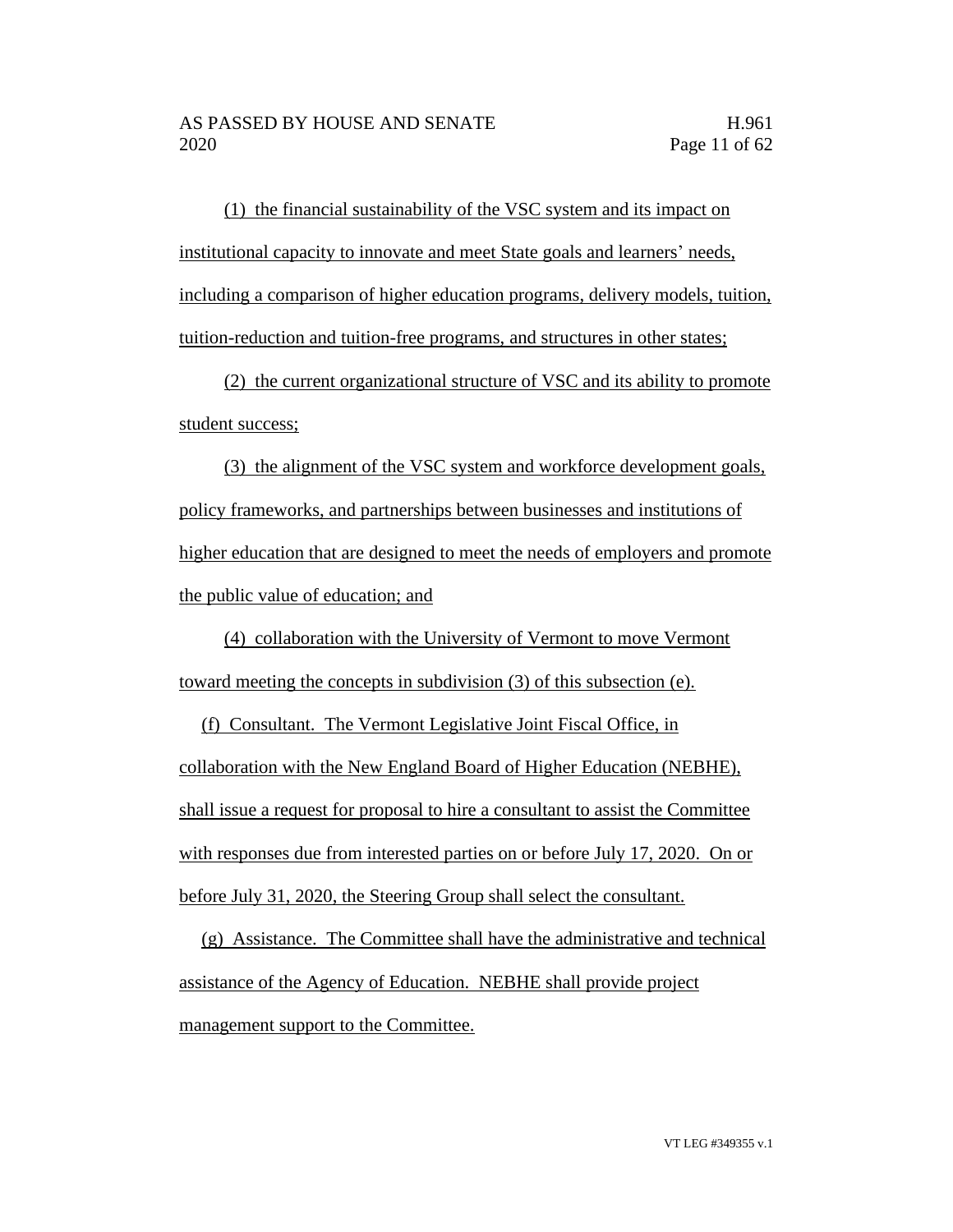(h) Reports. Recognizing the need for short-term solutions on system structure, governance, funding, and sustainability, the Committee, through its Steering Group, shall use a phased approach to reporting. The first interim report shall be due on or before December 20, 2020 and shall focus on the topics described in subdivision  $(e)(1)$  of this section; the second interim report shall be due on or before June 15, 2021 and shall focus on the topics described in subdivisions  $(e)(2)$ ,  $(3)$ , and  $(4)$  of this section; and the final report, which shall collate findings relative to subsection (e) of this section and include the action plan, shall be due on or before December 15, 2021. All reports shall be in writing and be delivered to the General Assembly and the Governor.

(i) Meetings.

(1) The Secretary of Commerce and Community Development or designee shall call the first meeting of the Committee to occur on or before August 28, 2020.

(2) The Speaker of the House and the President Pro Tempore shall jointly select the Committee chair.

(3) A majority of the membership shall constitute a quorum.

(4) The Committee shall cease to exist on January 31, 2022.

(j) Compensation and reimbursement.

(1) For attendance at meetings during adjournment of the General

Assembly, a legislative member of the Committee serving in his or her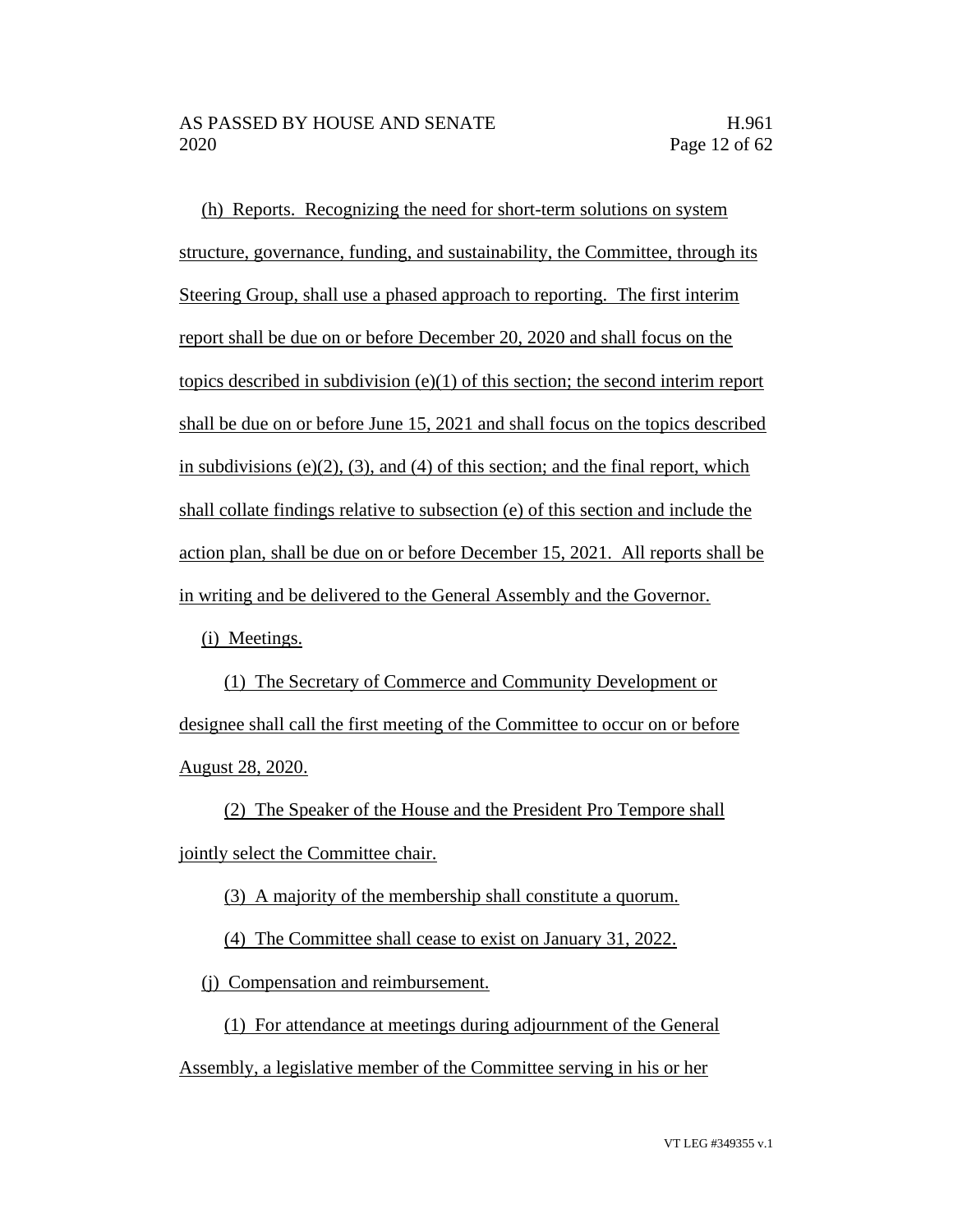capacity as a legislator shall be entitled to per diem compensation and

reimbursement of expenses pursuant to 2 V.S.A. § 406.

(2) Other members of the Committee, who are not employees of the

State of Vermont, shall be entitled to per diem compensation and

reimbursement of expenses as permitted under 32 V.S.A. § 1010.

(3) Compensation and reimbursement under this subsection shall be, in

each fiscal year 2021 and 2022, for a maximum of:

(A) six in-person meetings of the Committee;

(B) eight in-person meetings of the Steering Group; and

(C) four remote meetings of up to four subcommittees, assuming

compensation and reimbursement for up to five members of each subcommittee.

(k) Appropriations.

(1) The sum of \$20,500.00 is appropriated to the Agency of Education from the General Fund in fiscal year 2021 for per diem compensation and reimbursement of expenses for members of the Committee, Steering Group, and subcommittees.

(2) Of the funds identified in Sec. A.3(b) of this act, the Vermont State Colleges shall transfer to the Vermont Legislative Joint Fiscal Office an amount sufficient to carry out the responsibilities and actions of the Joint Fiscal Office required under this section.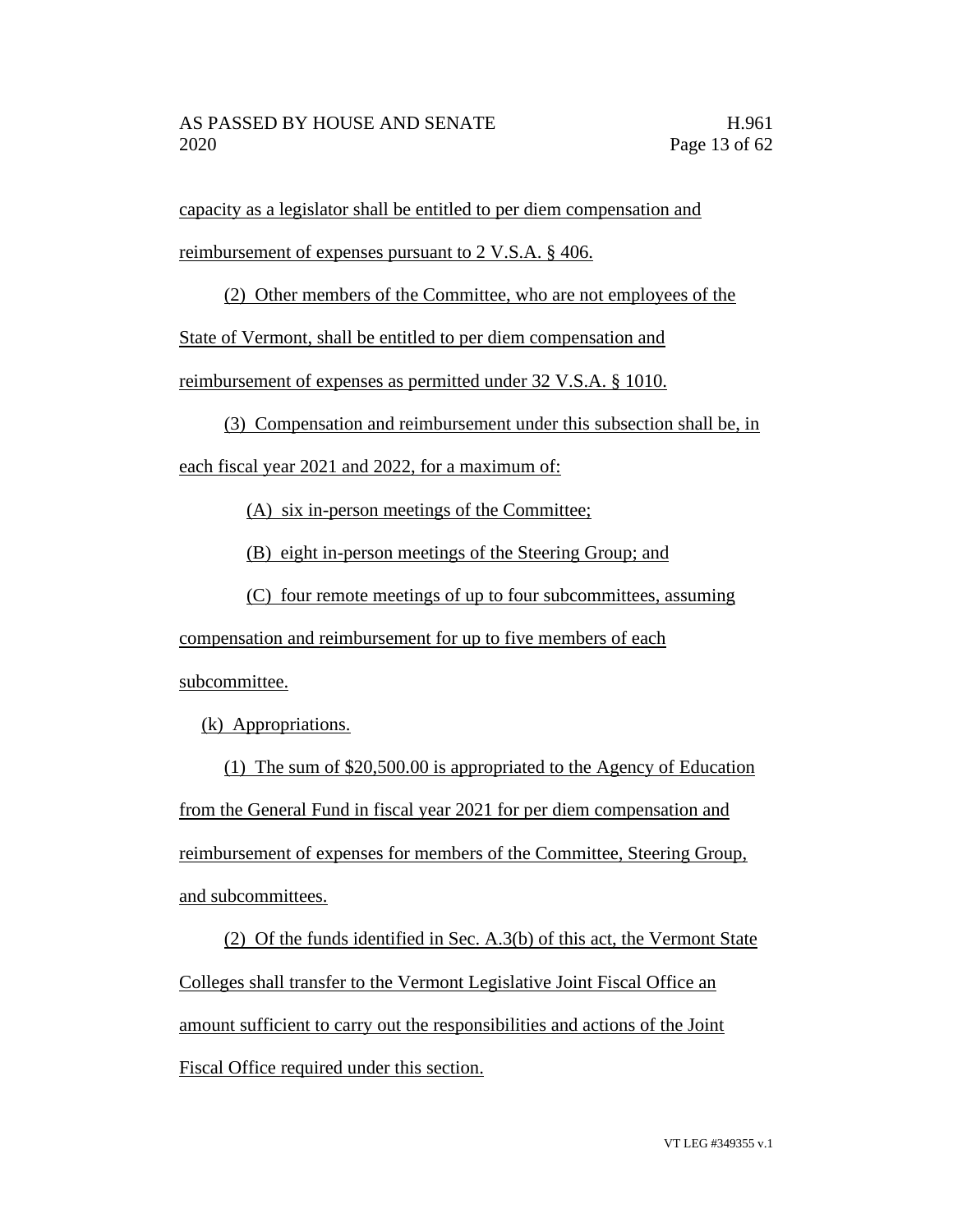Sec. A.11. Vermont state retirement system

(a) Notwithstanding 3 V.S.A. § 473(d), in fiscal year 2021, investment fees shall be paid from the corpus of the Fund.

Sec. A.12. 3 V.S.A. § 479a is amended to read:

## § 479a. STATE EMPLOYEES' POSTEMPLOYMENT BENEFITS TRUST FUND

(a) A "State Employees' Postemployment Benefits Trust Fund" (Benefits Fund) is hereby created for the purpose of accumulating and providing reserves to support retiree postemployment benefits for members, and to make distributions from the Benefits Fund for current and future postemployment benefits for retirees of the Vermont State Employees' Retirement System, excluding pensions and benefits otherwise appropriated by statute and for the payment of reasonable and proper expenses of administering the Benefits Fund and related benefit plans. The Benefits Fund shall not be part of the Retirement System but is intended to comply with and be a tax-exempt governmental trust under Section 115 of the Internal Revenue Code of 1986, as amended.

(b) Into the State Employees' Postemployment Benefits Trust Fund shall be deposited:

(1) All all assets remitted to the State as a subsidy on behalf of the members of the Vermont State Employees' Retirement System for employer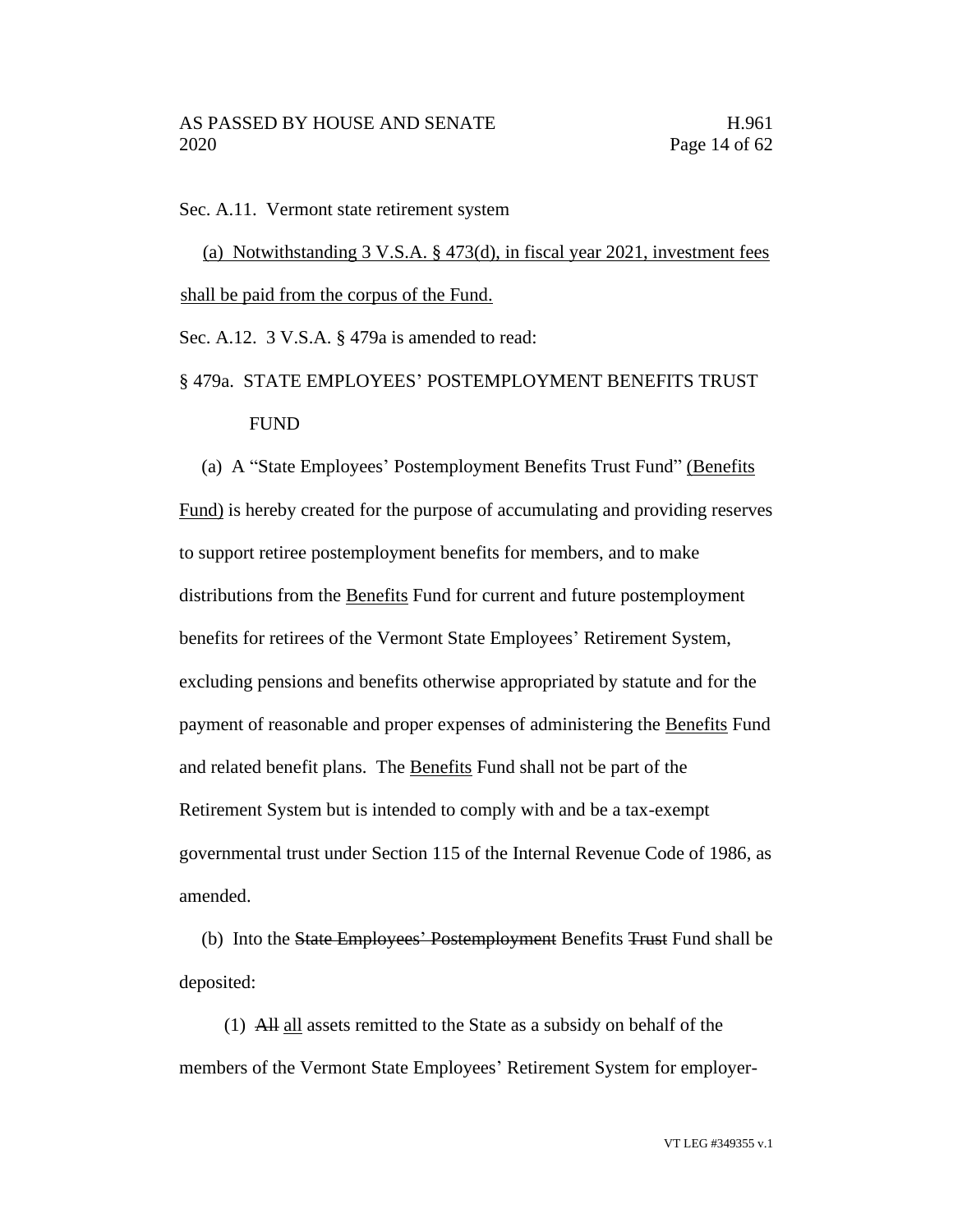sponsored qualified prescription drug plans pursuant to the Medicare Prescription Drug Improvement and Modernization Act of 2003, except that any subsidy received from an Employer Group Waiver Program is not subject to this requirement.;

(2) Any any appropriations by the General Assembly for the purposes of paying current and future retiree postemployment benefits for members of the Vermont State Employees' Retirement System.; and

(3) Amounts amounts contributed or otherwise made available by members of the System or their beneficiaries for the purpose of paying current or future postemployment benefits costs.

(c) The State Employees' Postemployment Benefits Trust Fund shall be administered by the State Treasurer. The Treasurer may invest monies in the State Employees' Postemployment Benefits Trust Fund in accordance with the provisions of 32 V.S.A. § 434 or, in the alternative, may enter into an agreement with the Committee to invest such monies in accordance with the standards of care established by the prudent investor rule under 14A V.S.A. § 902, in a manner similar to the Committee's investment of retirements system monies. All balances in the State Employees' Postemployment Benefits Trust Fund at the end of the fiscal year shall be carried forward. Interest earned shall remain in the State Employees' Postemployment Benefits Trust Fund. The Treasurer's annual financial report to the Governor and the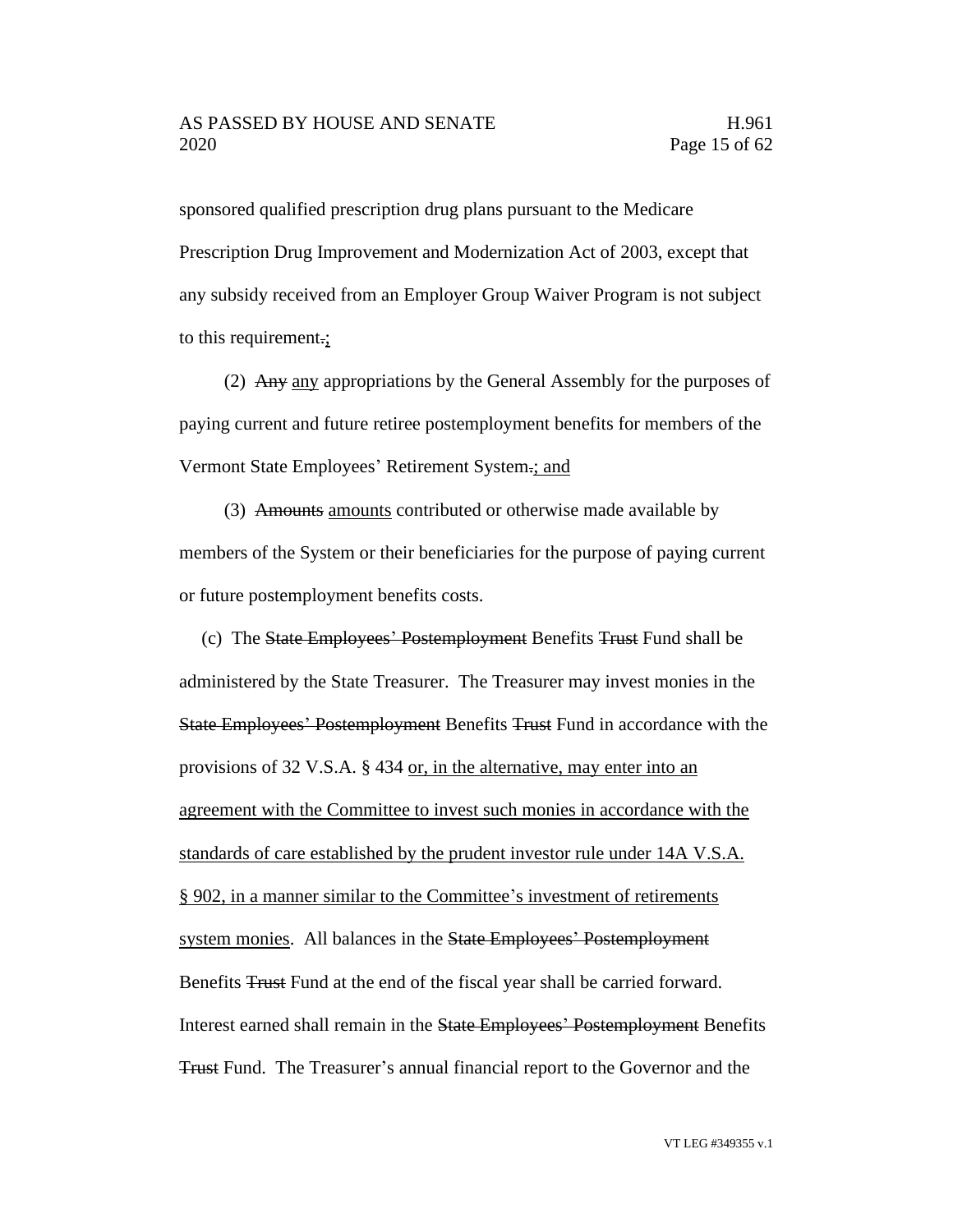General Assembly shall contain an accounting of receipts, disbursements, and earnings of the State Employees' Postemployment Benefits Trust Fund.

(d) All funds of the State Employees' Postemployment Benefits Trust Fund shall be held in one or more trusts, custodial accounts treated as trusts, or a combination thereof. Contributions to the Benefits Fund shall be irrevocable and it shall be impossible at any time prior to the satisfaction of all liabilities, with respect to employees and their beneficiaries, for any part of the corpus or income of the Benefits Fund to be used for, or diverted to, purposes other than the payment of retiree postemployment benefits to members and their beneficiaries and reasonable expenses of administering the Benefits Fund and related benefit plans.

Sec. A.13. 3 V.S.A. § 523 is amended to read:

#### § 523. VERMONT PENSION INVESTMENT COMMITTEE; DUTIES

(a) The Vermont Pension Investment Committee shall be responsible for the investment of the assets of the State Teachers' Retirement System of Vermont, the Vermont State Employees' Retirement System, and the Vermont Municipal Employees' Retirement System pursuant to section 472 of this title, 16 V.S.A. § 1943, and 24 V.S.A. § 5063. The Committee shall strive to maximize total return on investment, within acceptable levels of risk for public retirement systems, in accordance with the standards of care established by the prudent investor rule under 14A V.S.A. § 902. The Committee may, in its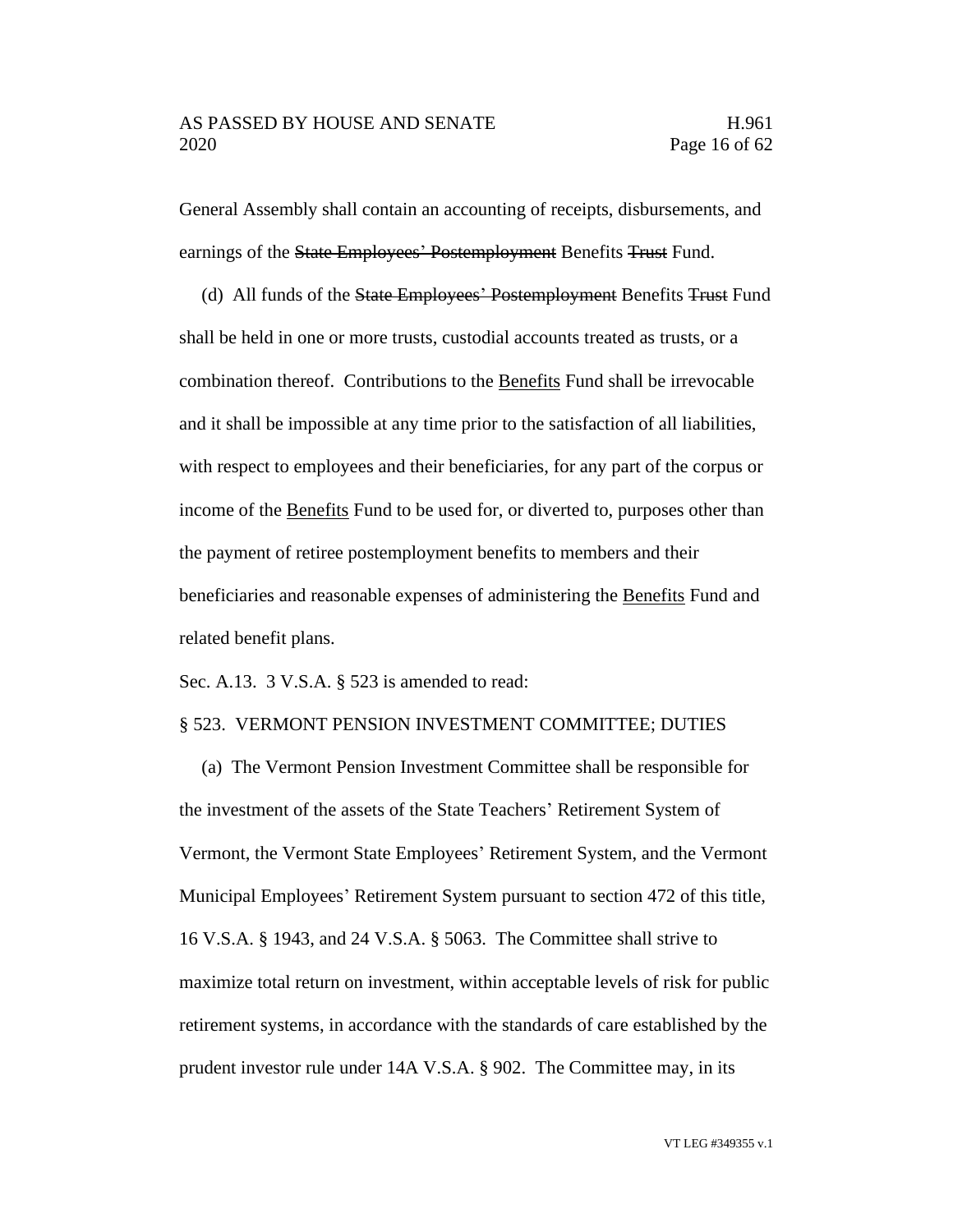discretion, subject to approval by the Attorney General, also enter into agreements with municipalities administering their own retirement systems to invest retirement funds for those municipal pension plans. The State Treasurer shall serve as the custodian of the funds of all three retirement systems. The Committee may, in its discretion, also enter into agreements with the State Treasurer to invest the State Employees' Postemployment Benefits Trust Fund, established in 3 V.S.A. § 479a, and the Retired Teachers' Health and Medical Benefits Fund, established in 16 V.S.A. § 1944b.

\* \* \*

Sec. A.14. 10 V.S.A. § 9 is amended to read:

#### § 9. INVESTMENT IN VERMONT COMMUNITY LOAN FUND

Notwithstanding any provision of 32 V.S.A. § 433(a) to the contrary, the State Treasurer is authorized to invest up to \$1,500,000.00 \$2,000,000.00 of short-term operating or restricted funds in the Vermont Community Loan Fund on terms acceptable to the Treasurer and consistent with prudent investment principles and guidelines pursuant to 32 V.S.A. § 433(b)-(c).

Sec. A.15. Payments in lieu of taxes

(a) This appropriation is for State payments in lieu of property taxes under 32 V.S.A. chapter 123, subchapter 4, and the payments shall be calculated in addition to and without regard to the appropriations for PILOT for Montpelier and for correctional facilities elsewhere in this act. Payments in lieu of taxes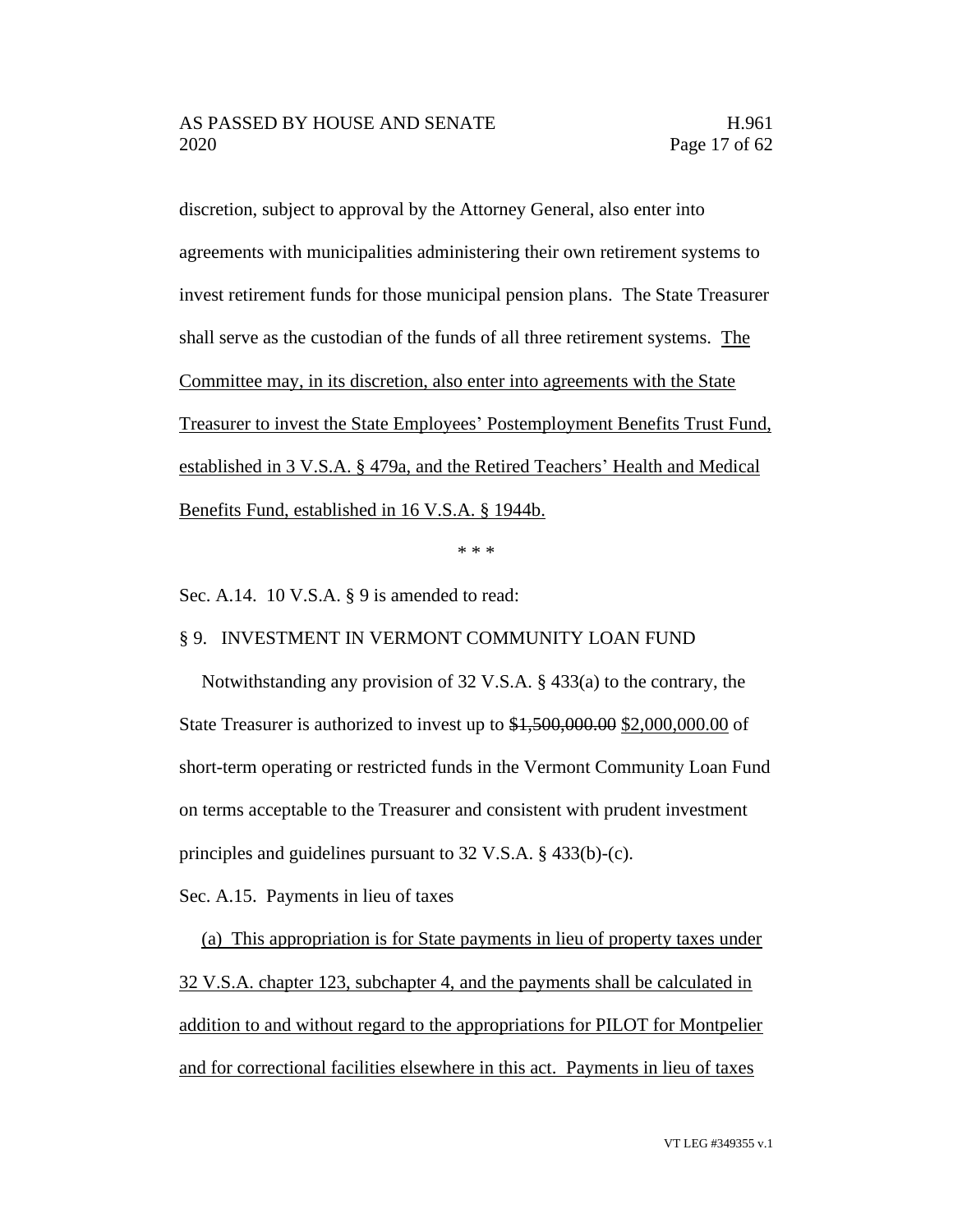under this section shall be paid from the PILOT Special Fund under 32 V.S.A. § 3709.

Sec. A.16. Payments in lieu of taxes – Montpelier

(a) Payments in lieu of taxes under this section shall be paid from the PILOT Special Fund under 32 V.S.A. § 3709.

Sec. A.17. Payments in lieu of taxes – correctional facilities

(a) Payments in lieu of taxes under this section shall be paid from the PILOT Special Fund under 32 V.S.A. § 3709.

Sec. A.18. SOFTWARE VENDOR CONTRACT AND USER

AGREEMENTS COMPLIANCE WITH STATE LAW

(a) The Agency of Digital Services, the Department of Buildings and

General Services; the Judiciary; and the Legislative Information Technology department shall report to the Joint Information Technology Oversight Committee and the Joint Legislative Justice Oversight Committee not later than September 1, 2020 on the status of how software vendors that the State currently engages for the provision of services are bringing contracts and user agreements into compliance with Vermont law so as not to contain presumptively unconscionable terms per 9 V.S.A. chapter 152.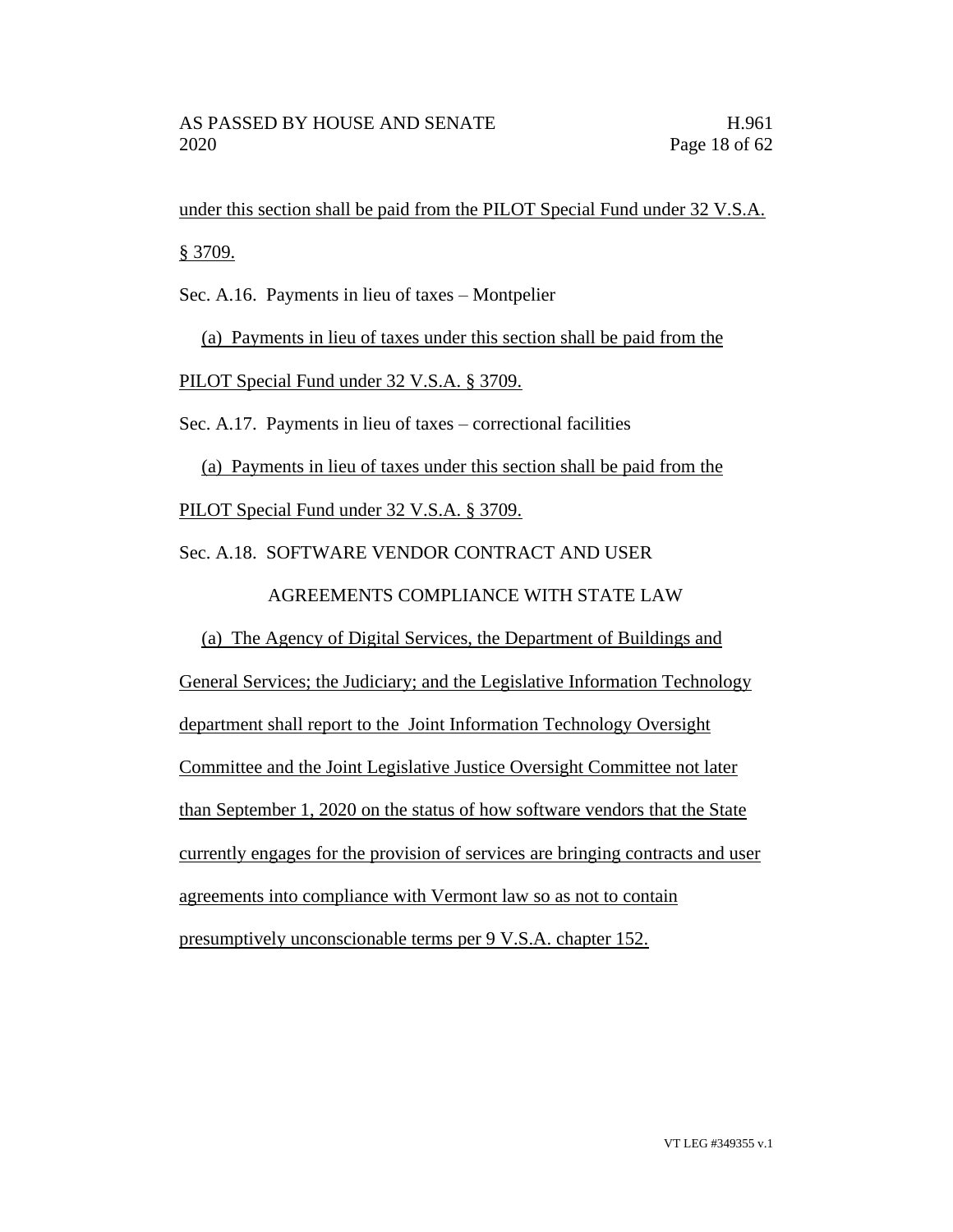\* \* \* Protection to Persons and Property \* \* \*

Sec. A.19. Attorney general

(a) Notwithstanding any other provisions of law, the Office of the Attorney General, Medicaid Fraud and Residential Abuse Unit, is authorized to retain, subject to appropriation, one-half of the State share of any recoveries from Medicaid fraud settlements, excluding interest, that exceed the State share of restitution to the Medicaid Program. All such designated additional recoveries retained shall be used to finance Medicaid Fraud and Residential Abuse Unit activities.

Sec. A.20. JUDICIAL SYSTEM ROLLOUT AND E-FILING FEES

(a) The Judiciary shall meet with representatives of the Vermont Bar Association and other court users to listen to and respond to court users' experience with the Odyssey File and Serve system and to examine alternatives to the current e-filing charges. The Judiciary shall report its efforts and recommendations for improving the rollout of the program and for improving court users' experience with the system, including costs, to the Joint Fiscal Committee and Joint Legislative Justice Oversight Committee not later than October 30, 2020.

Sec. A.21. Public safety – administration

(a) The Commissioner of Public Safety is authorized to enter into a performance-based contract with the Essex County Sheriff's Department to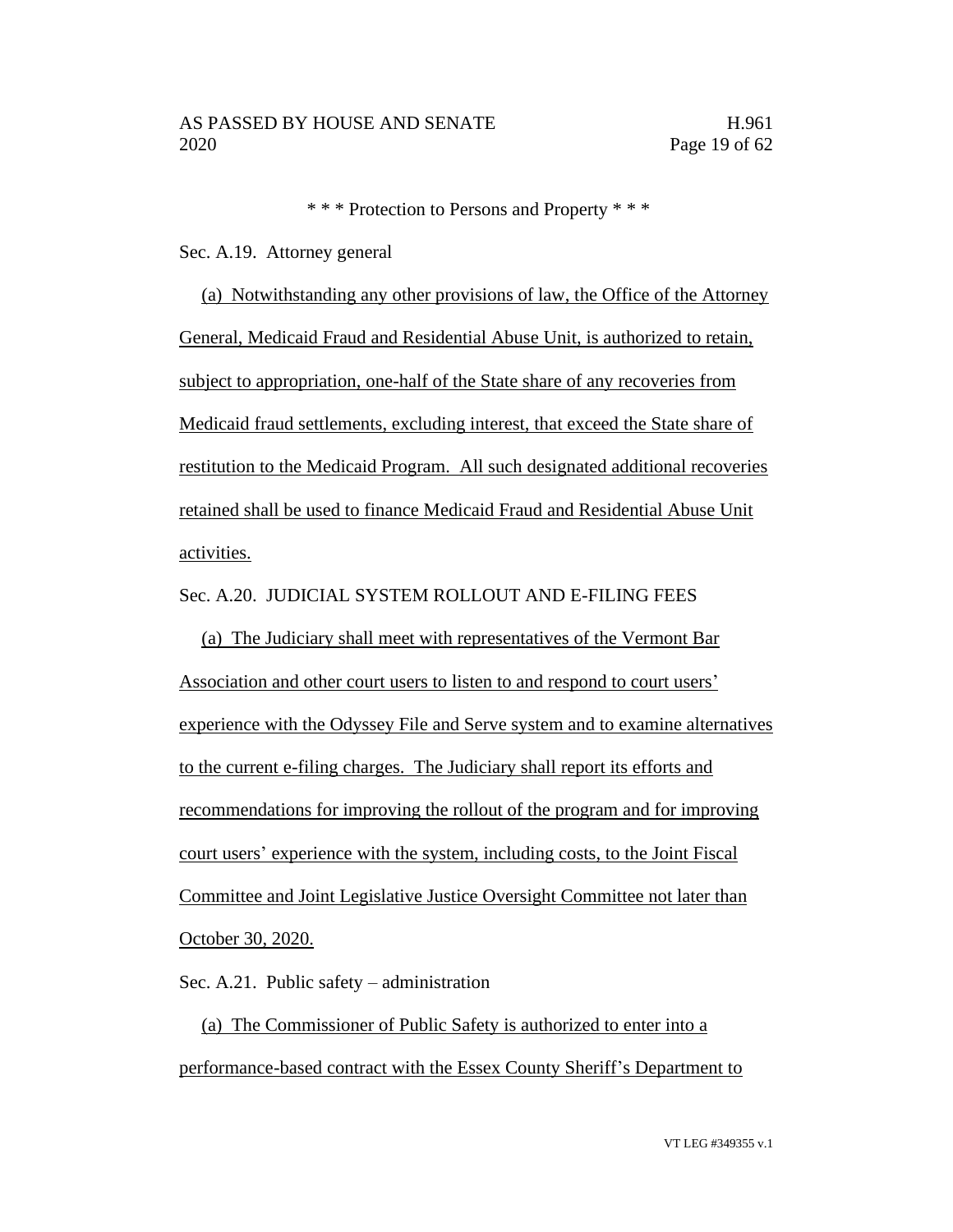provide law enforcement service activities agreed upon by both the Commissioner of Public Safety and the Sheriff.

(b) The Commissioner of Public Safety shall in collaboration with the Commissioner of Mental Health present a plan to the General Assembly by August 18, 2020 that will create the capacity for each State Police barrack to have embedded mental health clinicians from a designated agency or contracted provider to more appropriately respond to situations involving individuals experiencing a mental health emergency. In formulating this plan, the commissioners shall review the embedded mental health clinician model developed in Franklin county for statewide scalability. The Commissioner of Public Safety shall recommend the reallocation of funds for this purpose and explore the potential to match funds under Vermont's Medicaid waiver. Sec. A.22. Public safety – fire safety

(a) Of this General Fund appropriation, \$13,750 shall be granted to the Vermont Rural Fire Protection Task Force for the purpose of designing dry hydrants.

Sec. A.23. Military – Administration

(a) The amount of \$1,026,105 shall be disbursed to the Vermont Student Assistance Corporation for the National Guard educational assistance program established in 16 V.S.A. § 2856 and the National Guard Tuition Benefit Program established in 16 V.S.A. § 2857.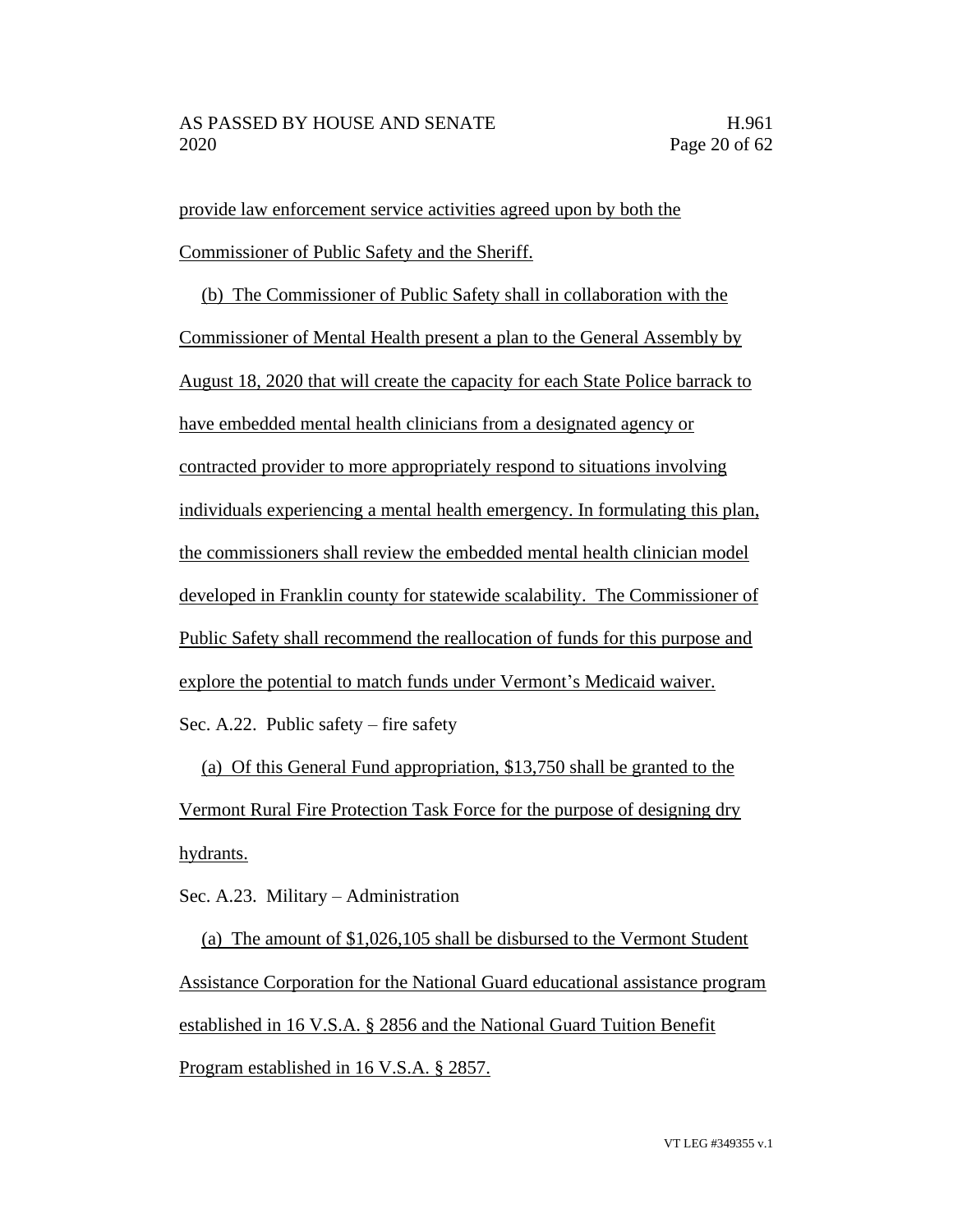#### Sec. A.24. LEGISLATIVE APPROVAL OF MILITARY SECURITY

#### GUARD CLASS ACTION

(a) Pursuant to Article 16 (3)(f) of the Collective Bargaining Agreement in effect for fiscal year 2020, the Legislature approves for the Department of the Military:

(1) The spending of federal funds in fiscal year 2020 estimated to be \$87,453 to fund the reclassification of thirty (30) Security Guard positions representing a financial impact greater than one percent (1%). Sec. A.24.a GLOBAL COMMITMENT WAIVER AMENDMENT

(a) The Secretary of Human Services is authorized to seek a no-change extension of Vermont's Global Commitment to Health Section 1115 Demonstration for the period of January 1, 2022 through December 31, 2023 from the Centers for Medicare and Medicaid Services.

\* \* \* Human Services \* \* \*

Sec. A.25. VERMONT HEALTH BENEFIT EXCHANGE RULES

(a) The Agency of Human Services may adopt rules pursuant to 3 V.S.A. chapter 25 to conform Vermont's rules regarding health care eligibility and enrollment and the operation of the Vermont Health Benefit Exchange to State and federal law and guidance. The Agency may use the emergency rules process pursuant to 3 V.S.A. § 844 prior to June 30, 2021, but only in the event that new State or federal law or guidance requires Vermont to amend or adopt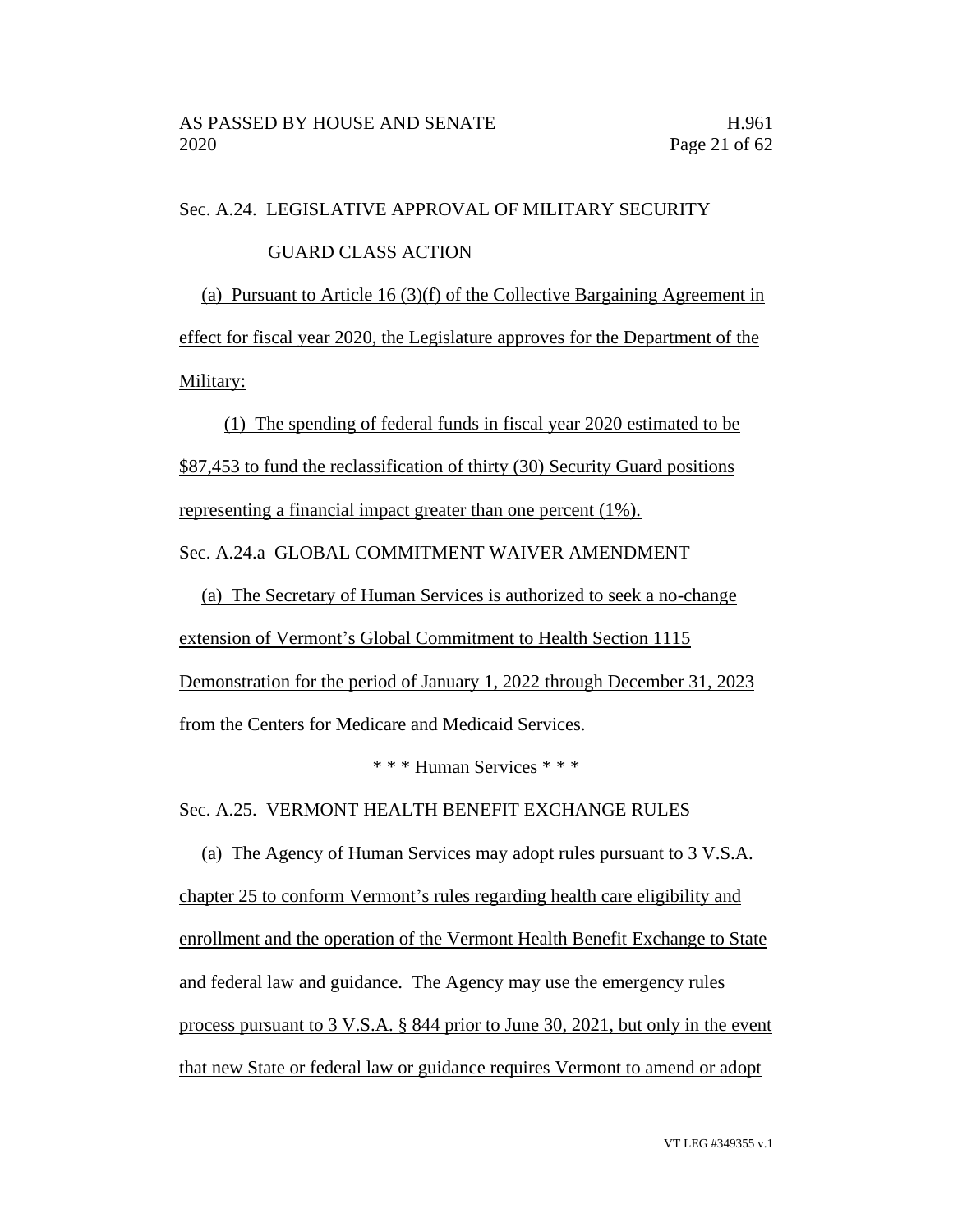its rules in a time frame that cannot be accomplished under the traditional rulemaking process. An emergency rule adopted under these exigent circumstances shall be deemed to meet the standard for the adoption of emergency rules required pursuant to 3 V.S.A. § 844(a).

Sec. A.26. 2019 Acts and Resolves No. 72, Sec. C.100 is amended to read:

Sec. C.100. FISCAL YEAR 2019 ONE-TIME APPROPRIATIONS

(a) In fiscal year 2019, funds are appropriated from the General Fund and shall be carried forward as follows:

\* \* \*

(19) To the Department for Children and Families, Woodside Rehabilitation Center: \$260,000 for costs associated with transitioning from a treatment facility to a detention facility providing additional clinical support and training.

\* \* \*

Sec. A.27. Corrections - correctional services

(a) The special funds appropriation of \$152,000 for the supplemental facility payments to Newport and Springfield, pursuant to Sec. A.4 of this act, shall be paid from the PILOT Special Fund under 32 V.S.A. § 3709.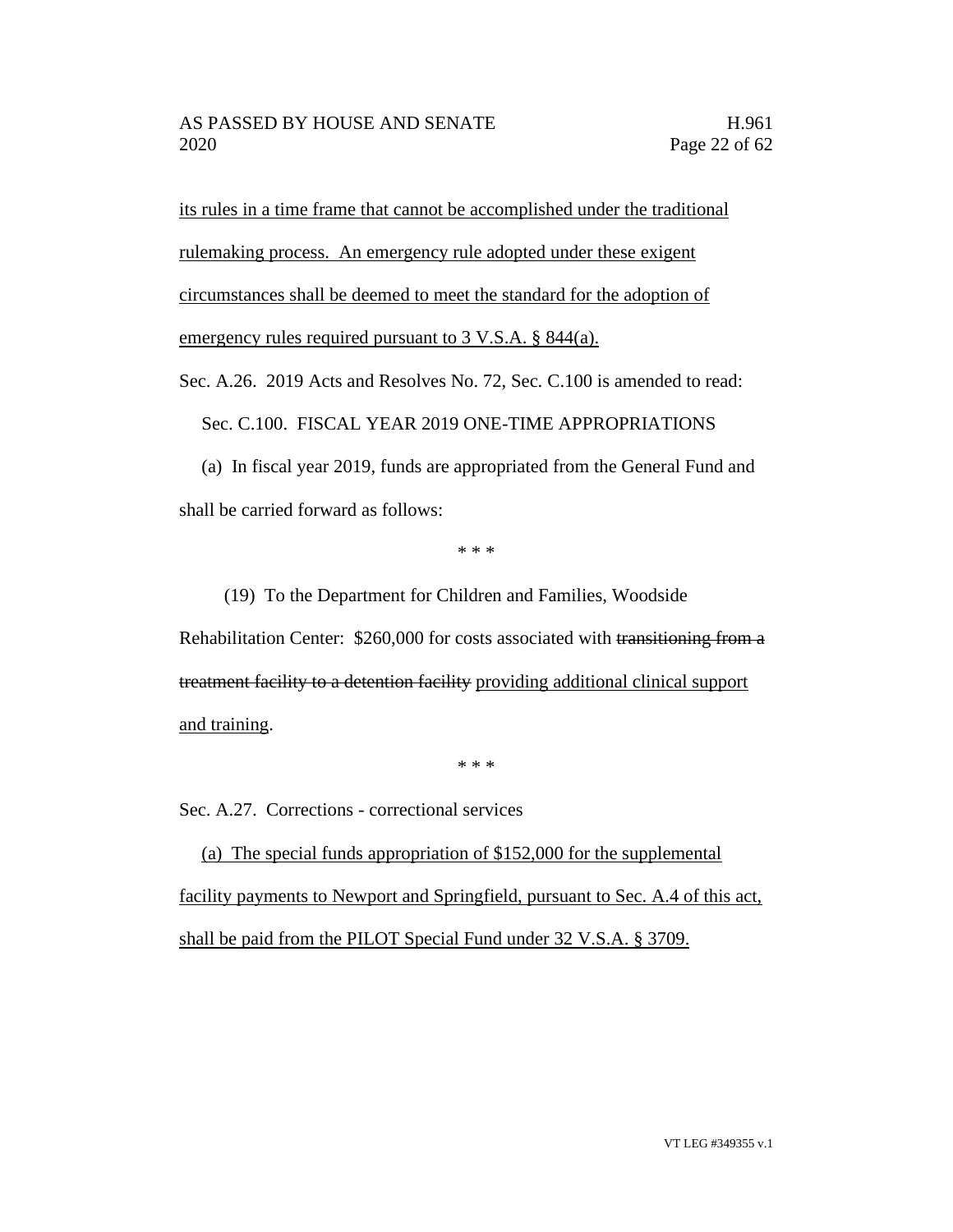Sec. A.28. REDUCTION IN FORCE OF WOODSIDE JUVENILE

### REHABILITATION CENTER EMPLOYEES

(a) On or before the date of passage of this act, the State of Vermont and

the collective bargaining representative of the employees employed at the

Woodside Juvenile Rehabilitation Center facility shall engage in bargaining

regarding whether and how to modify any terms of the applicable collective

bargaining agreement in relation to permanent status classified employees who

are subject to a reduction in force from their positions at the Woodside

Juvenile Rehabilitation Center facility.

Sec. A.29. POPULATION FUNDING COMMITMENT; AGENCY OF HUMAN SERVICES; WOODSIDE JUVENILE REHABILITATION CENTER; PLAN FOR JUSTICE- INVOLVED YOUTHS

(a) The fiscal year 2021 budget as proposed by the Administration:

(1) anticipates closure of the secure Woodside Juvenile Rehabilitation

Center facility that provides short and long-term placements and treatment

services for justice-involved youths and youths in the custody of the

Department for Children and Families; and

(2) allocates in fiscal year 2021 a total of \$2,500,000 in General Funds and any Federal Medicaid matching funds to serve this population in alternative placements approved by the Department for Children and Families.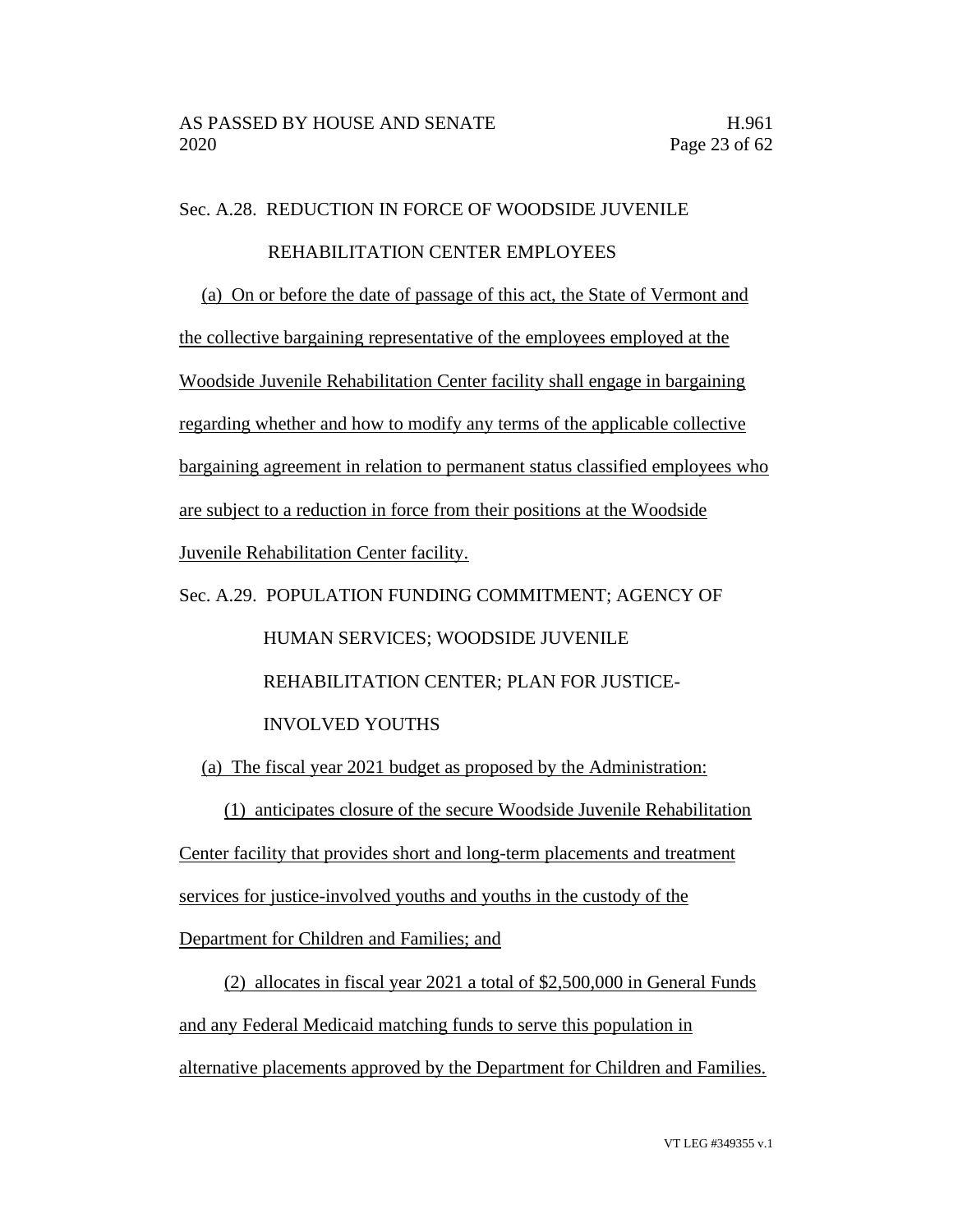(b) It is the intent of the General Assembly that the Woodside Juvenile Rehabilitation Center facility remain open until its closure is authorized by the appropriate committees of the General Assembly as provided in this subsection. Upon completion of its plan as provided in subsection (c) of this section, the Agency shall report to the appropriate committees as follows:

(1) prior to the adjournment of the 2020 legislative session, the Agency shall report to the Senate Committee on Judiciary and the House Committee on Human Services; or

(2) after the adjournment of the 2020 legislative session, the Agency shall jointly report to the Joint Legislative Child Protection Oversight Committee and the Joint Legislative Justice Oversight Committee.

(c) The appropriate committees as set forth in subsection (b) of this section shall authorize the closure of the facility upon approving the Agency's plan to:

(1) adequately fund alternative programs and placements for youths served by Woodside, including those programs and placements that currently accept justice-involved youths who present a risk of injury to themselves, to others, or to property; and

(2) provide placements for all youths under 18 years of age who are in the custody of the Department of Corrections, and who have historically been placed at Woodside Juvenile Rehabilitation Center instead of a Department of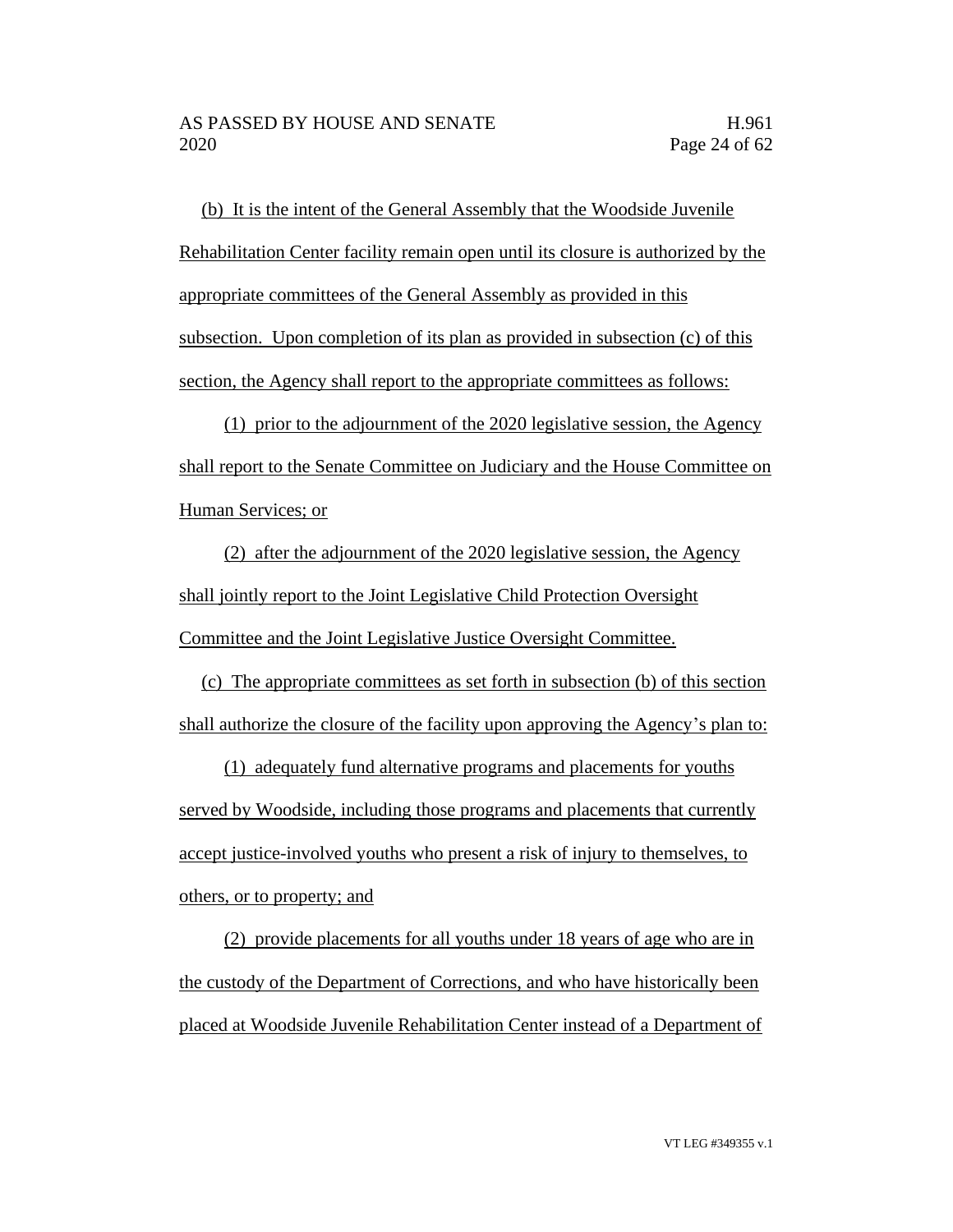Corrections facility pursuant to the memorandum of understanding between the two departments.

Sec. A.30. AGENCY OF HUMAN SERVICES; PLAN FOR YOUTHS

## WITH MENTAL HEALTH DISORDERS

(a) During the 2020 legislative interim, the Agency of Human Services shall develop a plan to provide comprehensive mental health treatment services to youths, including justice-involved youths, with severe mental health disorders.

(b) On or before January 15, 2021, the Agency shall report to the House and Senate Committees on Judiciary, the House Committee on Corrections and Institutions, the Senate Institutions Committee, the House Human Services Committee, and the Senate Committee on Health and Welfare on its plans pursuant to this subsection and recommendations for repurposing of the Woodside facility.

Sec. A.31. FUNDING INTENT: JUSTICE-INVOLVED YOUTH

(a) It is the intent of the General Assembly to appropriate funds in fiscal year 2021 to the Agency of Human Services in the amount necessary to fund short- and long-term residential placements and treatment services for justiceinvolved youth and youth in the custody of the Department for Children and Families.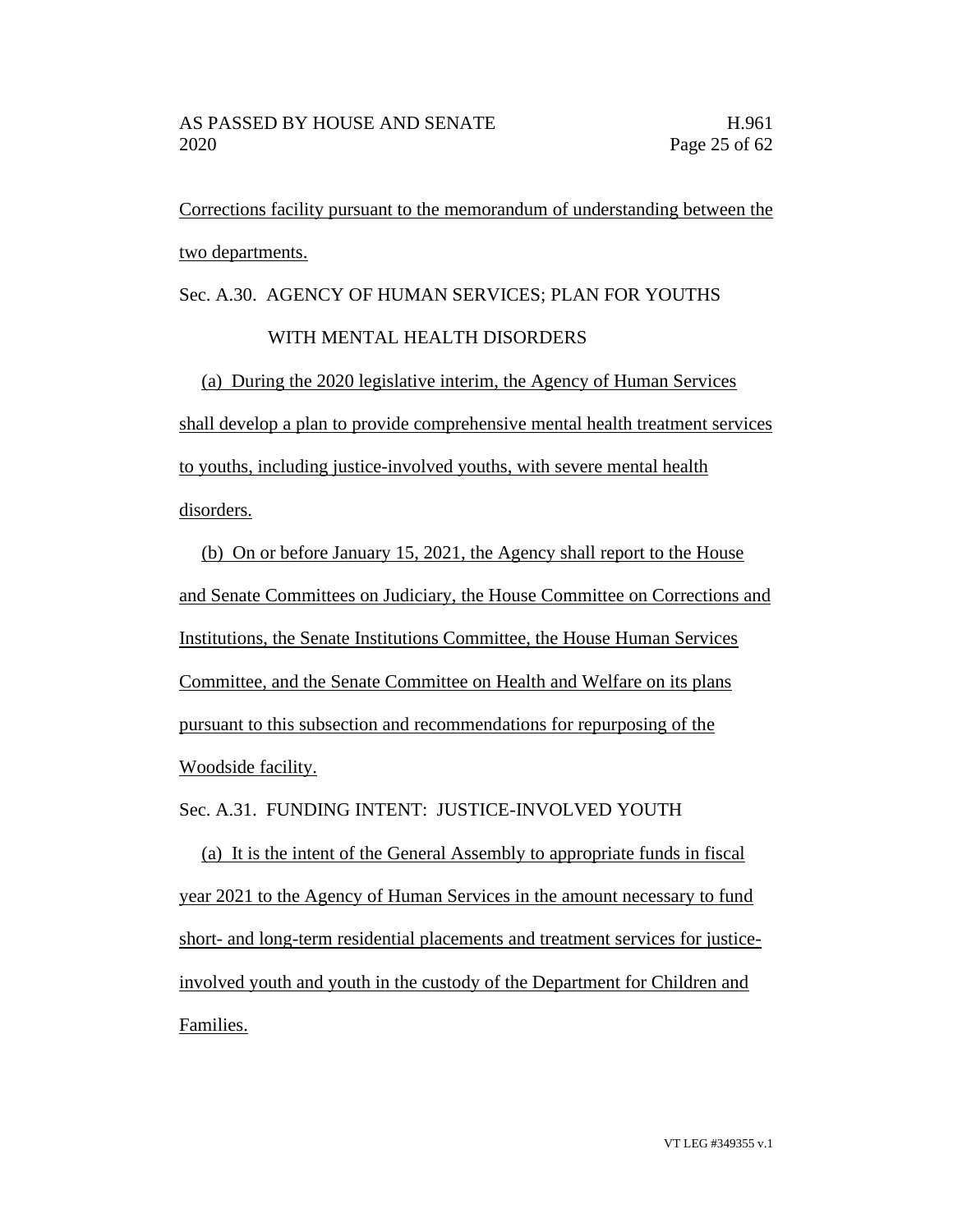(b) To assist the General Assembly in appropriating the proper funding for short- and long-term residential placements and treatment services pursuant to subsection (a) of this section, on or before August 18, 2020, the Secretary of Administration or designee shall provide to the House and Senate Committees on Appropriations, the House and Senate Committees on Judiciary, the House Committee on Human Services, and the Senate Committee on Health and Welfare:

(1) the status of operations of the Woodside Juvenile Rehabilitation Center facility in fiscal year 2021, including the projected date for cessation of operations at the facility and the cost and funding sources identified for operation of the facility for any period of time during fiscal year 2021;

(2) the projected costs and funding sources to provide short- and longterm residential placements and treatment services for justice-involved youth and youth in the custody of the Department for Children and Families for any period of time in fiscal year 2021 subsequent to the cessation of operations at Woodside; and

(3) the projected annualized cost of providing such placements and treatment services and the proposed funding sources.

Sec. A.32. 2019 Acts and Resolves No. 72, Sec. B.301 as amended by 2020 Acts and Resolves No. 88, Sec. 12, as amended by Sec. 5 of H.953 of 2020 as passed by the house and senate is further amended to read: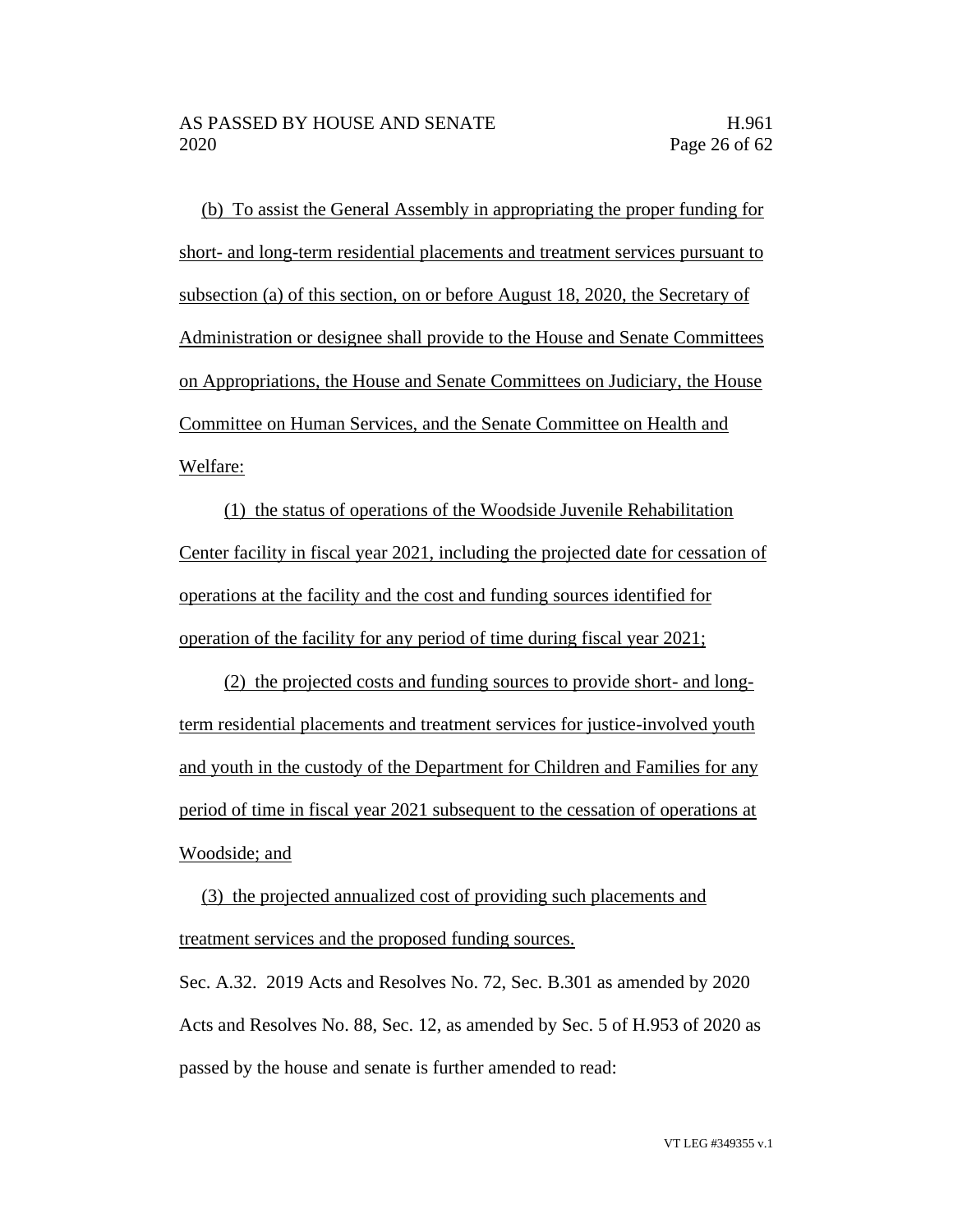## AS PASSED BY HOUSE AND SENATE H.961 2020 Page 27 of 62

Sec. B.301 Secretary's office - global commitment

| Operating expenses               | 3,150,212                   | 3,150,212   |
|----------------------------------|-----------------------------|-------------|
| <b>Grants</b>                    | 1,629,912,361 1,629,912,361 |             |
| Total                            | 1,633,062,573 1,633,062,573 |             |
| Source of funds                  |                             |             |
| General fund                     | 513,632,278                 | 513,632,278 |
| Special funds                    | 44,969,169                  | 34,969,169  |
| Tobacco fund                     | 21,049,373                  | 21,049,373  |
| State health care resources fund | 22,601,110                  | 22,601,110  |
| Federal funds                    | 1,015,442,864 1,015,442,864 |             |
| Interdepartmental transfers      | 25,367,779                  | 25,367,779  |
| Total                            | 1,633,062,573 1,633,062,573 |             |

Sec. A.33. 2019 Acts and Resolves No. 72, Sec. B.309 as amended by 2020 Acts and Resolves No. 88, Sec. 17 as amended by Sec. 8 of H.953 of 2020 as passed by the house and senate is further amended to read:

Sec. B.309 Department of Vermont health access - Medicaid program state only

| Grants          | 49, 128, 572 49, 128, 572 |
|-----------------|---------------------------|
| Total           | 49,128,572 49,128,572     |
| Source of funds |                           |
| General fund    | 39,150,622 39,150,622     |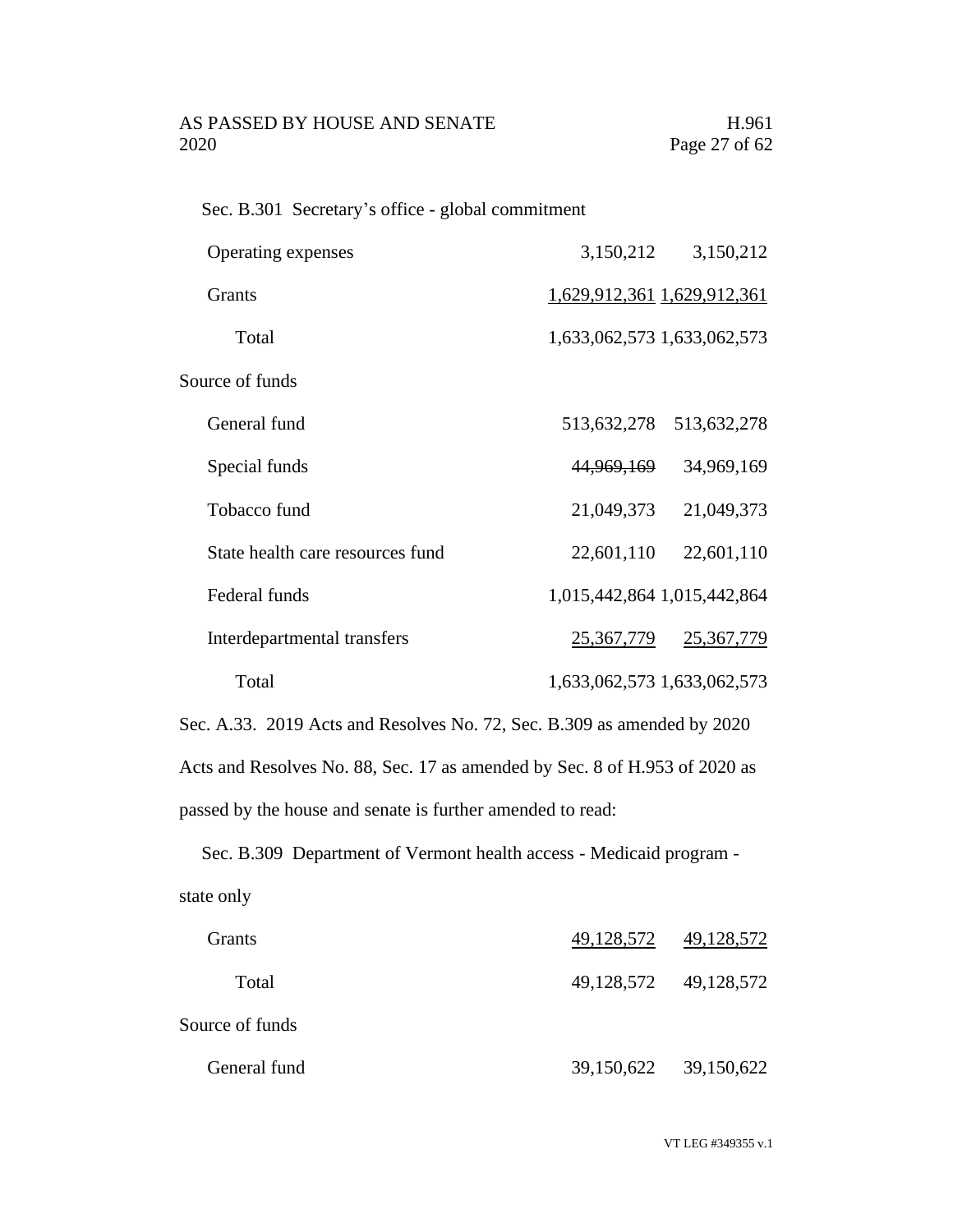## AS PASSED BY HOUSE AND SENATE H.961 2020 Page 28 of 62

| Federal funds          | $\theta$   | 85,500     |
|------------------------|------------|------------|
| Global Commitment fund | 9,892,450  | 9,892,450  |
| Enterprise funds       | 85,500     | 0          |
| Total                  | 49,128,572 | 49,128,572 |

Sec. A.34. 2019 Acts and Resolves No. 72, Sec. B.346 as amended by 2020 Acts and Resolves No. 88, Sec. 34 as amended by Sec. 14 of H.953 of 2020 as passed by the House and Senate is further amended to read:

Sec. B.346 Total human services

Source of funds

| General fund                     |                             | 960, 370, 523 960, 370, 523 |
|----------------------------------|-----------------------------|-----------------------------|
| Special funds                    | 123,782,144                 | 123,782,144                 |
| Tobacco fund                     | 23,088,208                  | 23,088,208                  |
| State health care resources fund | 22,601,110                  | 22,601,110                  |
| Federal funds                    | 1,464,072,845 1,464,158,345 |                             |
| Global Commitment fund           | 1,583,073,476 1,583,073,476 |                             |
| Internal service funds           | 2,035,610                   | 2,035,610                   |
| Interdepartmental transfers      | 46,373,468                  | 46,373,468                  |
| Permanent trust funds            | 25,000                      | 25,000                      |
| Enterprise funds                 | 85,500                      | $\overline{0}$              |
| Total                            | 4,255,507,884 4,255,507,884 |                             |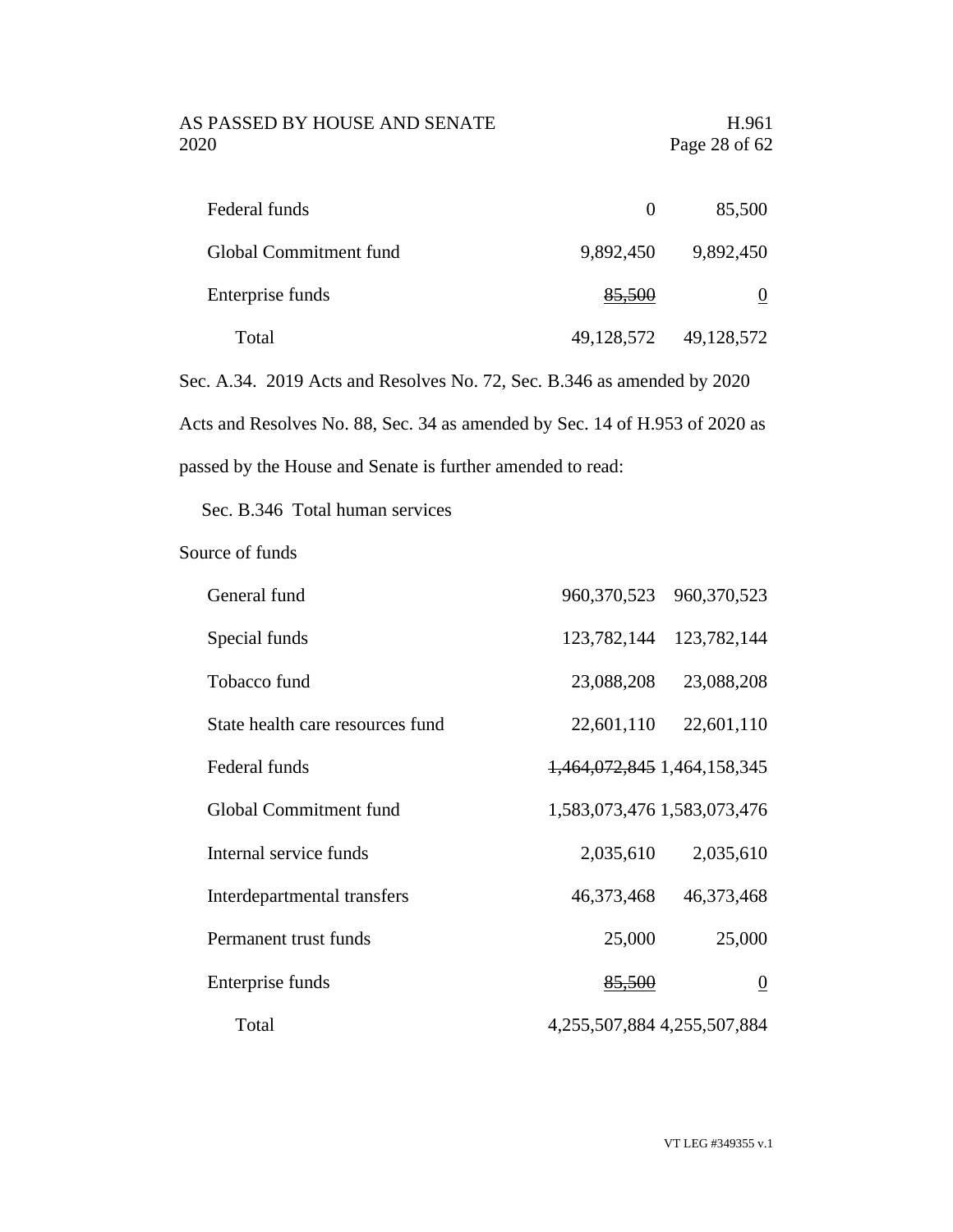\* \* \* K–12 Education \* \* \*

Sec. A.35. 2019 Acts and Resolves No. 72, Sec. E.504.2 is amended to read:

Sec. E.504.2 Education – flexible pathways

(a) Of this appropriation,  $\frac{$3,026,500}{$3,916,000}$  from the Education Fund

shall be distributed to school districts for reimbursement of high school

completion services pursuant to 16 V.S.A. § 943(c). Notwithstanding

16 V.S.A. § 4025(b), of this Education Fund appropriation, the amount of:

\* \* \*

Sec. A.36. State teachers' retirement system

(a) In accordance with 16 V.S.A. § 1944(g)(2), the annual contribution to the State Teachers' Retirement System (STRS) shall be \$132,141,701 of which \$125,894,201 shall be the State's contribution and \$6,247,500 shall be contributed from local school systems or educational entities pursuant to 16 V.S.A. § 1944c.

(b) In accordance with 16 V.S.A.  $\S$  1944(c)(2), of the annual contribution, \$7,213,271 is the "normal contribution," and \$124,928,430 is the "accrued liability contribution."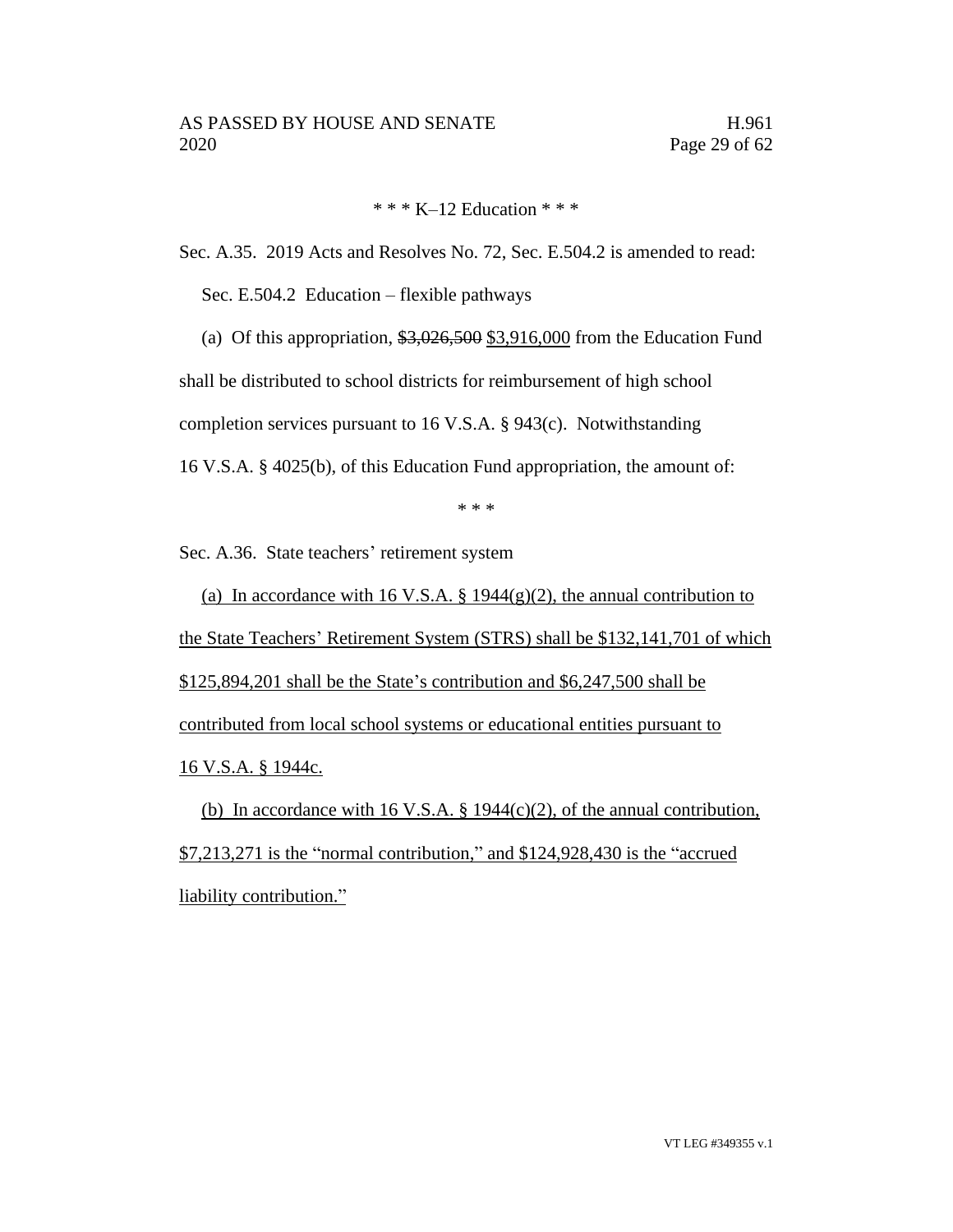Sec. A.37. PREFUNDING OF THE TEACHERS' HEALTH CARE AND

#### MEDICAL BENEFITS FUND

(a) Of the amount appropriated in Sec. A.3 of this act, \$2,400,000 is

intended to pre-fund Retired Teachers' Health Care and Medical Benefits at the earliest possible date.

Sec. A.38. 16 V.S.A. § 1944b is amended to read:

§ 1944b. RETIRED TEACHERS' HEALTH AND MEDICAL BENEFITS FUND

\* \* \*

(d) The Treasurer may invest monies in the Benefits Fund in accordance with the provisions of 32 V.S.A. § 434 or, in the alternative, may enter into an agreement with the Vermont Pension Investment Committee to invest such monies in accordance with the standards of care established by the prudent investor rule under 14A V.S.A. § 902, in a manner similar to the Committee's investment of retirement system monies. Interest earned shall remain in the Benefits Fund, and all balances remaining at the end of a fiscal year shall be carried over to the following year. The Treasurer's annual financial report to the Governor and the General Assembly shall contain an accounting of receipts, disbursements, and earnings of the Benefits Fund.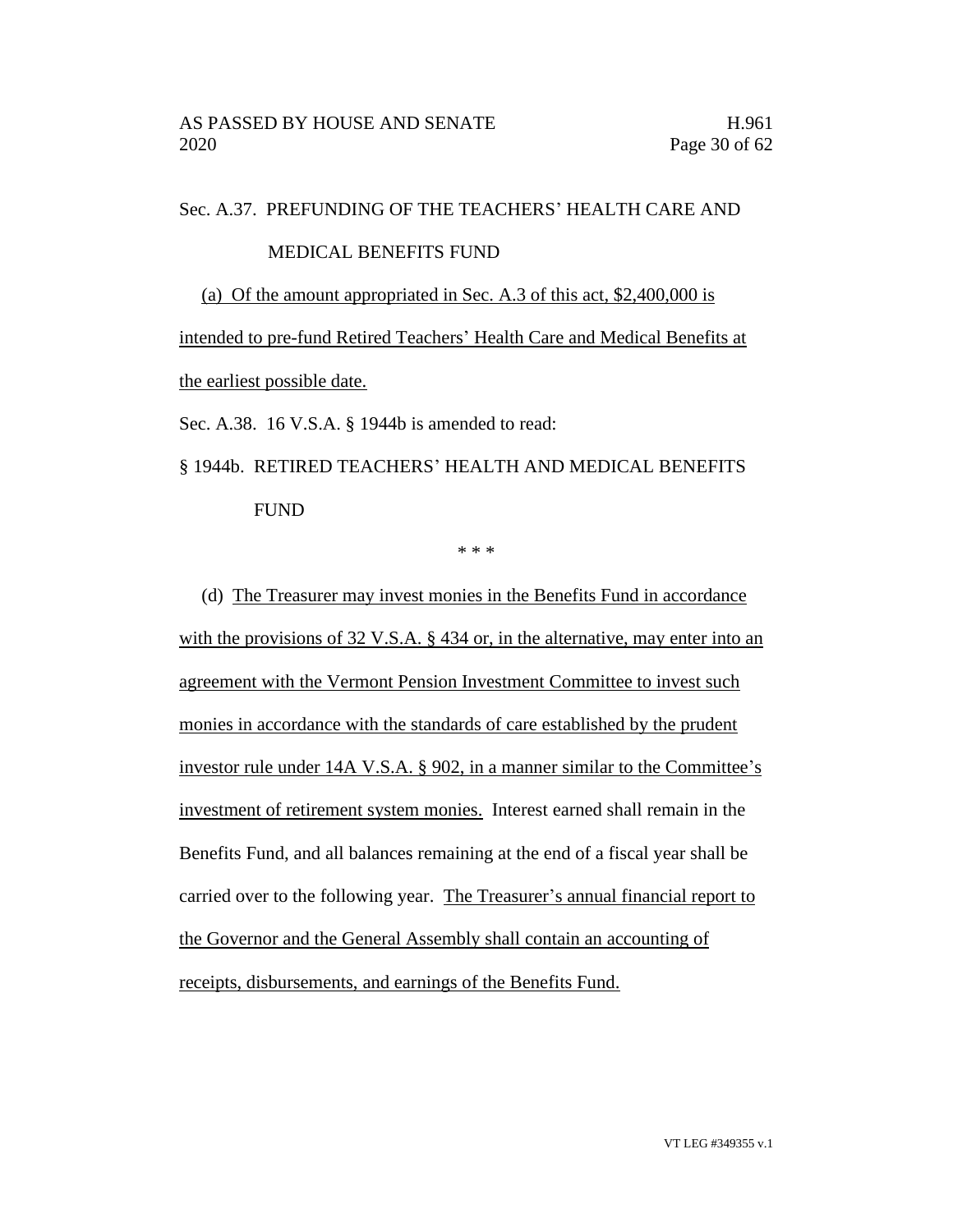\* \* \*

## \* \* \* Higher Education \* \* \*

Sec. A.39. University of Vermont

(a) The Commissioner of Finance and Management shall issue warrants to pay monthly installments of the appropriation in Sec. A.4 of this act to the University of Vermont on or about the 15th day of each calendar month during the first quarter of the year.

\* \* \* Natural Resources \* \* \*

Sec. A.40. 2019 Acts and Resolves No. 72, Sec. E.711.1 is amended as follows:

Sec. E.711.1 BENNINGTON WATER LINE EXTENSION

(a) Waiver of bond vote. The Town of Bennington shall receive a loan for the Operational Unit C / Chapel Road Project in an amount of up to  $\frac{1500,000}{1000}$ \$2,000,000 to receive a loan subsidy in the form of 100 percent principal forgiveness with no interest or administrative fee from funds authorized in 24 V.S.A § 4753(a)(3). Notwithstanding the provisions of 24 V.S.A.  $§$  4755(a)(3), the loan is not required to be evidenced by a municipal bond.

\* \* \*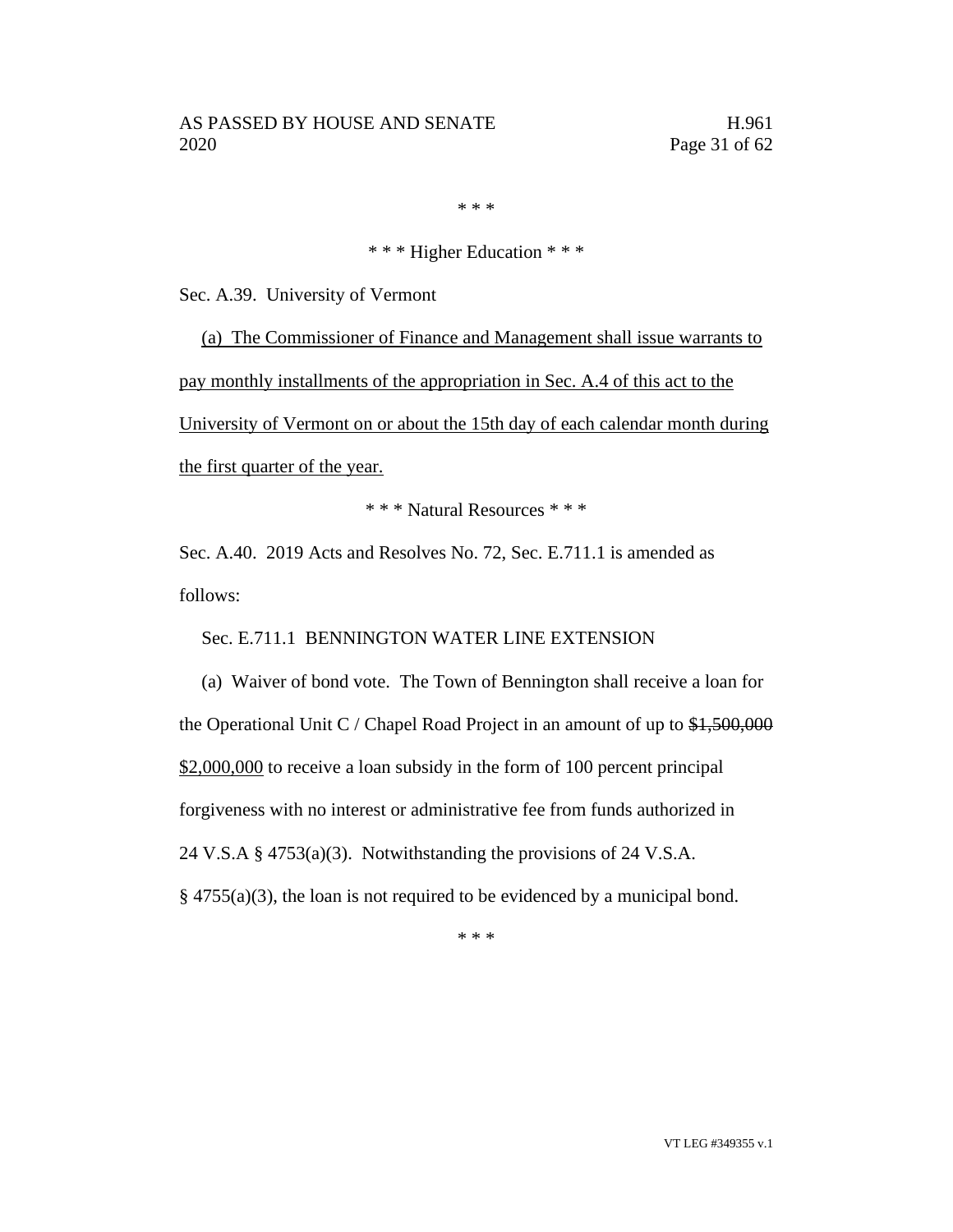\* \* \* Transportation \* \* \*

Sec. A.41. Transportation – central garage

(a) This appropriation is authorized pursuant to Sec. A.4 of this act,

notwithstanding the provisions of 19 V.S.A.  $\S$  13(c)(2).

Sec. A.42. Transportation – town highway structures

(a) This appropriation is authorized pursuant to Sec. A.4 of this act,

notwithstanding the provisions of 19 V.S.A. § 306(e).

Sec. A.43. Transportation – town highway class 2 roadway

(a) This appropriation is authorized pursuant to Sec. A.4 of this act,

notwithstanding the provisions of 19 V.S.A. § 306(h).

Sec. A.44. Transportation – town highway aid program

(a) This appropriation is authorized pursuant to Sec. A.4 of this act,

notwithstanding the provisions of 19 V.S.A. § 306(a).

(b) The Agency of Transportation shall distribute \$6,776,442.25 to towns in the apportionments provided under 19 V.S.A.  $\S$  306(a)(3) for the first quarterly payment of town highway aid.

\* \* \* Coronavirus Relief Fund; Administrative Provisions \* \* \*

Sec. A.45. CONSISTENCY WITH CARES ACT AND GUIDANCE

(a) The General Assembly determines that the expenditure of monies from the Coronavirus Relief Fund as set forth in this act complies with the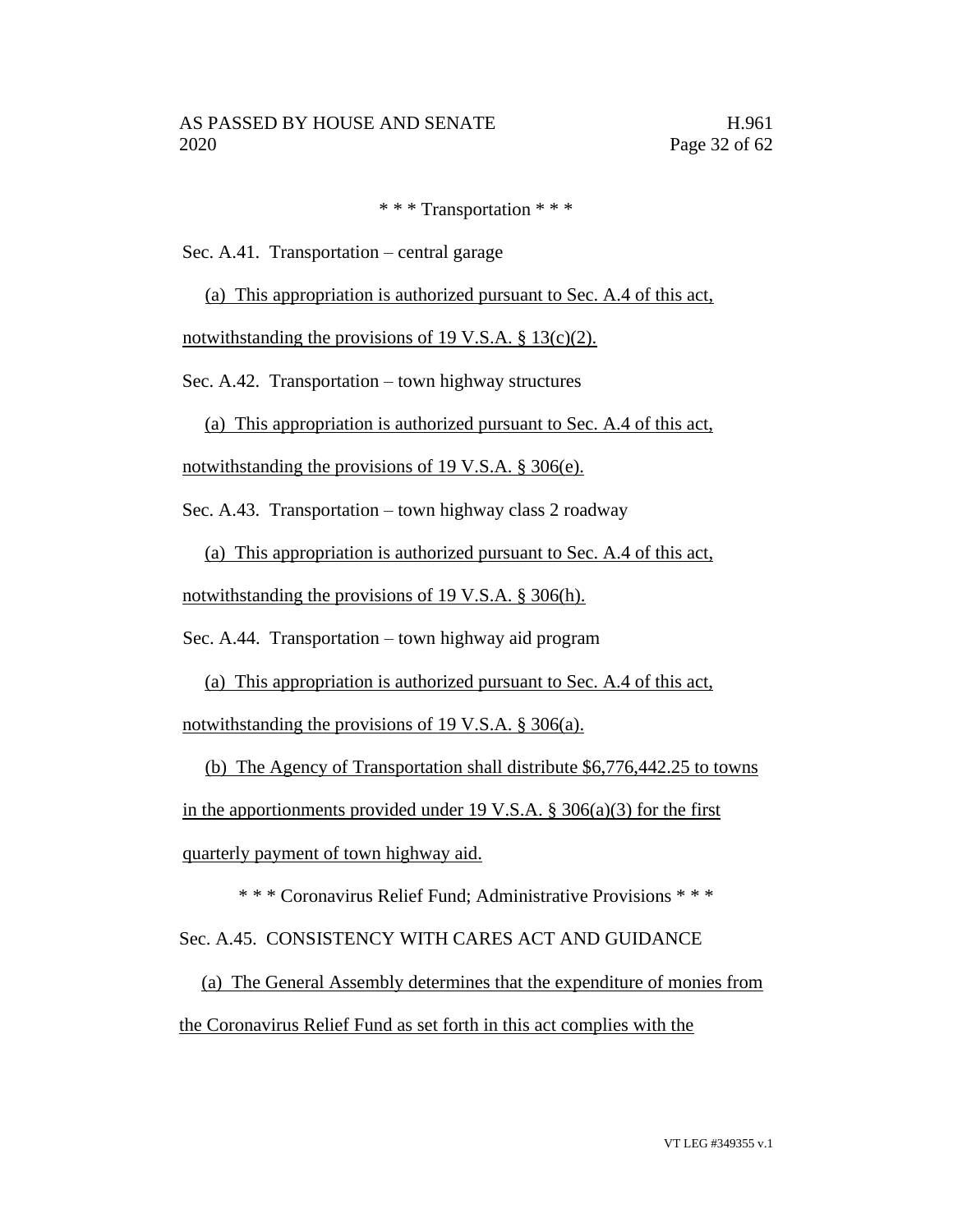requirements of Sec. 5001 of the CARES Act, Pub. L. No. 116-136 and related guidance because the costs to be covered:

(1) are necessary expenditures incurred due to the public health

emergency with respect to Coronavirus Disease 2019 (COVID-19);

(2) were not accounted for in Vermont's fiscal year 2020 budget; and

(3) were, or will be, incurred during the period beginning on

March 1, 2020 and ending on December 30, 2020.

Sec. A.46. GRANT RECIPIENT REQUIREMENTS; REVERSION AND REALLOCATION SCHEDULE

(a) All appropriations made from the State's Coronavirus Relief Fund

(CRF) in this and other bills passed after March 1, 2020 as part of the 2020

legislative session are made with the knowledge that the statutory and

regulatory context is constantly changing. Additional federal legislation may

further change the potential for and appropriateness of CRF usage. As a result:

(1) Appropriations from the CRF are subject to changes in source of funds that may occur as the result of subsequent legislation or through administrative actions, where permissible by law.

(2) Specific CRF uses may need to change based on changes to federal laws or on revised or updated federal guidance.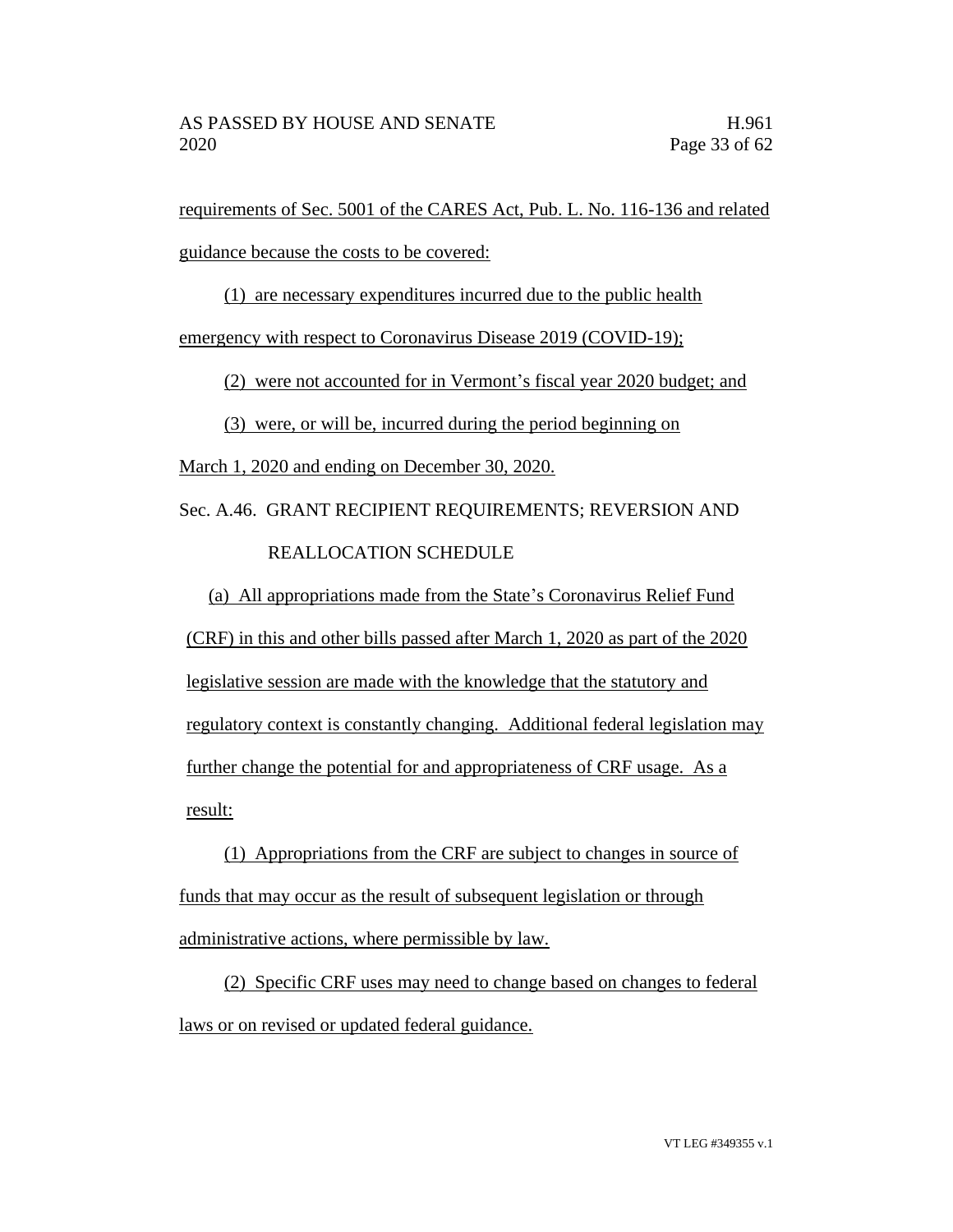(3) It is the responsibility of all entities receiving CRF monies to ensure compliance with all federal guidelines as to CRF spending and use.

(4) Unless otherwise authorized by the Commissioner of Finance and Management, any monies appropriated from the CRF shall revert to the CRF to the extent that they have not been expended by December 20, 2020 to enable reallocation.

Sec. A.47. CORONAVIRUS RELIEF FUND GRANTS; CONDITIONS

(a) Any person receiving a grant comprising monies from the Coronavirus Relief Fund shall use the monies only for purposes that comply with the requirements of Sec. 5001 of the CARES Act, Pub. L. No. 116-136 and related guidance.

(b) Any person who expends monies from the Coronavirus Relief Fund for purposes not eligible under Sec. 5001 of the CARES Act, Pub. L. No. 116-136 and related guidance shall be liable for repayment of the funds to the State of Vermont; provided, however, that a person shall not be liable for such repayment if the person expended the monies in good faith reliance on authorization of the proposed expenditure by or specific guidance from the agency or department administering the grant program.

(c) The Attorney General or a State agency or department administering a grant program established or authorized under this act may seek appropriate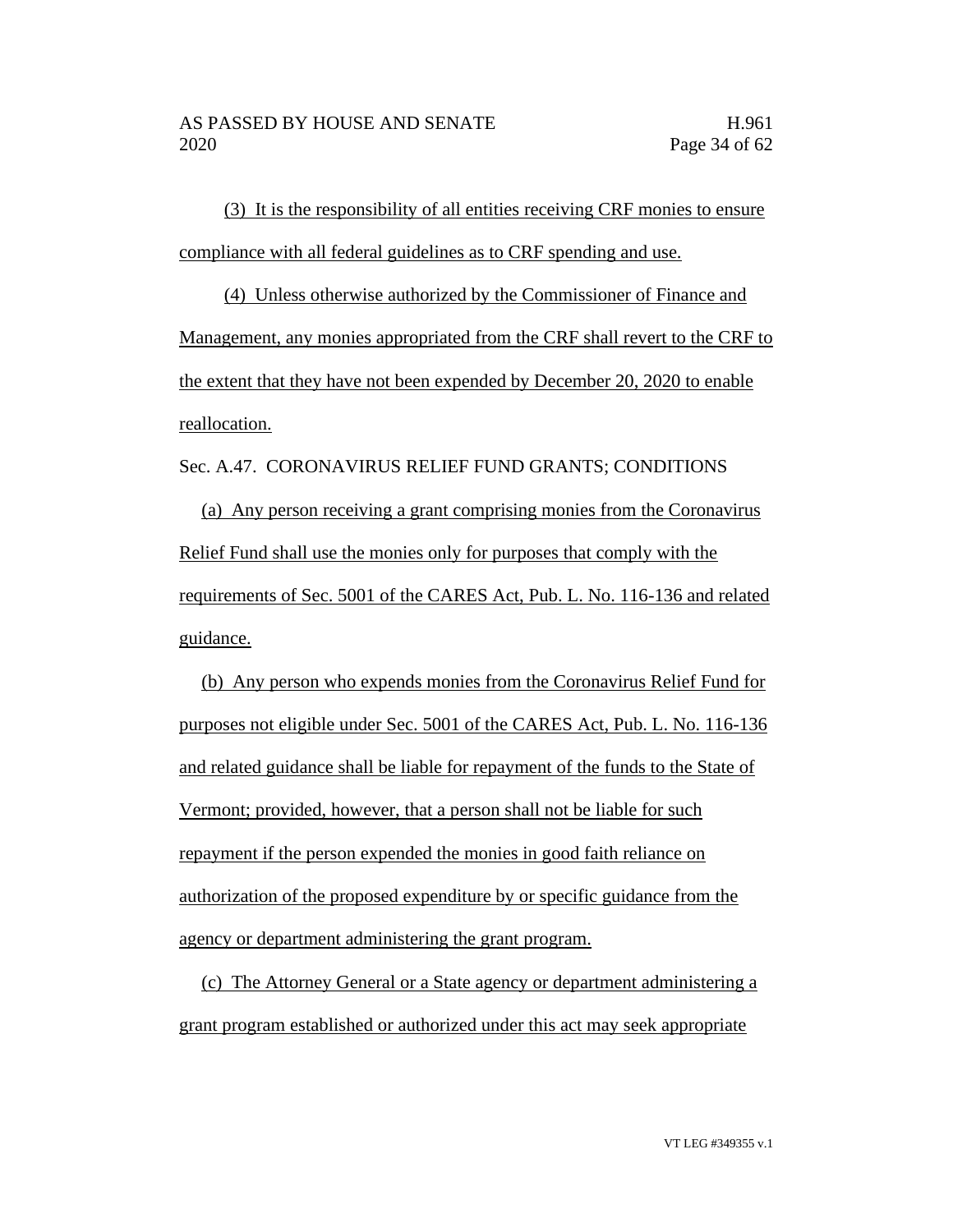criminal or civil penalties as authorized by law for a violation of the terms or conditions of the applicable program, grant, or award.

Sec. 48. CORONAVIRUS RELIEF FUND; RECORD KEEPING;

COMPLIANCE

(a) In order to ensure compliance with the requirements of Sec. 5001 of the CARES Act, Pub. L. No. 116-136, and related guidance, and to assist the State in demonstrating such compliance:

(1) any agency or department, and any subrecipient of a grant, that is authorized to disburse grant funds appropriated by this act shall include standard audit provisions, as required by Agency of Administration Bulletins 3.5 and 5, in all contracts, loans, and grant agreements; and

(2) each grant recipient shall report on its use of the monies received pursuant to this act to the agency or department administering the grant as required by that agency or department and shall maintain records of its expenditures of the monies for three years, or for a longer period if so required by State or federal law, to enable verification as needed.

\* \* \* COVID-19 Expenditures \* \* \*

Sec. A.49. ONE-TIME CORONAVIRUS RELIEF FUND (CRF)

## APPROPRIATIONS

(a) The following appropriations are authorized on a one-time basis in fiscal year 2021 from the Coronavirus Relief Fund (CRF) established under the

VT LEG #349355 v.1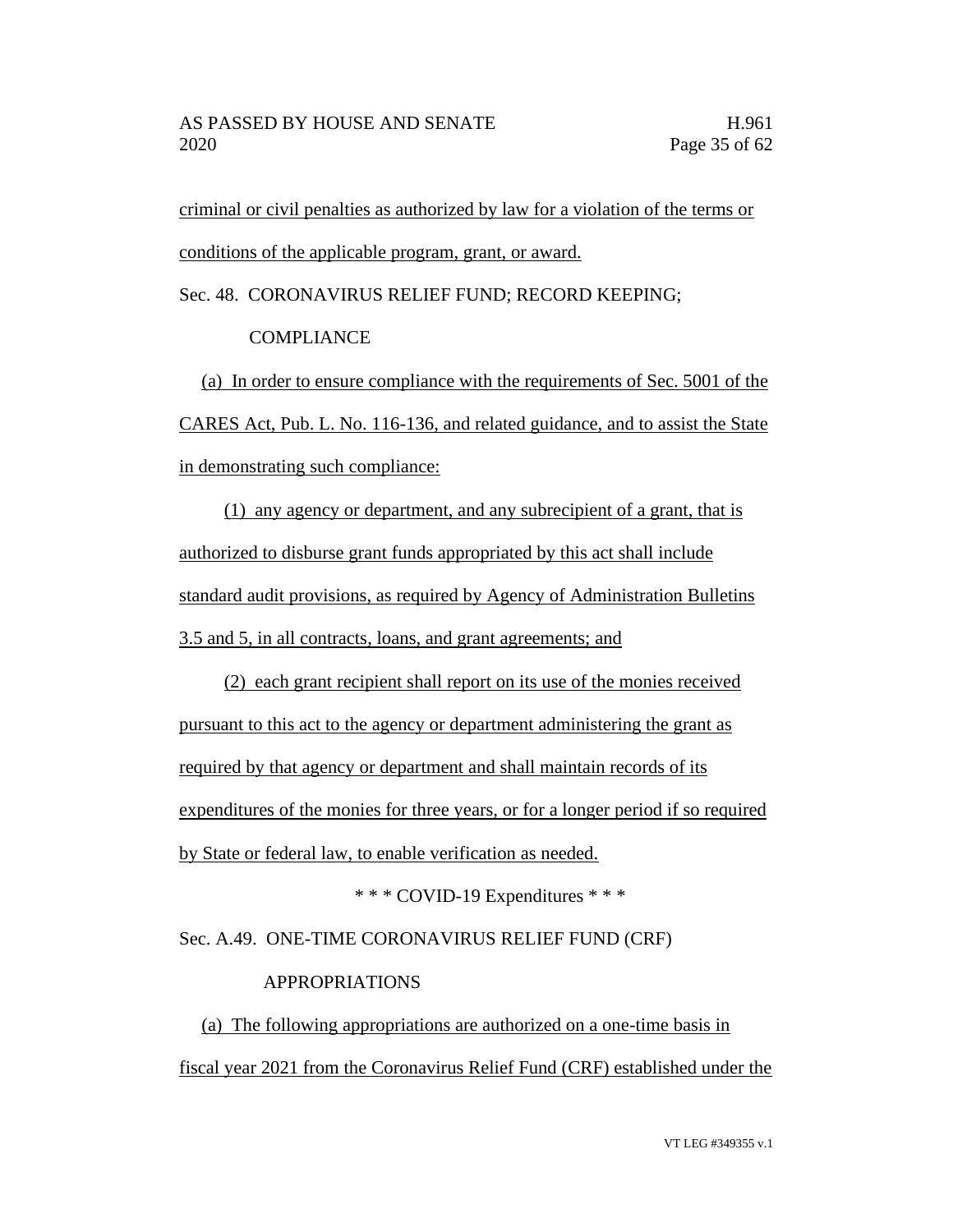federal Coronavirus Aid, Relief, and Economic Security (CARES) Act to address necessary expenditures with respect to the COVID-19 public health emergency. These expenditures were not accounted for in the State budget most recently approved as of March 27, 2020 and were incurred during the period that began on March 1, 2020, in accordance with the Department of Treasury's May 28, 2020 interpretation of limitations on the permissible use of fund payments.

(1) Legislature: \$2,000,000 is appropriated to the Legislature for costs incurred for an estimated six-week extension of the 2020 session in fiscal year 2021 (August and September 2020) due to the response to the Coronavirus pandemic. This extension to legislative work may be conducted in a remote or partially remote manner.

(2) The Vermont State Colleges (VSC): \$22,758,000 is granted to the VSC for costs and business disruption impacts through December 30, 2020 due to the COVID-19 pandemic.

(3) The University of Vermont (UVM): \$19,355,000 is granted to UVM for costs and business disruption impacts through December 30, 2020 due to the COVID-19 pandemic as outlined in the May 5, 2020 memo submitted to the House Appropriations Committee from the UVM Vice President for Finance and Treasurer. This includes capacity for the University's Business Resource Center to engage with and provide assistance to pandemic impacted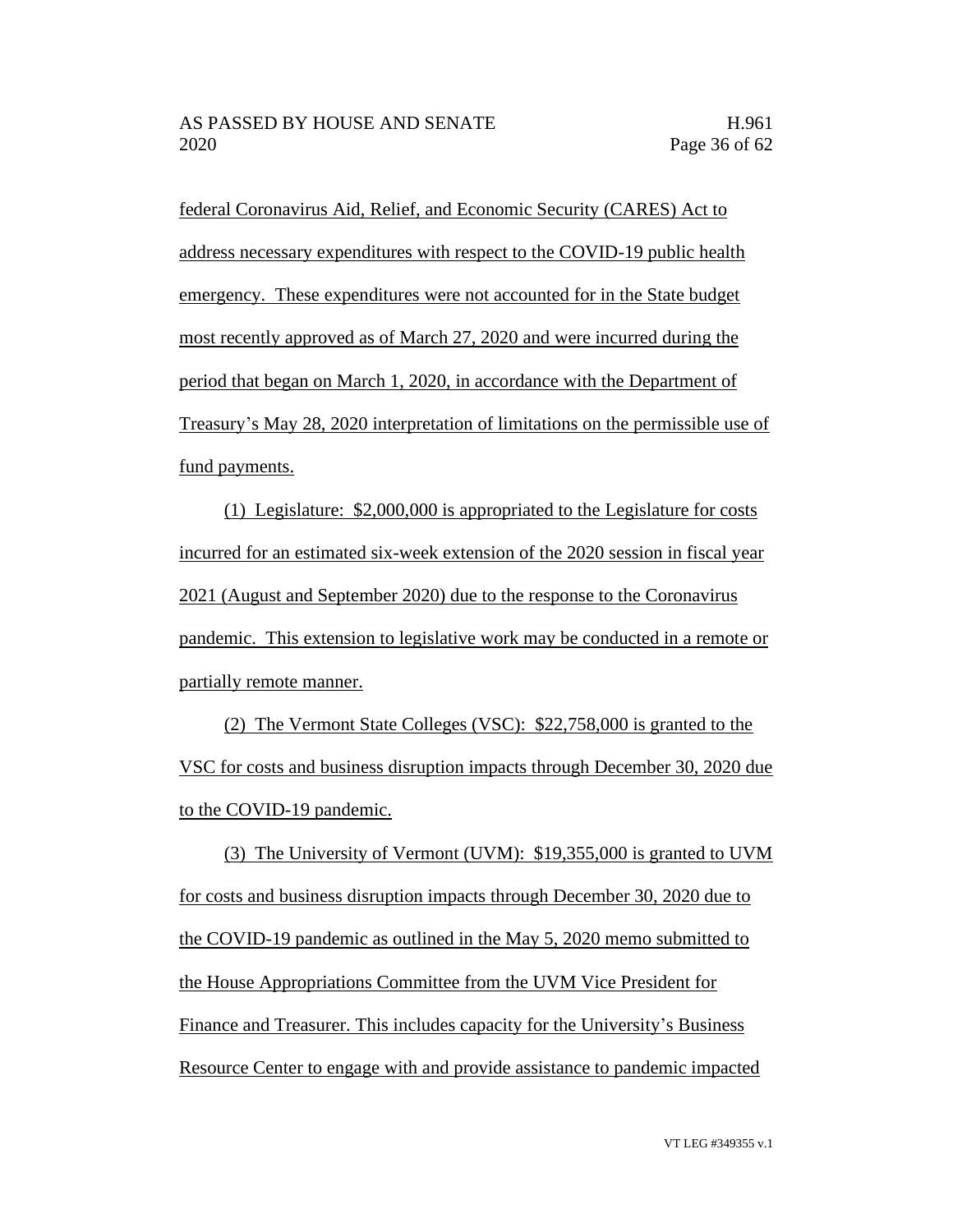businesses in Vermont or relocating to Vermont through December 30, 2020.

(4) The Vermont Student Assistance Corporation (VSAC): \$5,000,000 is granted to VSAC for impacts due to the COVID-19 pandemic.

(5) State's Attorneys: \$1,977,000 is appropriated to the Department of State's Attorneys for costs incurred or anticipated to be incurred in response to the COVID-19 pandemic.

(6) Defender General: \$753,000 is appropriated to the Defender General for costs incurred or anticipated to be incurred in response to the COVID-19 pandemic.

(7) Vermont Center for Crime Victim Services: \$742,500 is appropriated to Center for Crime Victim Services for costs incurred or anticipated to be incurred in response to the COIVD-19 pandemic. These funds are allocated as follows:

(A) \$502,500 for the COVID-19 costs at the Center for Crime Victim Services, the Vermont Network Against Domestic Violence and its member organizations. These costs include PPE; hazard pay; equipment and HIPAAcompliant video conference services; increased shelter sanitation costs and increased direct aid to survivors moved into in the community to meet COVID-19 health and safety recommendations.

(B) \$80,000 for no cost legal representation to victims of domestic and sexual violence through the Vermont Network's Justice for Victims Legal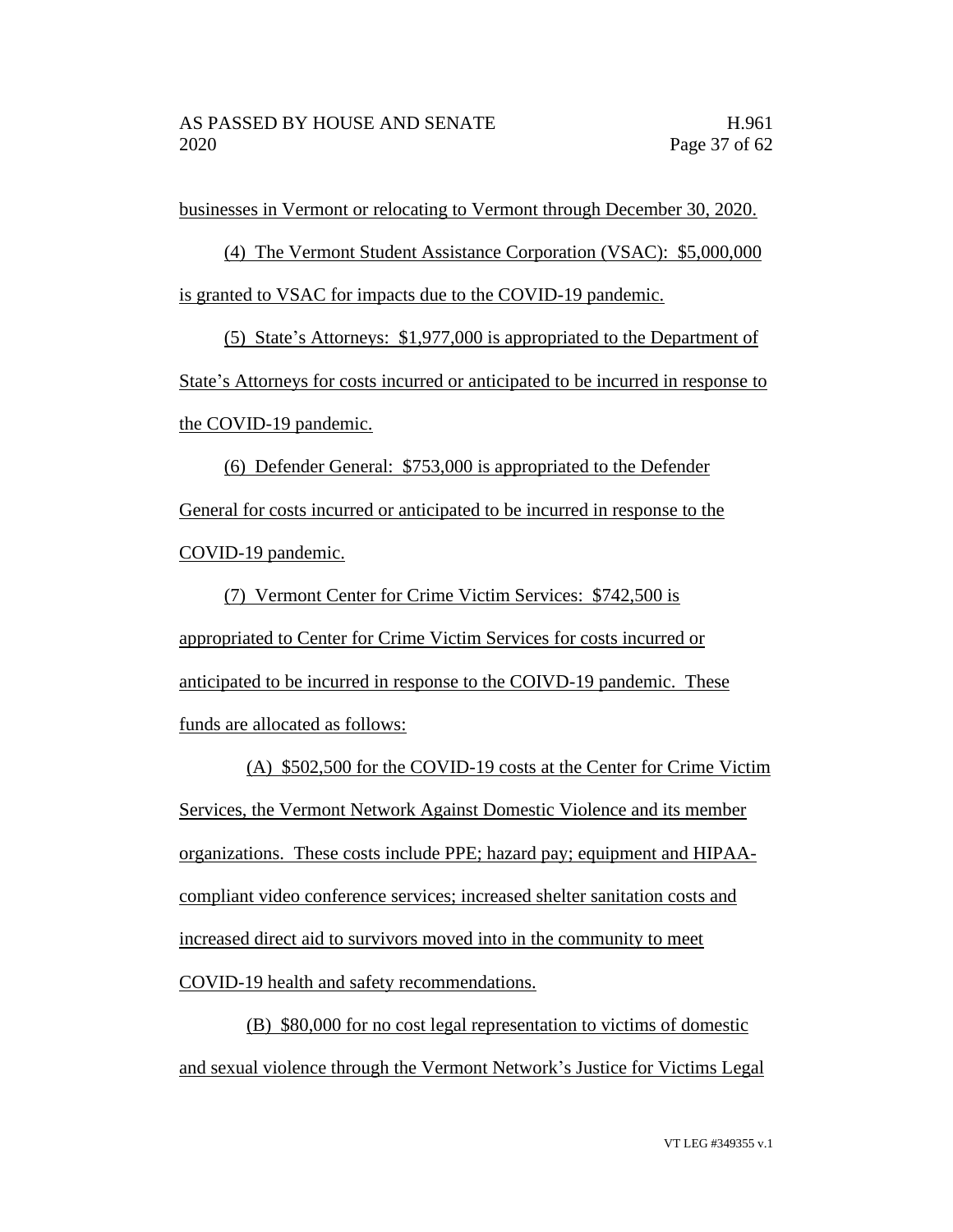Clinic because the pandemic has made it more difficult for victims to find attorneys and understand how they may participate remotely in judicial proceedings.

(C) \$160,000 for providing domestic and sexual violence victim's advocates with remote access to the Forensic Nursing Program due to COVID-19 because victim's advocates are restricted by hospitals from being physically present with victims during the pandemic as an infection control strategy.

(8) Judiciary: \$2,608,500 is appropriated to the Judiciary for costs incurred in response to the COVID-19 pandemic.

(9) Agency of Human Services: \$300,000 is appropriated to the Agency of Human Services to be granted to Vermont Legal Aid for increased costs of providing access to justice services in response to the COVID-19 pandemic. Up to 50% of this amount shall be used to cover the cost of per use electronic judicial filing fees though December 30, 2020 to ensure all court users have timely access to justice as the judicial system resumes operations relying on greater digital remote online processes to ensure public health and safety after closure due to COVID-19.

(10) Department of Corrections: \$2,500,000 is appropriated to the Department of Corrections to address the health and safety of persons under the custody of the Commissioner of Corrections and Department of Corrections staff due to the COVID-19 emergency. These funds are allocated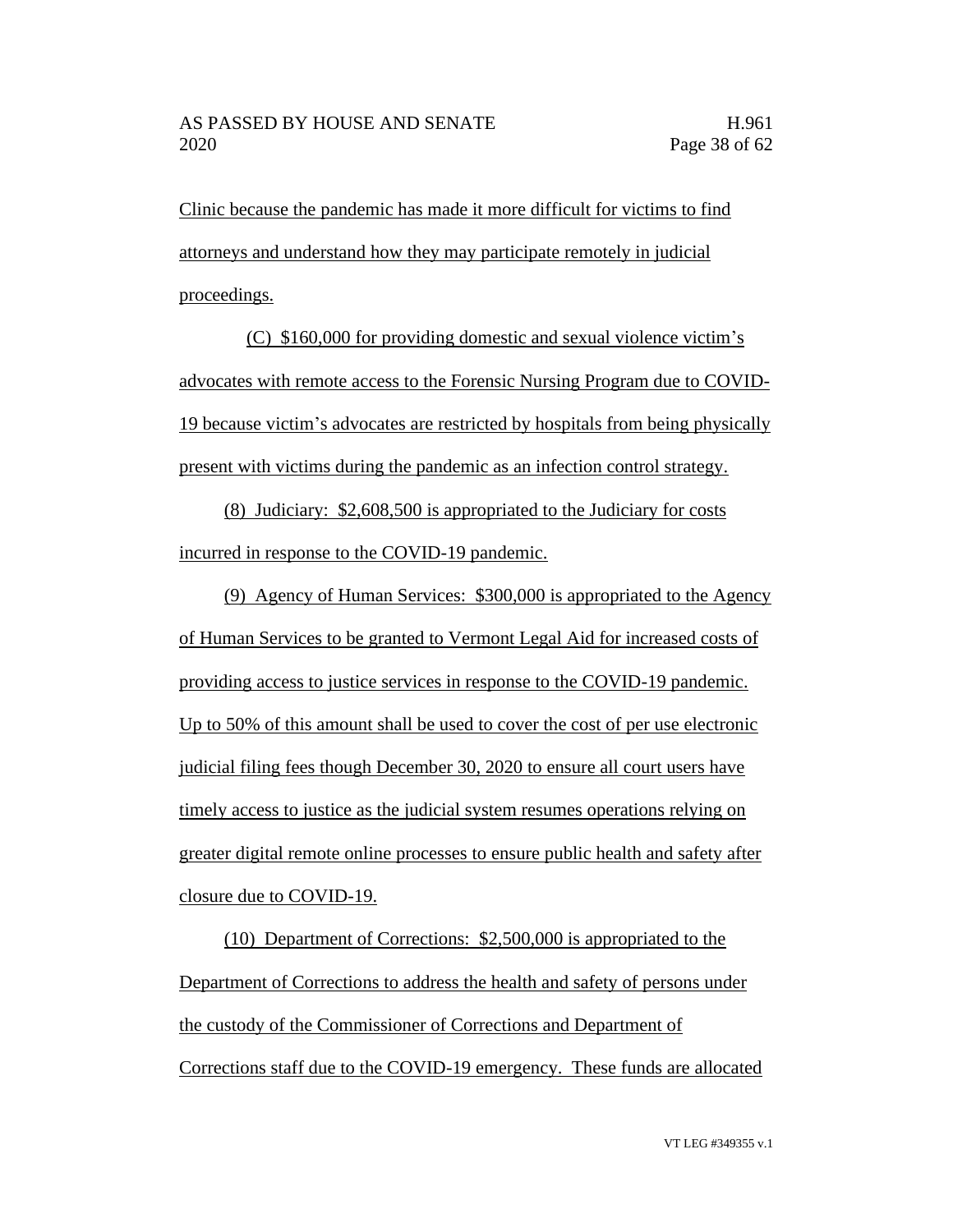below, allocations that cannot be used by December 30, 2020 may be reallocated to other eligible COVID-19 cost categories. Any reallocations shall be reported to the Joint Legislative Justice Oversight Committee, the Commissioner of Finance and Management and the Joint Fiscal Office:

(A) \$760,000 for temperature scanners and six full body scanners at State correctional facilities, temperature scanners at field service offices, and personal protective equipment (PPE) at State correctional facilities and field service offices for COVID-19 mitigation.

(B) \$700,000 for technology upgrades to support the COVID-19 necessitated transition from in-person programs and services to remote on-line access across facilities including WIFI heating mapping in the facilities, the Community High School of Vermont learning management system, as well as devices, applications, and video conferencing services.

(C) \$363,000 to be granted to community justice centers. Of which \$252,000 is the estimated amount for direct costs incurred at the centers as a result of COVID-19. The remainder is to provide increased program capacity at the transitional housing programs operated by some community justice centers for individuals reentering into the community to reduce the risk of spreading COVID-19 in State correctional facilities.

(D) \$350,000 to for the Department to increase rental housing and supporting program capacity in the community. Of this amount \$200,000 is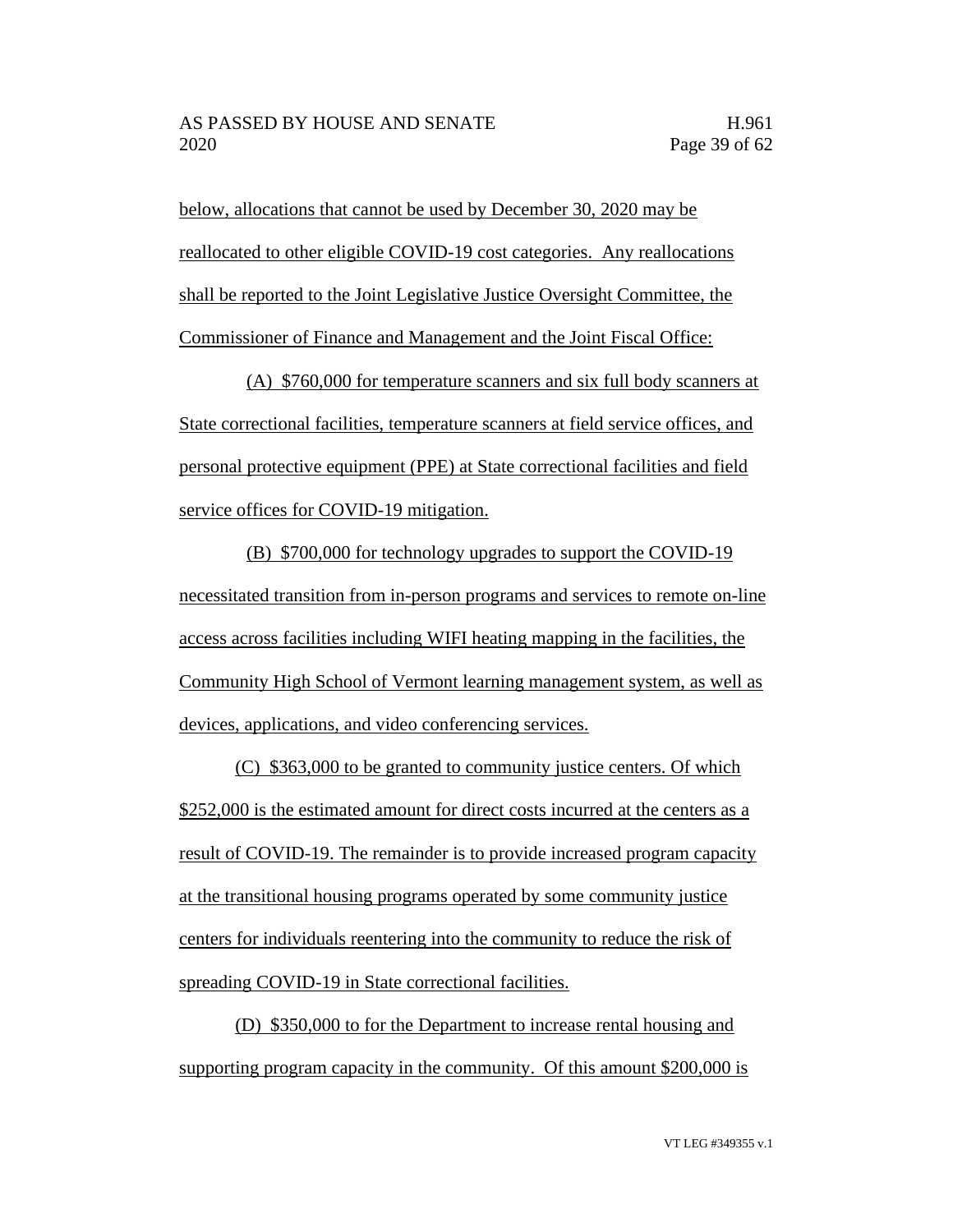the estimated amount for direct rental assistance for first and last month for individuals reentering the community to reduce the risk of spreading COVID-19 in State correctional facilities. The remaining amount is to increase and provide domestic violence and batterer intervention programs in the community required for COVID-19 reentering individuals.

(E) \$327,000 to be granted to Vermont Network Against Domestic Violence. \$130,000 to provide \$10,000 grants for each of the thirteen Domestic Violence Offender Accountability Programs to immediately transition to remote access. The remaining funds to support victims of domestic and sexual violence who are incarcerated and reentering the community by remote contact systems and more extensive use of support personnel to ameliorate the impact of COVID-19 that has required the department to isolate some incarcerated individuals and to limit the in-person contacts of these re-entering individuals.

(F) The Commissioner of Corrections shall report to the Joint Legislative Justice Oversight Committee in November 2020 if the funding in this section and in Sec. 36(a)(8) of H.953 of 2020 as passed by the House and Senate for rental assistance; changes in community supervision; reentry and community programming support or pilot programs provided through community service partner organizations; and domestic violence offender reentry programs and victim support programs have decreased incarceration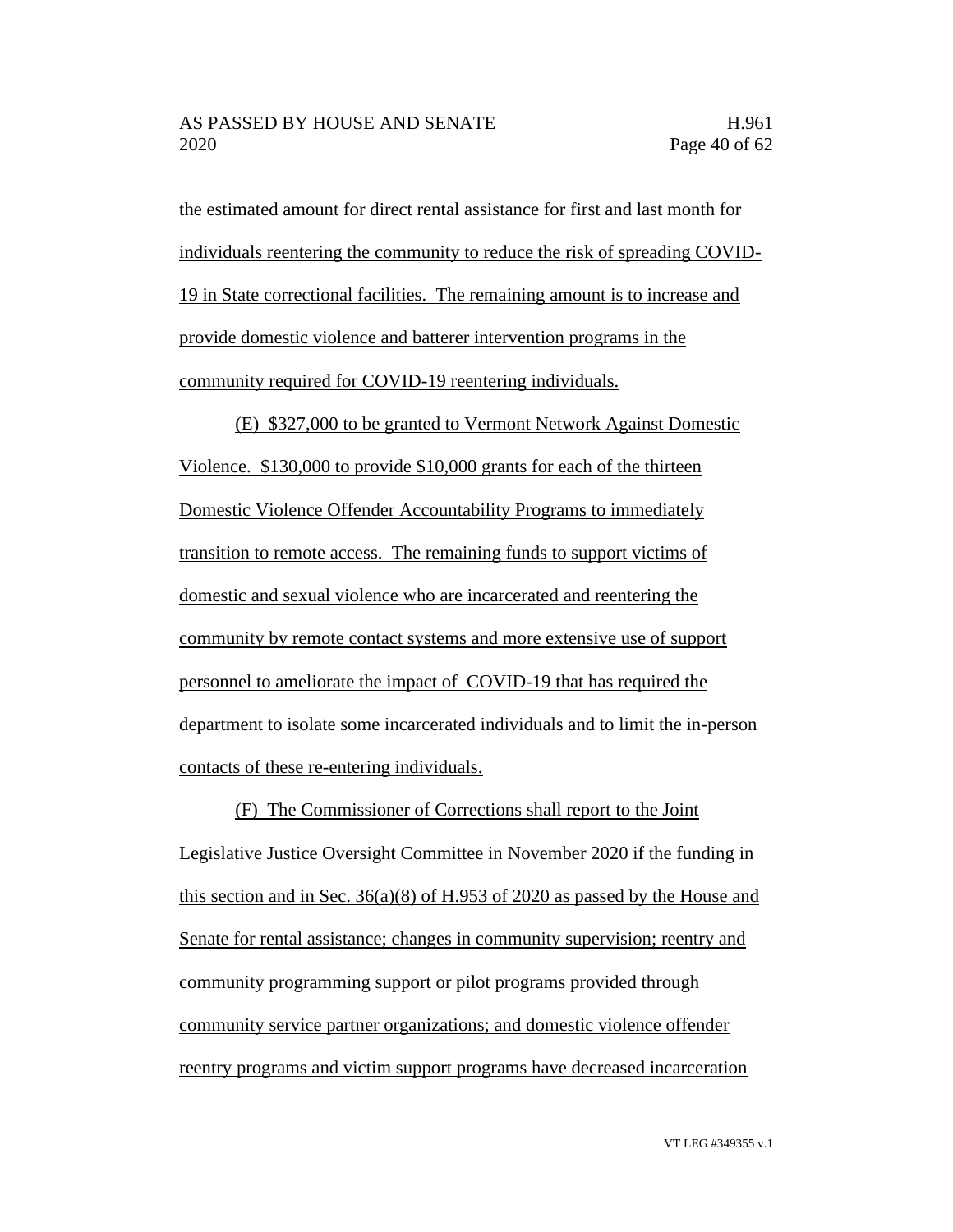and if the impact is sufficient to continue to provide funding in the future for these programs. Specifically, the Commissioner shall identify if any of these programs should continue to be funded after the pandemic emergency because of their continued potential to further reduce overall incarceration rates.

(11) Auditor: \$100,000 is appropriated to the State Auditor for State single audit costs to be incurred in response to COVID-19 funding. The Auditor is authorized to fill two vacant positions.

(12) Secretary of State: \$2,000,000 is appropriated to the Secretary of State for developing and implementing the Vermont Business Portal to provide digital access for Vermont-based businesses to at least four State agencies. This project's phase one is to facilitate communications with all registered businesses and business types in the period of the COVID-19 pandemic by bringing more transactions online to facilitate remote work; and increase overall employee and agency efficiency in operations.

(13) Department for Children and Families (DCF): \$1,400,000 is appropriated to DCF, Office of Economic Opportunity, to be granted to the Community Action Agencies for the Statewide Community Action Network's Economic Micro Business Recovery Assistance for the COVID-19 Epidemic (EMBRACE) to assist the most disadvantaged Vermont microbusiness owners impacted by COVID-19 business closure orders with access to grants and technical assistance.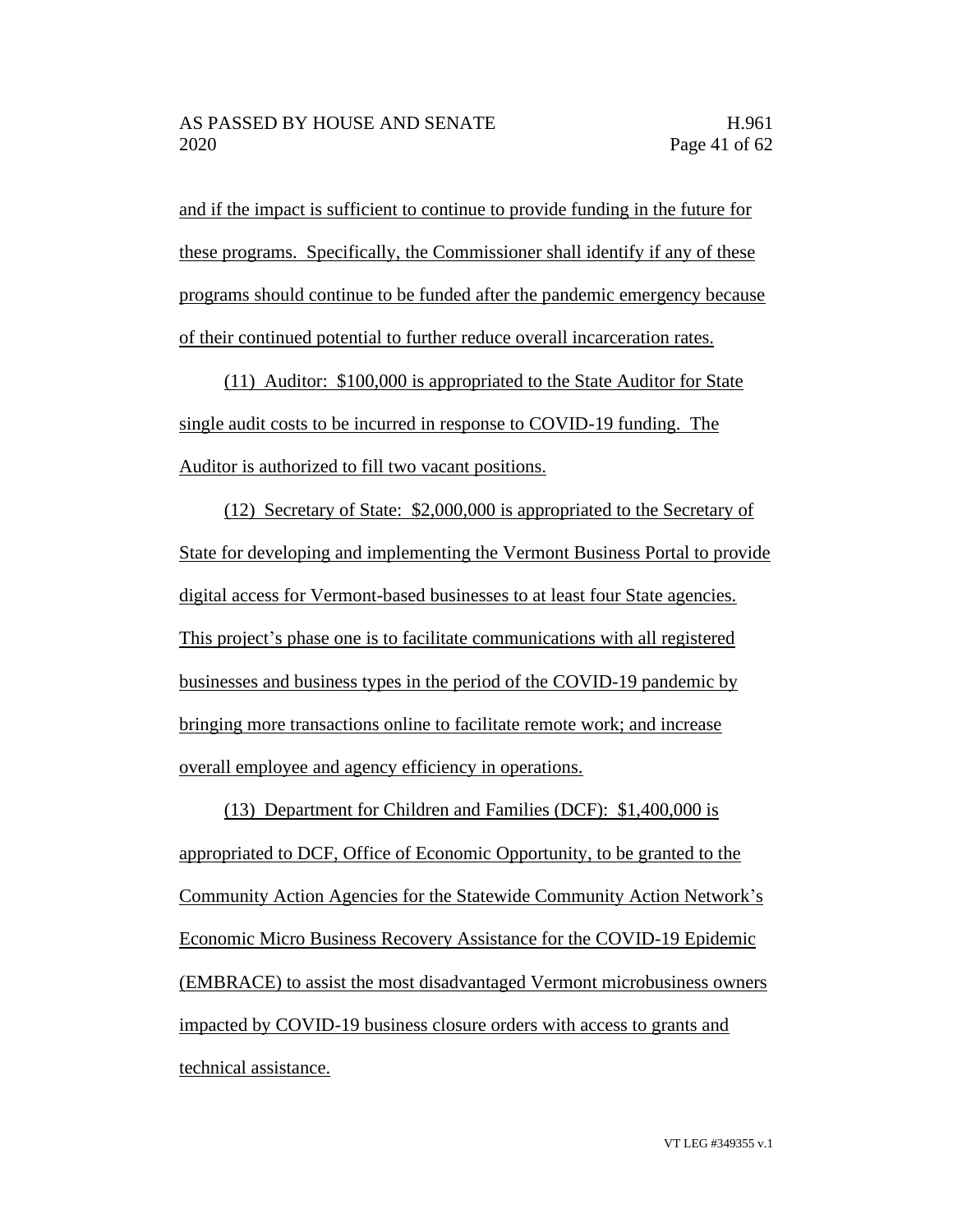(14) Department of Disabilities, Aging, and Independent Living (DAIL): \$100,000 is appropriated to DAIL to be granted to the Vermont Association for the Blind and Visually Impaired for a technology training program (iPad and iPhone training) for older Vermonters who experience decreased vision and blindness and others who are blind or visually impaired to address social isolation resulting from social distancing.

(15) Department of Disabilities, Aging, and Independent Living (DAIL): \$2,450,000 is appropriated to DAIL to provide financial stability grant funding to the 12 adult day providers statewide to continue to support the facilities, service infrastructure, and necessary operating costs for July 2020 through September 2020 as these programs remained closed due the COVID-19 crisis and prepare to reopen safely for the vulnerable populations they serve at the end of their closure period. Funds shall be distributed on or [before July](x-apple-data-detectors://1/)  [20, 2020](x-apple-data-detectors://1/) to each program. The first distribution of funds shall be for costs submitted by the providers, and any remaining funds shall be distributed equitably among the 12 adult day programs to assist with other COVID-19 pandemic related financial losses. Medicaid retainer payments, less any State recoupment received by an adult day program for the month of July 2020, shall be deducted from that program's grant pursuant this section.

(16) Agency of Agriculture, Food and Markets: \$1,000,000 is appropriated to the Agency of Agriculture, Food and Markets for the COVID-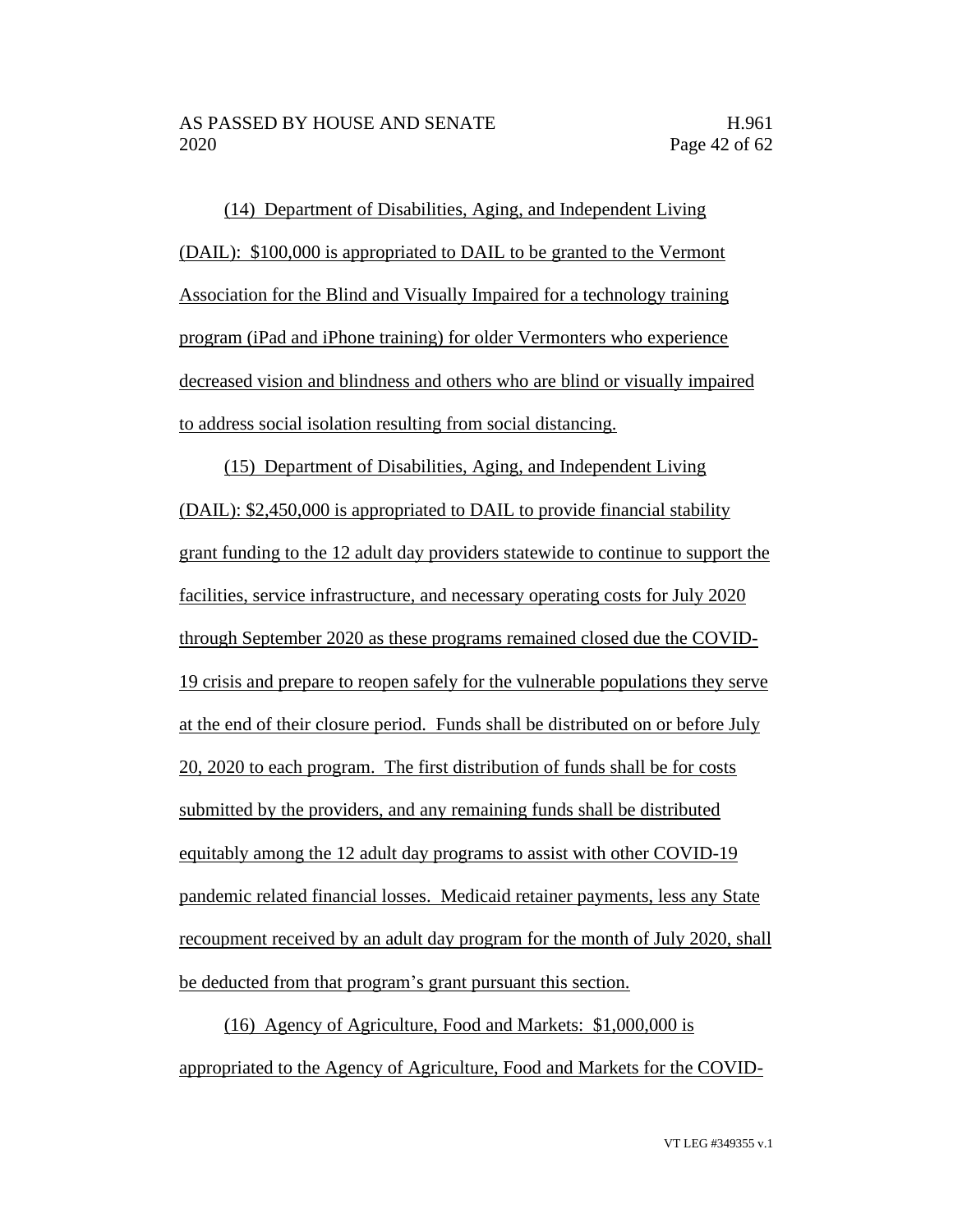19 Working Lands Program for eligible pandemic response proposals from agriculture, food and markets participants.

(17) Department of Forests, Parks and Recreation: \$500,000 is appropriated to the Department of Forests, Parks and Recreation to make payments to refund cancellations due to COVID-19 for State parks' reservations that were paid in advance.

(18) Agency of Administration, Director of Racial Equity: \$50,000 is appropriated to the Agency of Administration for specialized training on equity and inclusion. This training is to increase understanding and response capabilities given the disproportionate impacts on communities of color and the New Americans communities of the COVID-19 pandemic. Sec. A.50. PRE-K–12 EDUCATION PANDEMIC COSTS: CORONAVIRUS

## RELIEF FUND APPROPRIATIONS

(a) Total appropriation. The sum of \$50,000,000 is appropriated in fiscal year 2020 to the Agency of Education to fund eligible fiscal years 2020 and 2021 expenditures of Vermont prekindergarten–grade 12 public schools and approved independent schools. Eligible expenditures shall conform with the requirements of Sec. 5001 of the CARES Act, Pub. L. No. 116-136, and related guidance, and shall be determined by the Secretary of Education. This funding is allocated under subsections (b), (c), and (d) of this section. Any unused portion of this funding shall carry over into fiscal year 2021.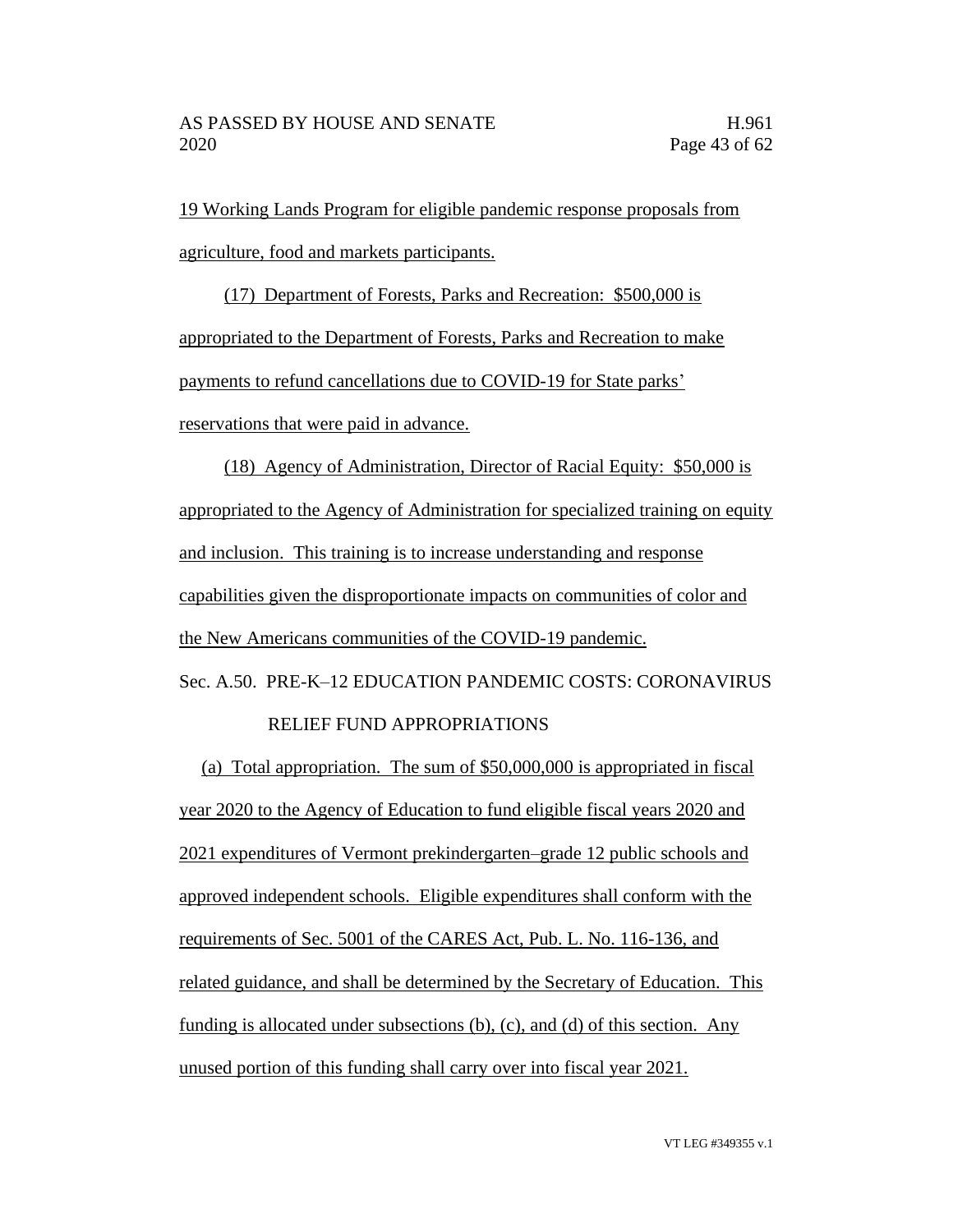(b) Efficiency Vermont. The amount of \$6,500,000 shall be granted to Efficiency Vermont for the air quality improvement program in Sec. A.51 of this act.

(c) Prekindergarten-12 schools.

(1) Public schools. The sum of \$41,000,000 shall be granted for the purpose of reimbursing COVID-19 costs incurred by school districts.

(A) The appropriations under this subdivision  $(c)(1)$  shall not be used for costs incurred by a prekindergarten program that is not operated by a school district.

(B) A school district that has fiscal year 2020 funds available from this section shall carry those funds into fiscal year 2021 as revenue without waiting for an audit to confirm the existence or amount of the available funds. Notwithstanding any other provision of law to the contrary, the Agency of Education shall evaluate the amount of education fund payments authorized by 16 V.S.A. chapter 133 needed to fund a school district's education spending, taking into account any funds available that resulted from the fiscal year 2020 appropriation under this section and other factors it determines to be relevant, and shall subtract from the district's first and second fiscal year 2021 education fund payments an amount it determines is not necessary to fully fund the district's education spending.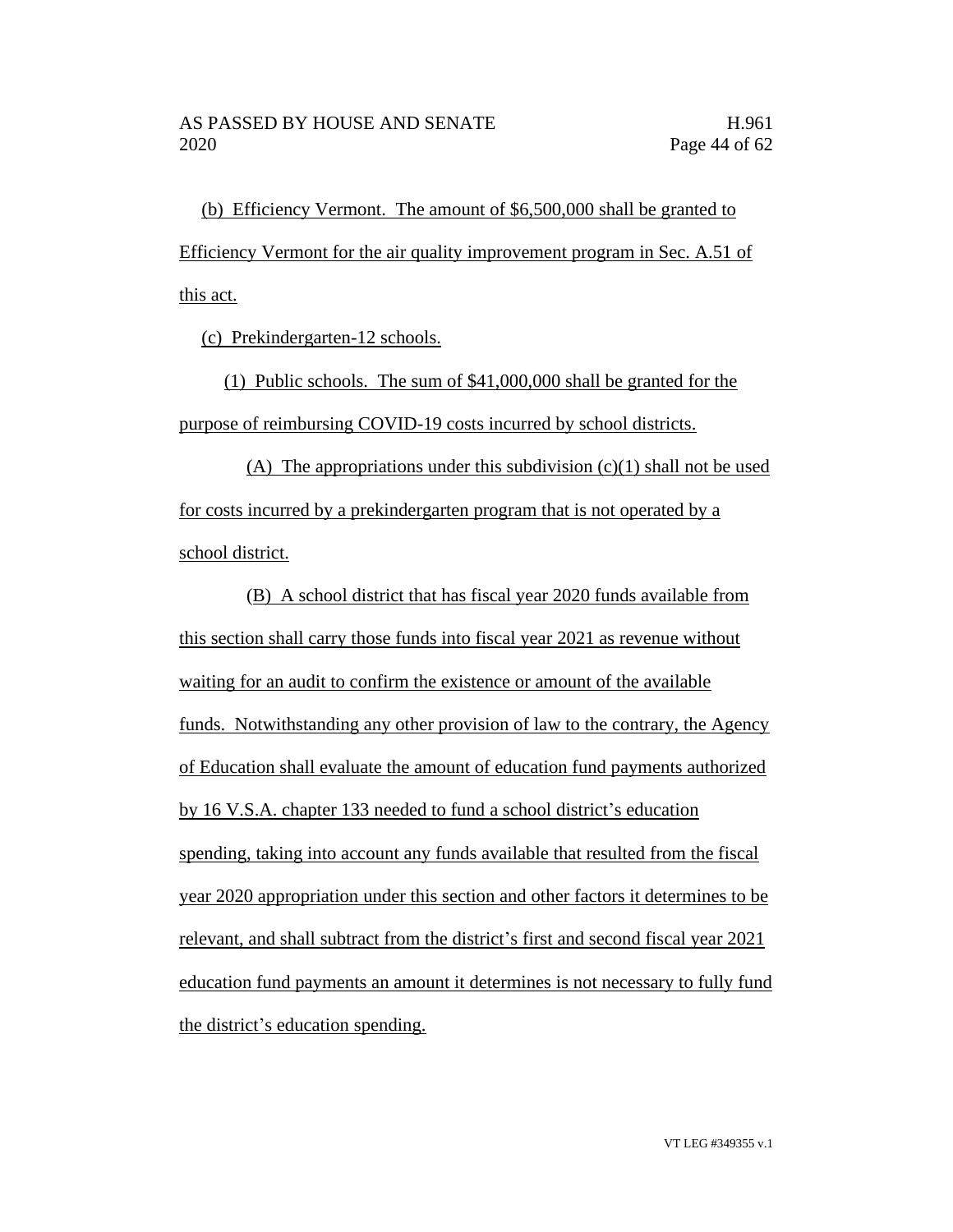(2) Approved independent schools. The sum of up to \$1,500,000 shall be granted for the purpose of reimbursing COVID-19 costs incurred by approved independent schools that, as of March 27, 2020 (the date of enactment of the CARES Act), had one or more students enrolled whose tuition was funded by the student's sending school district (publicly funded student).

(A) The maximum reimbursement to an approved independent school under this subdivision (2) shall be an amount equal to \$422 for each publicly funded student who was enrolled as of March 27, 2020.

(B) An approved independent school that receives funds from the Coronavirus Relief Fund under this subdivision (2) shall provide access to the Agency of Education for the purpose of auditing the school's use of those funds.

(3) Administration and guidance. The Agency of Education shall administer these reimbursement programs, on or about June 26, 2020 issue guidance to school districts and approved independent schools on reimbursable costs, and establish a process for submission of, and reimbursement for, these costs. The guidance issued by the Agency shall allow for use of that funding to cover all costs permitted under the CARES Act and related guidance, and under any other applicable law.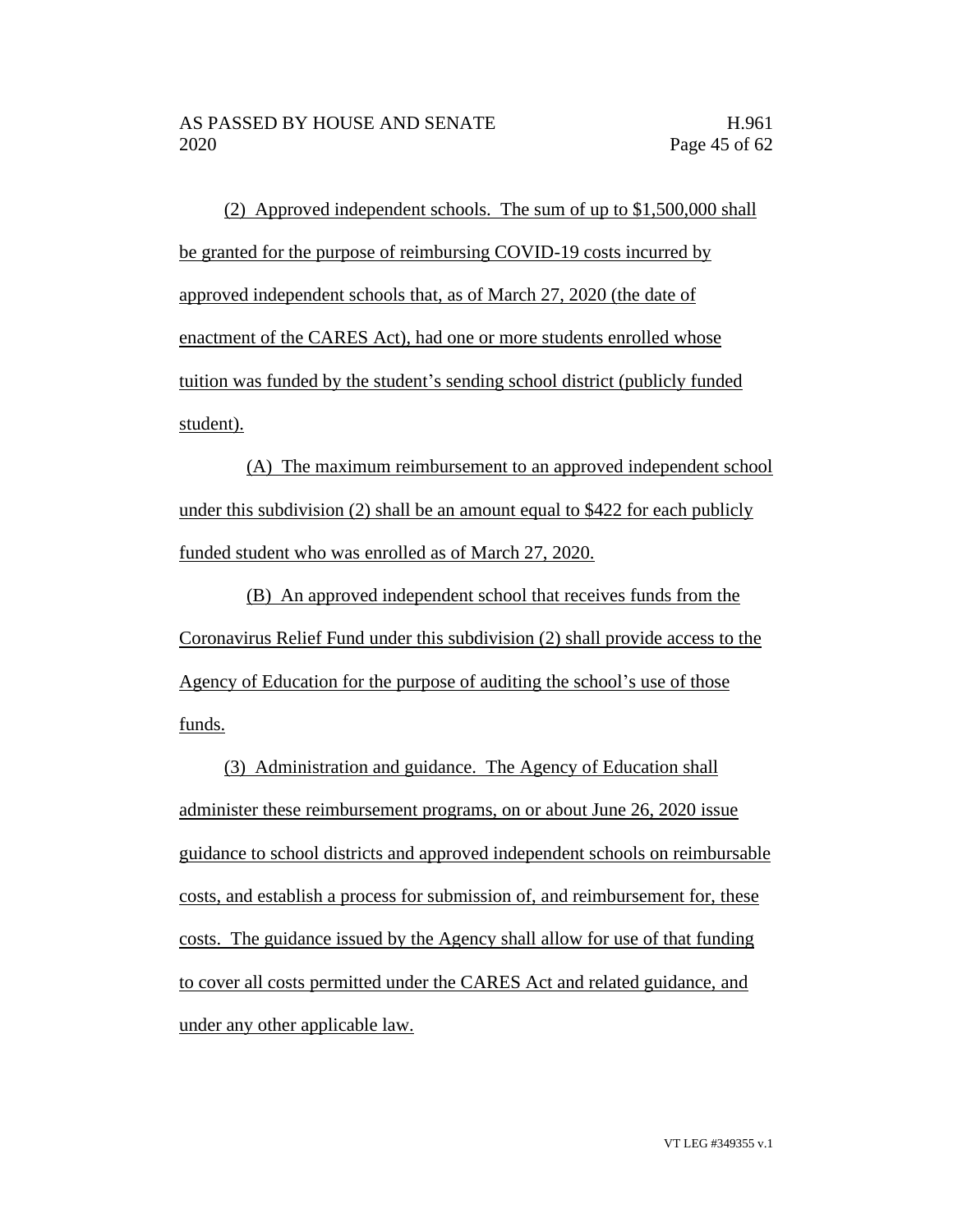(d) Accounting and technical assistance. Up to \$1,000,000 shall be available to provide accounting and technical assistance to the supervisory unions and school districts to fully identify COVID-19 expenses and accurately process these within the statewide accounting system.

(e) Purpose or determination of necessity; due to COVID-19. The General Assembly determines that the expenditure of monies from the Coronavirus Relief Fund as set forth in this section is necessary to assist public schools and approved independent schools cover a variety of COVID-19 costs. The guidance required to be issued by the Agency of Education under this section to public schools and approved independent schools is intended to ensure that their costs are due to or resulting from COVID-19.

Sec. A.51. SCHOOL INDOOR AIR QUALITY GRANT PROGRAM;

#### CORONAVIRUS RELIEF FUND; APPROPRIATION

(a) Appropriation. The sum of \$6,500,000 appropriated in Sec.A.50(b) of this act from the Coronavirus Relief Fund for Efficiency Vermont in fiscal year 2021 is for purposes of providing grants to Vermont K–12 covered schools to upgrade heating, ventilation, and air conditioning (HVAC) systems, and filtration and other methods of air treatment, in response to the COVID-19 emergency.

(b) Purpose or determination of necessity; due to COVID-19. The General Assembly determines that the expenditure of monies from the Coronavirus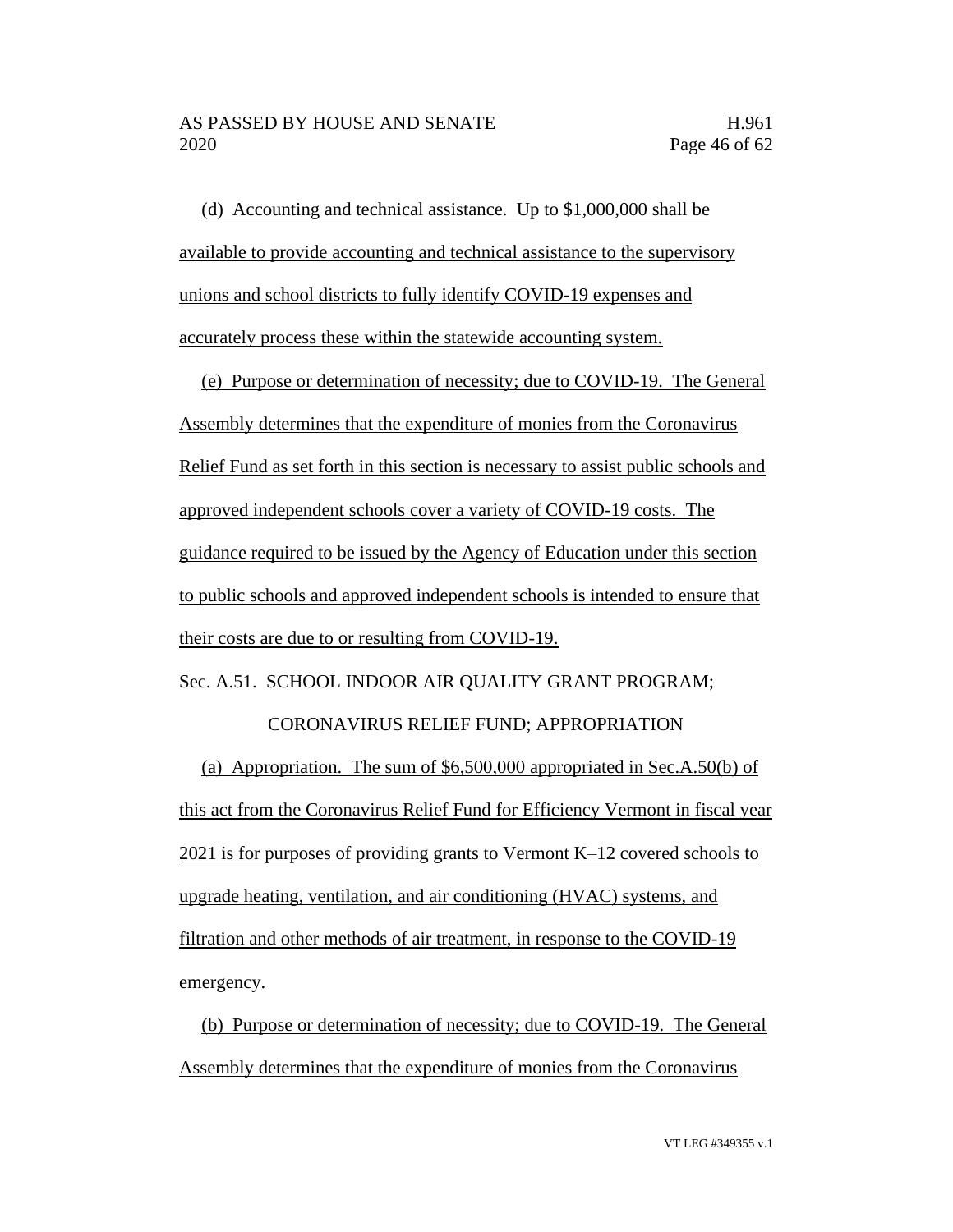Relief Fund as set forth in this section is necessary to make immediate improvements to the indoor air quality in K–12 covered schools to improve health and safety and to mitigate the threat of the spread of COVID-19.

(c) Definition. As used in this section, "covered school" means public schools and approved independent schools as defined under 16 V.S.A. § 11.

(d) Program established. There is established within Efficiency Vermont the School Indoor Air Quality Grant Program ("the Program") to provide grants to K–12 covered schools in Vermont to repair, maintain, and upgrade heating, ventilation, and air conditioning (HVAC) systems in reference to COVID-19-specific guidelines from the U.S. Centers for Disease Control and Prevention (CDC) and the American Society of Heating, Refrigeration, and Air Conditioning Engineers (ASHRAE).

(e) Administration; implementation.

(1) The Program shall be administered by Efficiency Vermont, which shall be responsible for:

(A) providing education and outreach to schools on the Program;

(B) providing informational guidance and best practices for school ventilation and air filtration systems; and

(C) awarding available grants to covered schools under the Program, which may be paid directly to a contractor on behalf of a covered school.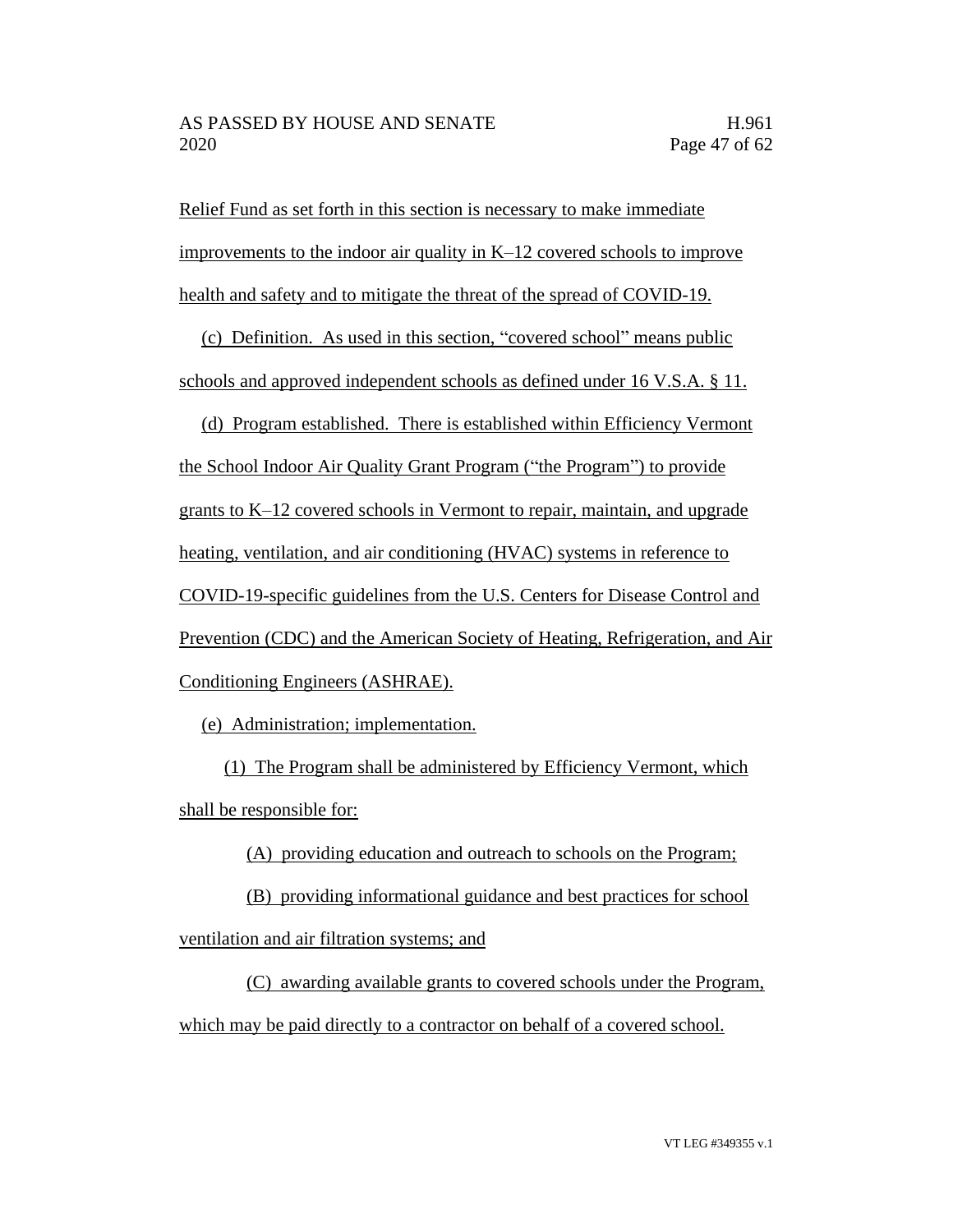(2) Efficiency Vermont, in consultation with the Agency of Education, the Vermont Superintendents Association, and experts in the field of heating, ventilation, and air conditioning, shall design the Program. The Program design shall establish:

(A) An outreach and education plan.

(B) An equitable system for distributing grants statewide based on geographic location, school size, and grant dollar amount.

(C) Guidelines for the ventilation, filtration, monitoring, humidification, and dehumidification measures and costs that will be eligible for grant funding. Eligible measures may include handheld meters, system evaluation, and retrocommissioning.

(3)(A) Efficiency Vermont is authorized to use up to \$100,000 of the amount appropriated in subsection (a) of this section for labor.

(B) As the entity appointed to serve as Efficiency Vermont, the Vermont Energy Investment Corp. (VEIC) is also authorized to collect their federally approved indirect rate of 9.3 percent on the Program funds expended.

(C) Monies from the Electric Efficiency Fund created by 30 V.S.A. §209(d)(3) and managed by Efficiency Vermont shall not be used to administer this Program. Where energy savings measures can be implemented in conjunction with the School Indoor Air Quality Grant Program, Efficiency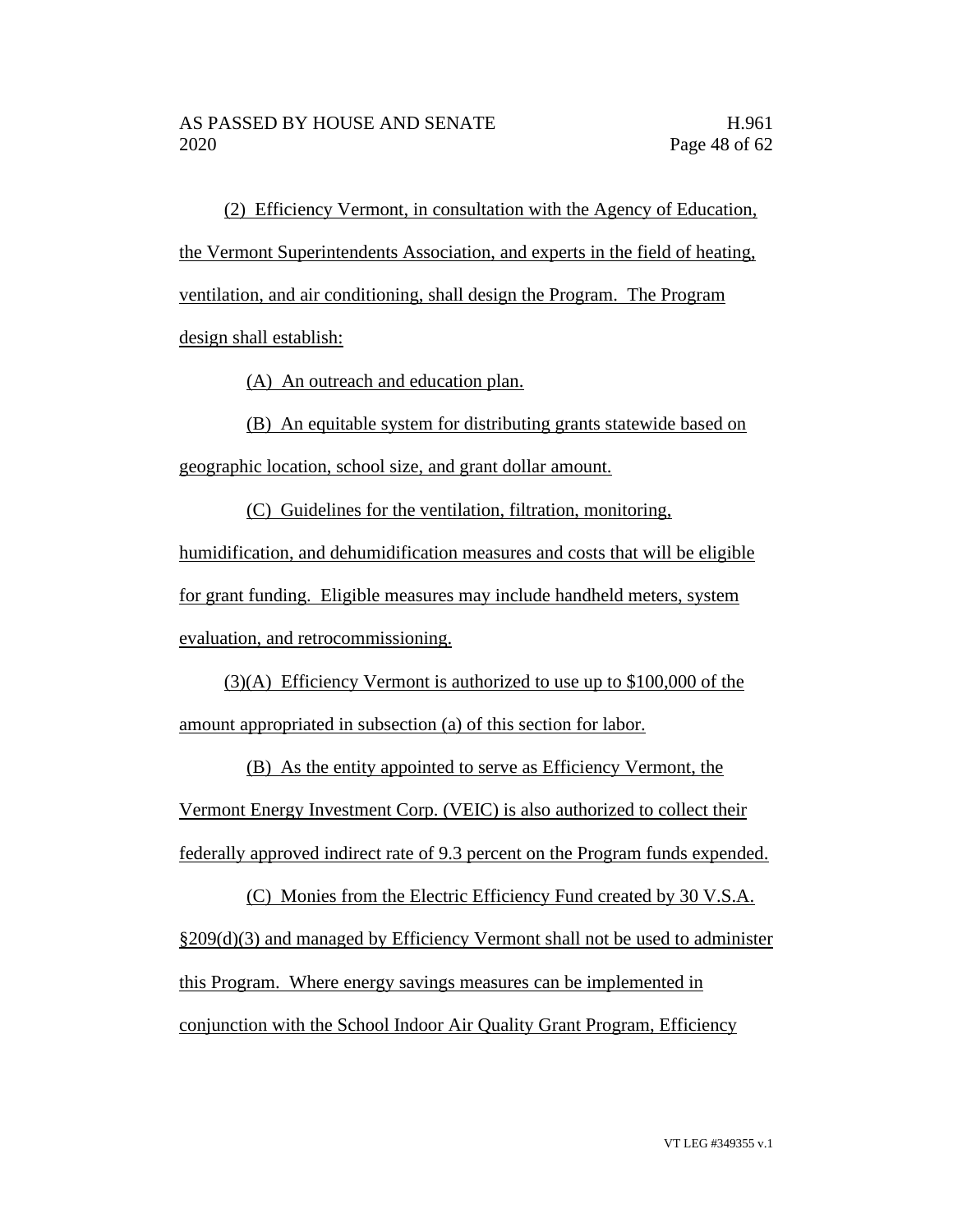Vermont may leverage its own program budgets, provided the energy savings measures are cost-effective.

(f) Contracting with vendors; bidding exception. Due to the public health risk posed by COVID-19, any project receiving grant funds under the Program shall be deemed to be an emergency repair for the purposes of 16 V.S.A. § 559(e), and a covered school may enter into a contract with an independent third party without the need to competitively bid the contract.

(g) Report. On or before September 15, 2020, Efficiency Vermont shall submit an update on the Program to the House and Senate Committees on Education. On or before March 15, 2021, Efficiency Vermont shall submit a final report on the Program, which shall include a list of the covered schools served, projects completed, funds expended, results and benefits of the projects completed, and overall lessons learned and recommendations for possible future school ventilation improvement programs. The final report shall also include a summary of any Efficiency Vermont programs that were delivered in conjunction with the Program.

Sec. A.52. H.953 (Supplemental Budget Adjustment) of 2020 is amended by striking out in Sec. 36, subdivision (a)(7) in its entirety and insert in lieu thereof a new  $(a)(7)$  to read as follows:

(7) The Agency of Human Services (AHS) for Emergency Medical/Ambulance Services: \$3,000,000 is appropriated to AHS for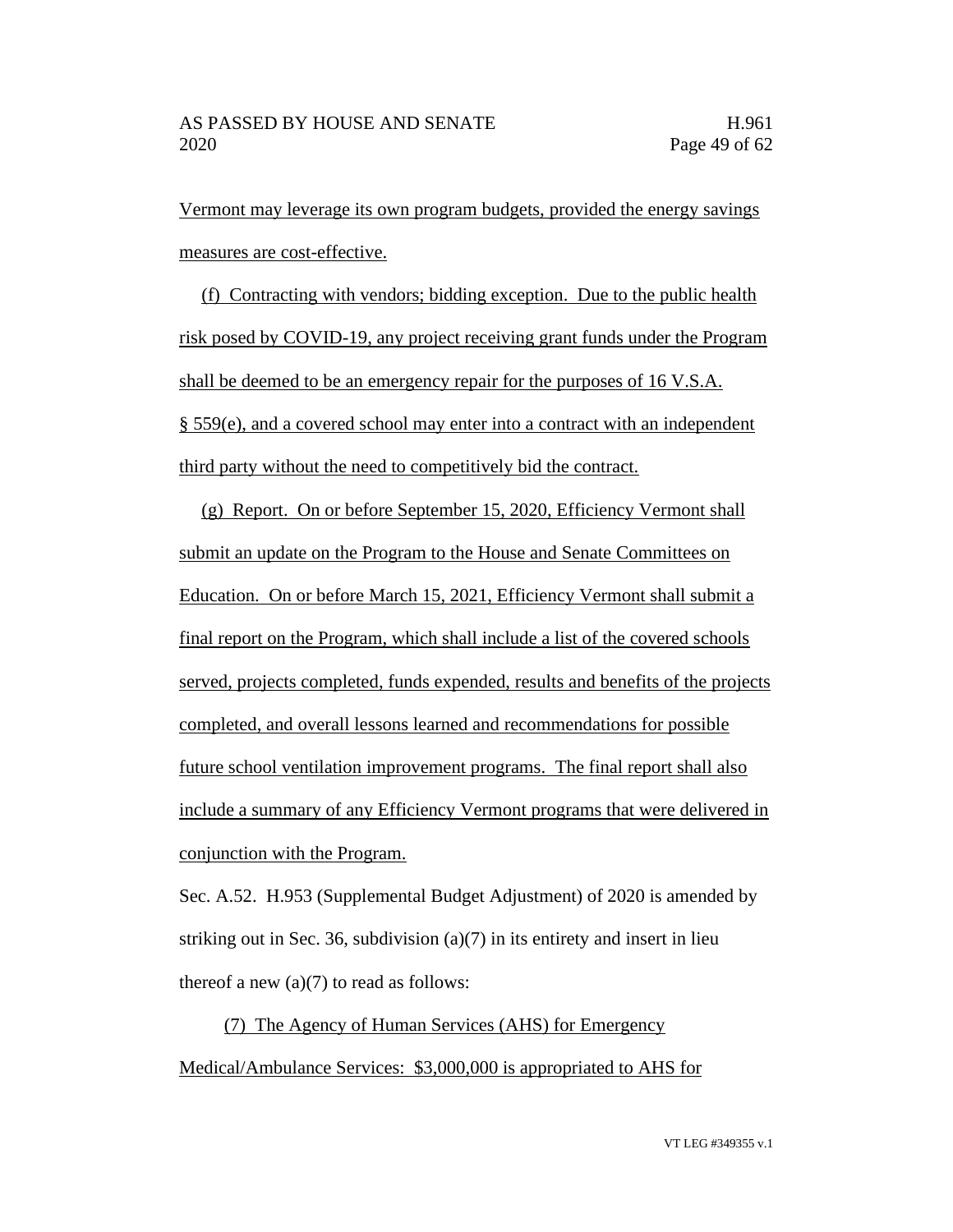Emergency Medical/Ambulance Services costs and financial assistance during the COVID-19 pandemic, which shall be allocated as follows:

(A) \$400,000 for the necessary training and support of emergency medical personnel, including volunteers, which shall be transferred to the Department of Health for disbursement. In order to address the needs of Vermonters as a result of the COVID-19 pandemic, the Department, in consultation with the Emergency Medical Services Advisory Committee, shall use the monies expeditiously to provide funding for live and online training opportunities for emergency medical responders, emergency medical technicians, and advanced emergency medical technicians and for other emergency medical personnel training-related purposes. The Department and the Advisory Committee shall prioritize training opportunities for volunteer emergency medical personnel to maximize the response capabilities of all areas in the State.

(B) \$500,000 for paramedic training, including paramedic certificate programs for prospective paramedics, continuing education opportunities for licensed paramedics, and recruitment. These funds shall be transferred to the Department of Health for disbursement.

(i) Funding under this subdivision  $(7)(B)$  shall be prioritized for training through Vermont programs that include clinical and field internship work to be completed prior to December 30, 2020.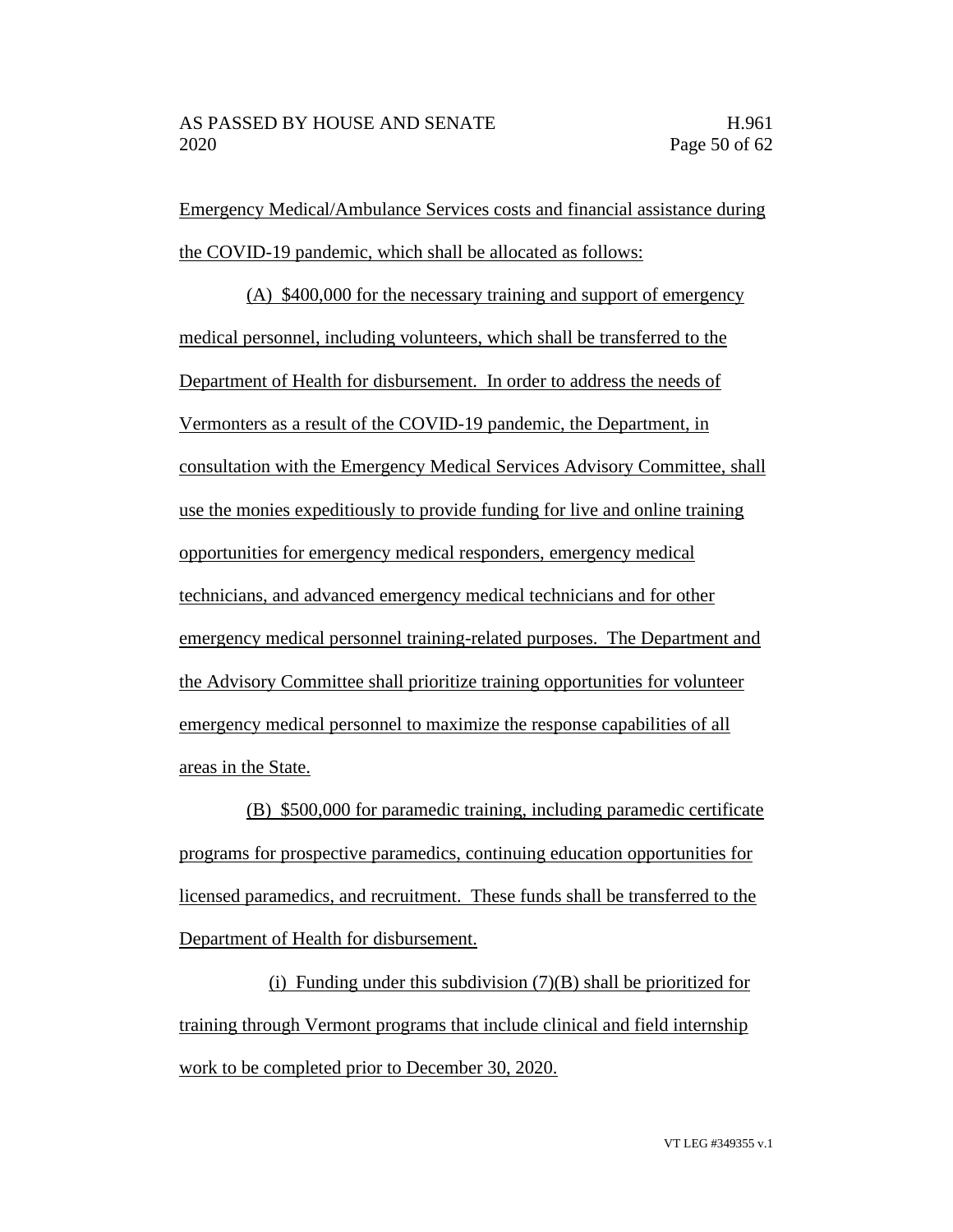(ii) The Department may collaborate with the Vermont Student Assistance Corporation, or similar entity, to disburse funding to approved paramedic training programs, to qualified applicants seeking a paramedic certificate, and to licensed paramedics pursuing continuing education opportunities.

(iii) The Department may allocate funds for recruitment of qualified paramedics to meet the needs of emergency medical service (EMS) and ambulance service providers in the State and ensure that emergency patient care and transportation services are available to Vermonters in all parts of the State. Such costs may include reimbursement for relocation, short-term housing stipends pending relocation, reimbursement for costs associated with Vermont licensure, and other allowed costs.

(C) \$100,000 for AHS in coordination with the Department of Financial Regulation (DFR) to engage through sole source contract one or more financial consultants to assist Vermont EMS and ambulance service providers with applications needed for federal provider relief funds related to COVID-19 funding, State prospective payments related to COVID-19 through the Agency of Human Services and the Department of Vermont Health Access, and other grant funding that may be available in response to the pandemic.

(D) \$2,000,000, of which five percent shall be reserved for extraordinary financial relief to Vermont EMS and ambulance service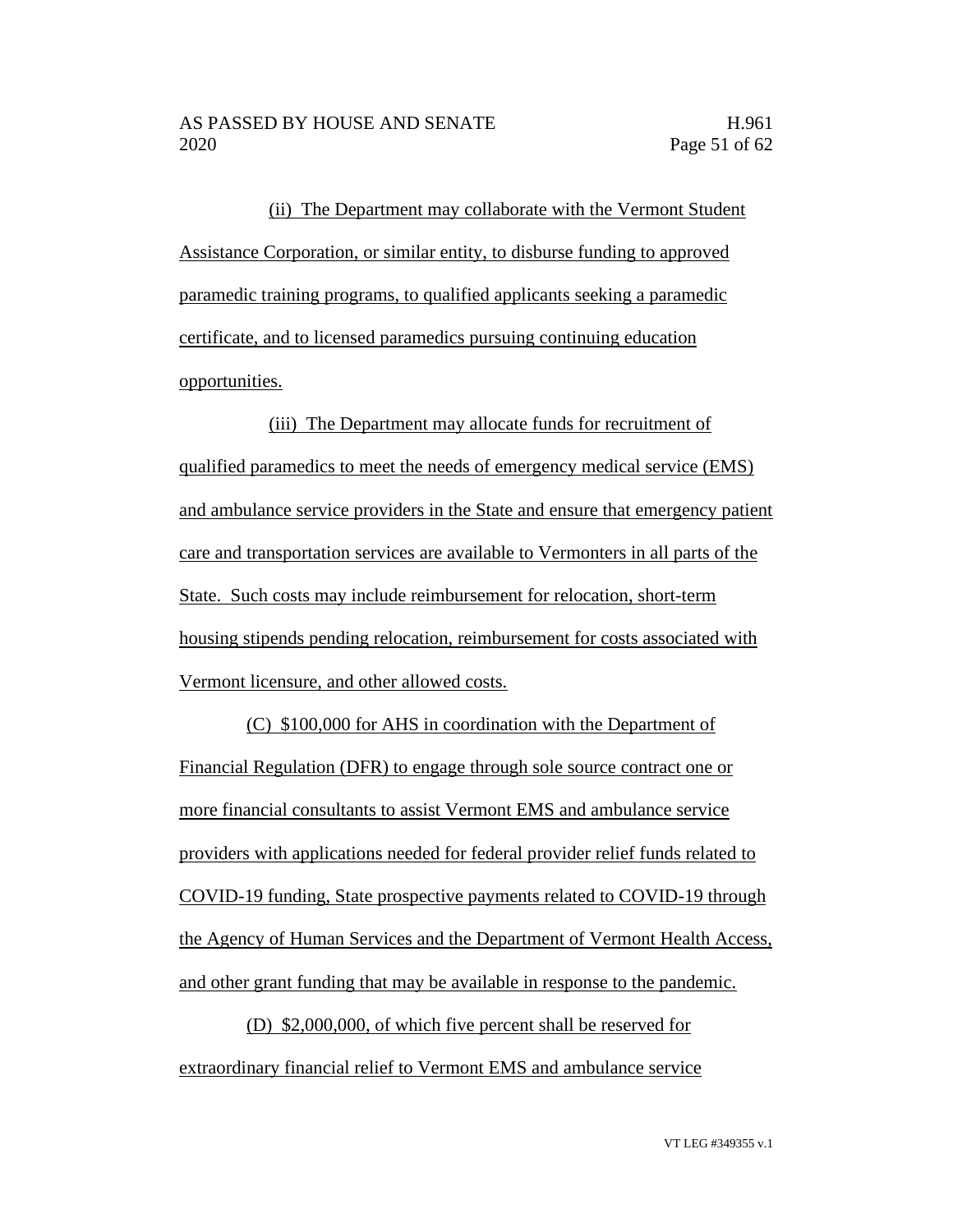providers upon demonstrated need, and the remainder of which may be used to make EMS and ambulance service provider stabilization grants in a manner determined by AHS that recognizes the need for administrative simplicity and is proportionate to EMS and ambulance service provider organization size.

(E) On or before January 15, 2021, AHS and the Department of Health shall report to the House Committees on Appropriations, on Health Care, and on Government Operations and the Senate Committees on Appropriations, on Health and Welfare, and on Government Operations with an accounting of its use of the funds appropriated to AHS for disbursement by the Department pursuant to this subsection.

Sec. A.53. COVID-19 UNEMPLOYMENT ADMINISTRATION COSTS

(a) The Department of Labor is authorized to use \$4,700,000 for COVID-19 Unemployment Administration Costs from the funds allocated under the conditions for the acceptance of the Coronavirus Relief Fund grant to Vermont adopted and as amended on May 5, 2020 by the Joint Fiscal Committee.

\* \* \* Definitions; Other Legal or Budgetary Context \* \* \* Sec. A.54. APPROPRIATIONS DEFAULT AND TIMING LIMITATIONS

(a) If in this act there is an error in either addition or subtraction, the totals shall be adjusted accordingly. Apparent errors in referring to section numbers of statutory titles within this act may be disregarded by the Commissioner of Finance and Management.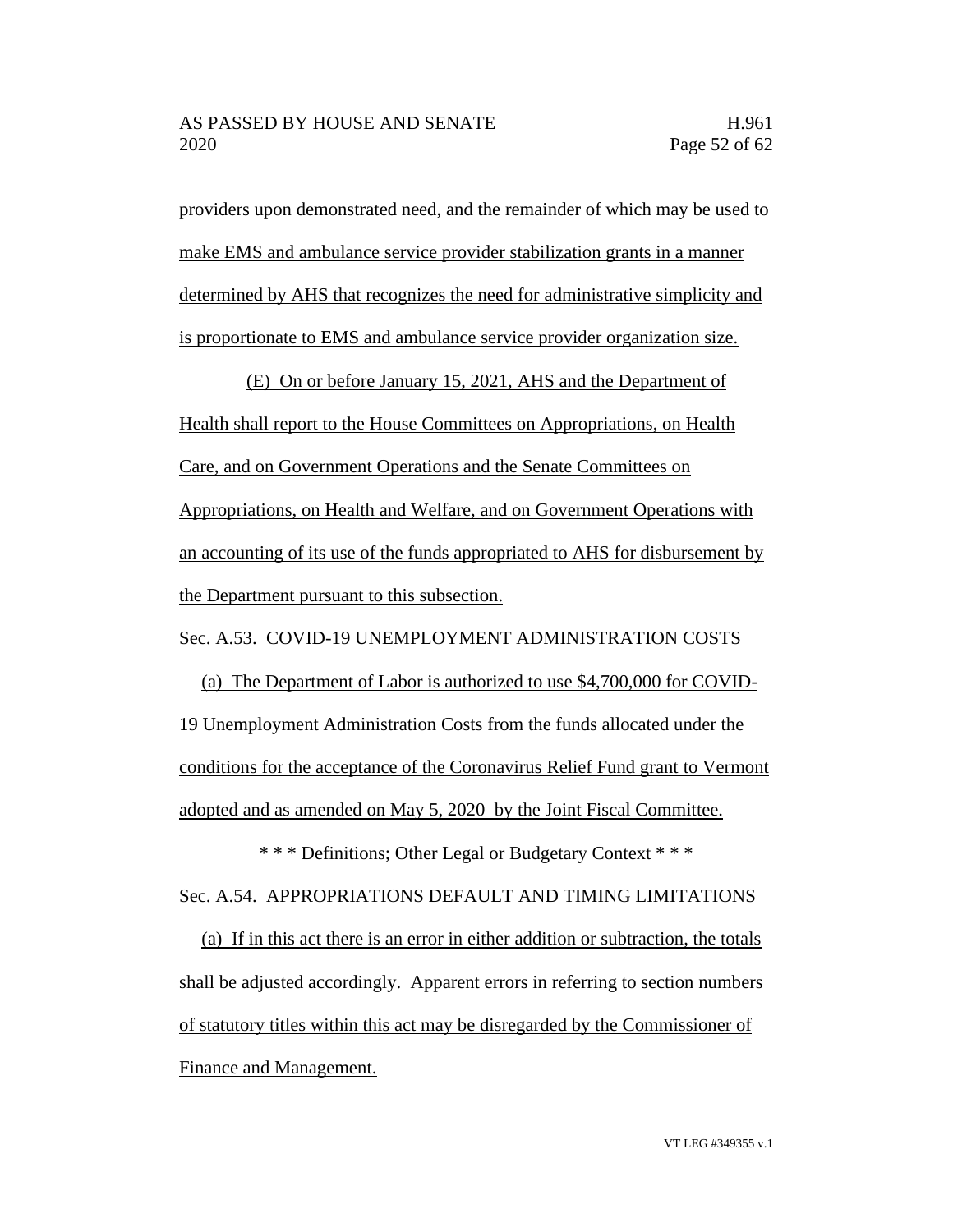(b) Unless codified or otherwise specified, all narrative portions of this act apply only to the first quarter of the fiscal year ending on September 30, 2021. Sec. A.55. DEFINITIONS

(a) As used in this act:

(1) "Encumbrances" means a portion of an appropriation reserved for the subsequent payment of existing purchase orders or contracts. The Commissioner of Finance and Management shall make final decisions on the appropriateness of encumbrances.

(2) "Grants" means subsidies, aid, or payments to local governments, to community and quasi-public agencies for providing local services, and to persons who are not wards of the State for services or supplies and means cash or other direct assistance, including pension contributions.

(3) "Operating expenses" means property management; repair and maintenance; rental expenses; insurance; postage; travel; energy and utilities; office and other supplies; equipment, including motor vehicles, highway materials, and construction; expenditures for the purchase of land and construction of new buildings and permanent improvements; and similar items.

(4) "Personal services" means wages and salaries, fringe benefits, per diems and contracted third-party services, and similar items.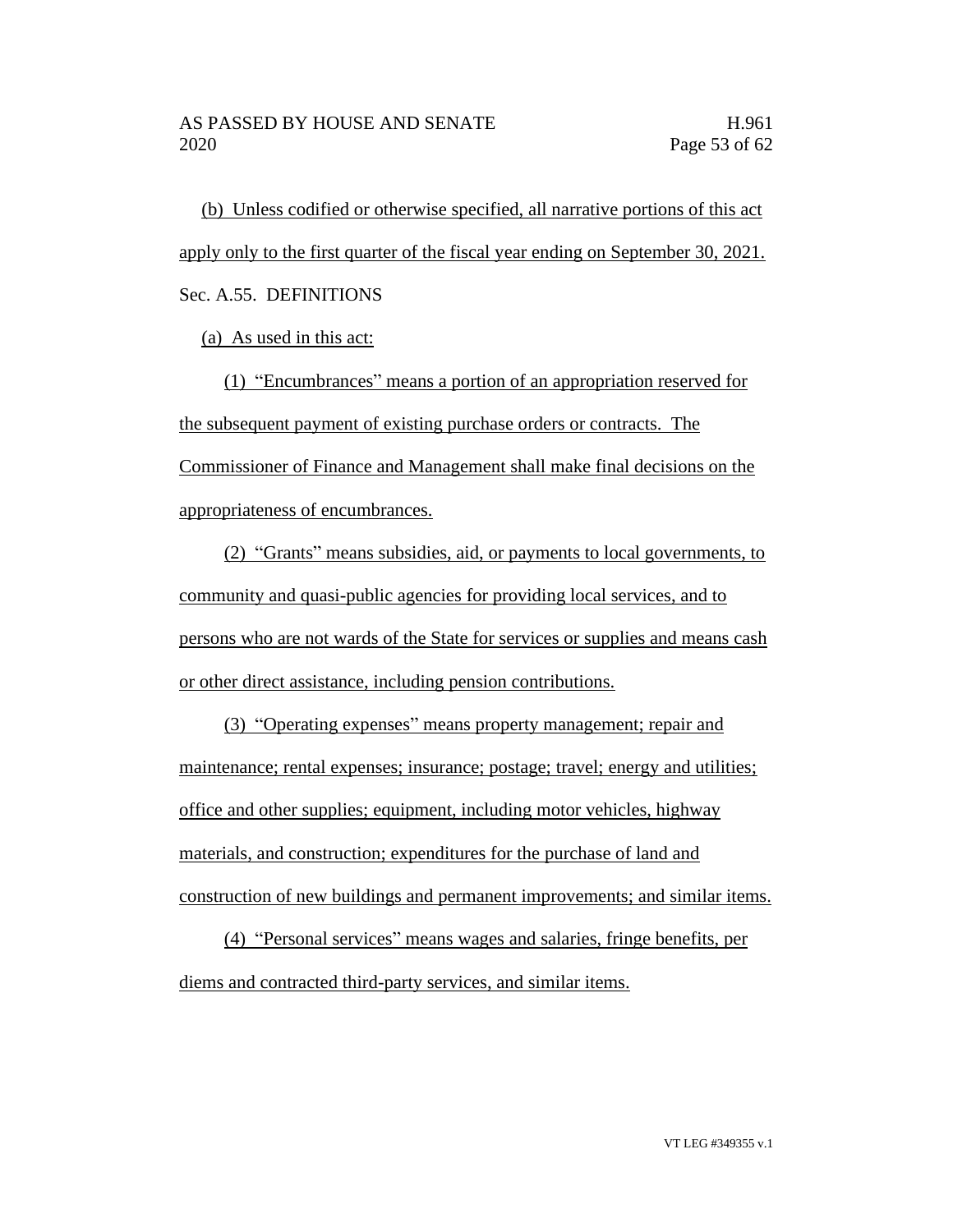## Sec. A.56. RELATIONSHIP TO EXISTING LAWS

(a) Except as specifically provided, this act shall not be construed in any way to negate or impair the full force and effect of existing laws.

#### Sec. A.57. OFFSETTING APPROPRIATIONS

(a) In the absence of specific provisions to the contrary in this act, when total appropriations are offset by estimated receipts, the State appropriations shall control, notwithstanding receipts being greater or less than anticipated. Sec. A.58. FEDERAL FUNDS

(a) In the first quarter of fiscal year 2021, the Governor, with the approval of the Legislature or the Joint Fiscal Committee if the Legislature is not in session, may accept federal funds available to the State of Vermont, including block grants in lieu of or in addition to funds herein designated as federal. The Governor, with the approval of the Legislature or the Joint Fiscal Committee if the Legislature is not in session, may allocate all or any portion of such federal funds for any purpose consistent with the purposes for which the basic appropriations in this act have been made.

(b) If, during the first quarter of fiscal year 2021, federal funds available to the State of Vermont and designated as federal in this and other acts of the 2020 session of the Vermont General Assembly are converted into block grants or are abolished under their current title in federal law and reestablished under a new title in federal law, the Governor may continue to accept such federal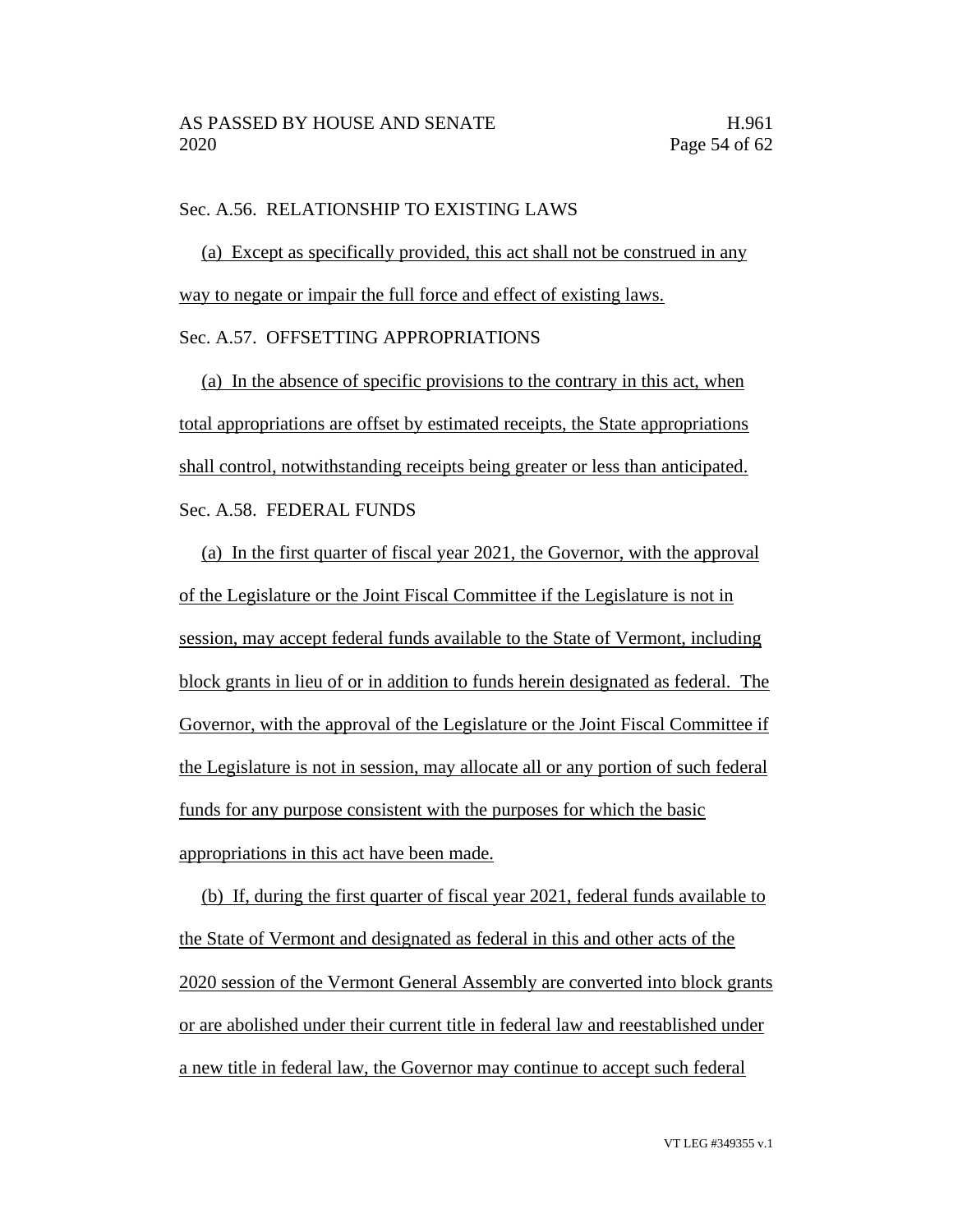funds for any purpose consistent with the purposes for which the federal funds were appropriated. The Governor may spend such funds for such purposes for not more than 45 days prior to Legislative or Joint Fiscal Committee approval. Notice shall be given to the Joint Fiscal Committee without delay if the Governor intends to use the authority granted by this section, and the Joint Fiscal Committee shall meet in an expedited manner to review the Governor's request for approval.

Sec. A.59. NEW POSITIONS

(a) Notwithstanding any other provision of law, the total number of authorized State positions, both classified and exempt, excluding temporary positions as defined in 3 V.S.A. § 311(11), shall not be increased during the first quarter of fiscal year 2021. Limited service positions approved pursuant to 32 V.S.A. § 5 shall not be subject to this restriction.

\* \* \* Effective Dates Secs.  $A.1 - A.59$  \* \* \*

Sec. A.60. EFFECTIVE DATES

(a) This section and Secs. A.7 (pilot position sunset extension), A.8 (sunset extension), A.9 (Budget Report), A.12 (State Employees' Postemployment Benefits Trust Fund), A.13 (Vermont Pension Investment Committee; Duties), A.14, (Investment in Vermont Community Loan Fund), A.20 (e-filing), A.24 (military reclassification), A.26 (repurposing one-time appropriation), A.28- A.31 (Woodside), A.32-A.34 (Agency of Human Services fiscal year budget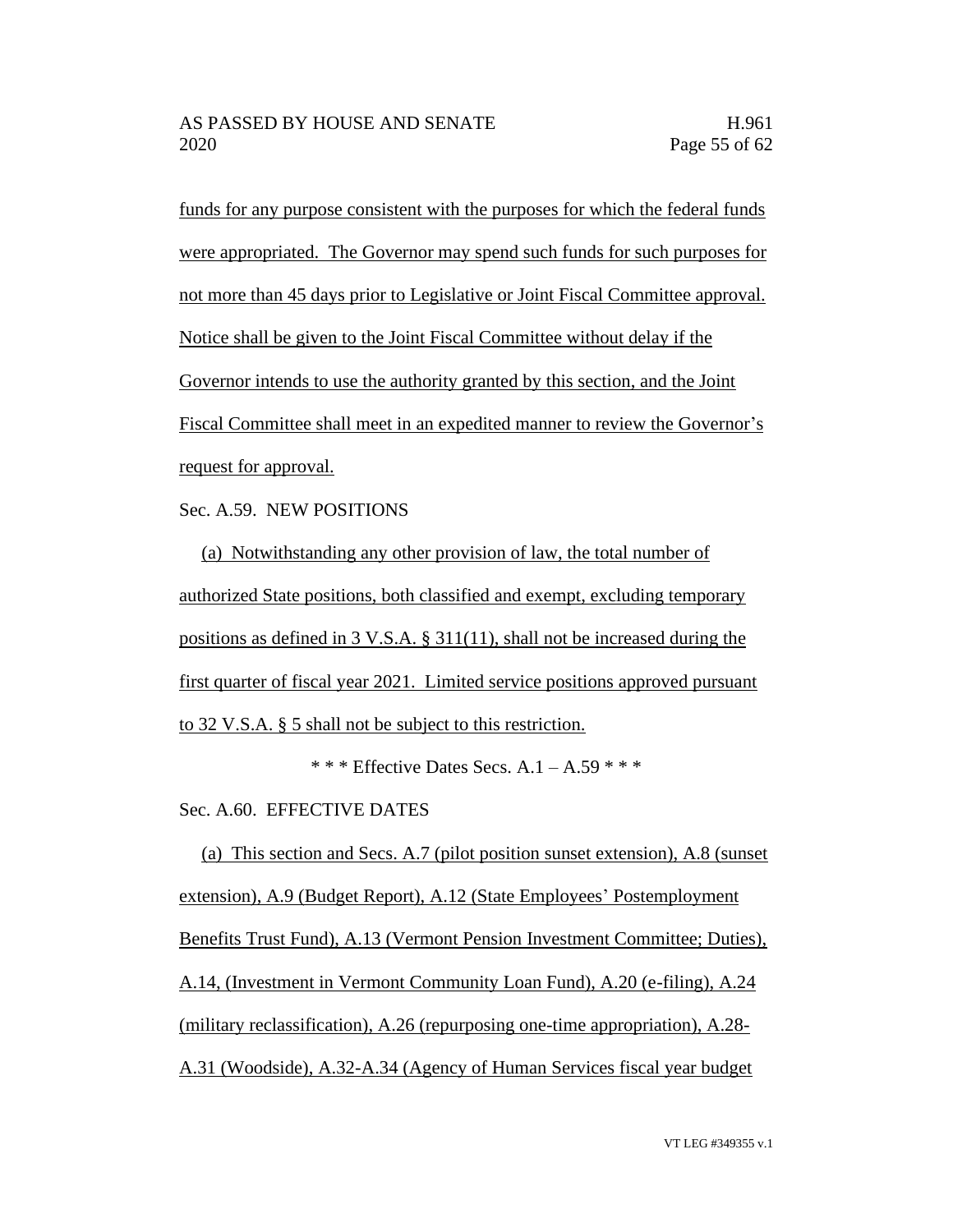adjustments), A.35 (education fund appropriation technical correction), A.38 (Retired Teachers' Health and Medical Benefits Fund), A.40 (Bennington waterline loan subsidy increase), A.50-A.51 (Pre-K-12 CRF appropriations), A.52 (emergency medical/ambulance services funding), and A.53 (Labor Department authorization) shall take effect upon passage. (b) All remaining A sections shall take effect on July 1, 2020.

\* \* \* Pay Act \* \* \*

Sec. B.1. APPROVAL OF FISCAL YEAR 2021 COMPENSATION INCREASES; CONSIDERATION OF FISCAL YEAR 2022 COMPENSATION INCREASES AT A LATER DATE

(a) Funding of fiscal year 2021 collective bargaining agreement provisions.

(1) This act funds in fiscal year 2021 the provisions of the collective bargaining agreements between the State and the Vermont State Employees' Association for the Defender General, Non-Management, Supervisory, and Corrections bargaining units; for the State's Attorneys' offices bargaining unit; and for the Judicial bargaining unit, and between the State and the Vermont Troopers' Association, that apply during the period of July 1, 2020 through June 30, 2021.

(2) These collective bargaining agreements provide during that fiscal year 2021 period an average 1.9 percent step increase and a \$1,400.00 onetime payment to individuals employed as of July 1, 2020.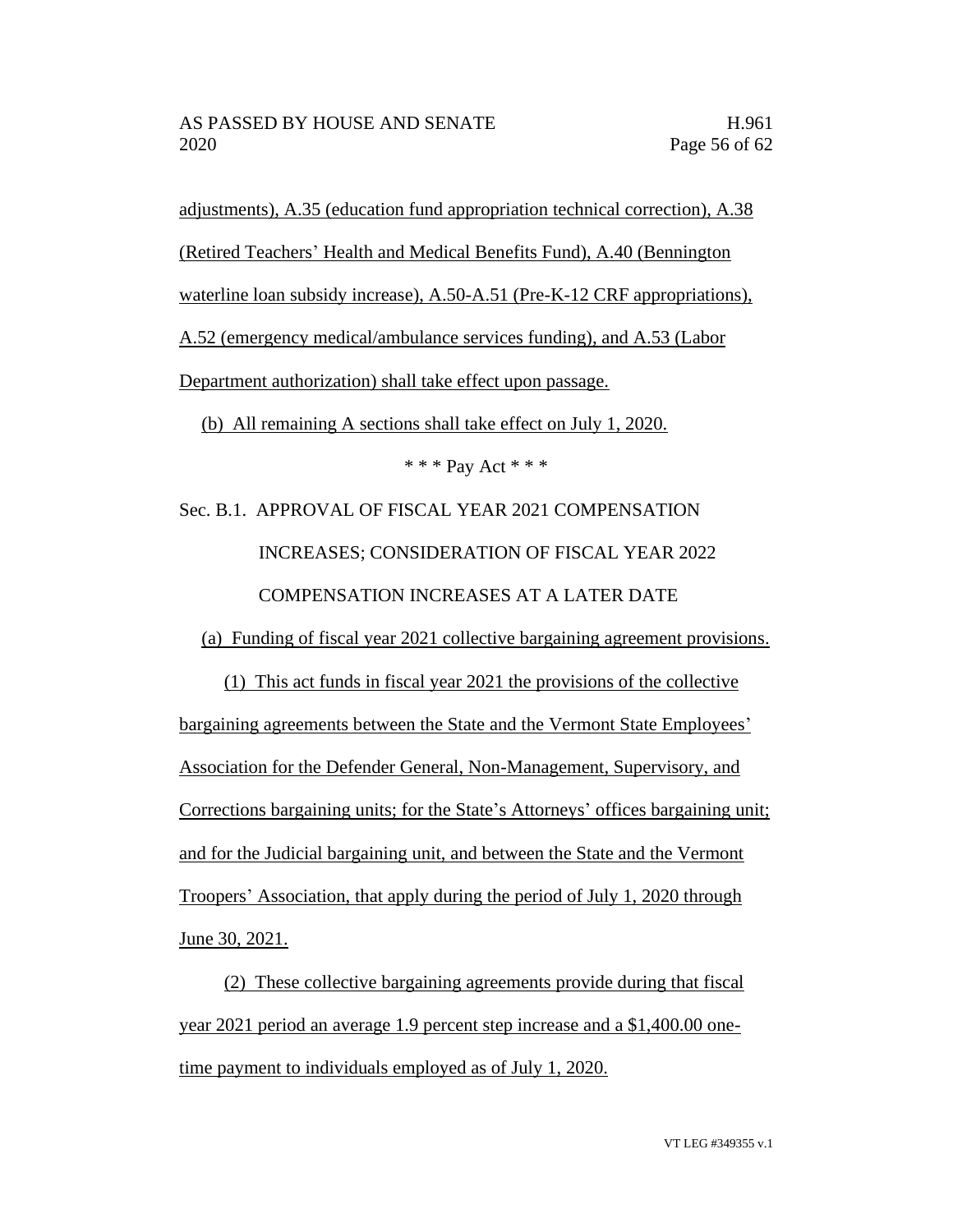(b) Other permitted fiscal year 2021 increases. In fiscal year 2021, the Executive, Judicial, and Legislative Branches may extend the fiscal year 2021 provisions of the collective bargaining agreements that are funded by this act to employees not covered by the bargaining agreements as they determine to be appropriate and in accordance with the appropriations provided to each branch.

(c) Fiscal year 2022. The General Assembly will consider any compensation increases for fiscal year 2022 at a later date. Sec. B.2. FISCAL YEAR 2021 PAY ACT APPROPRIATIONS

(a) Executive Branch. In fiscal year 2021, the fiscal year 2021 provisions of the collective bargaining agreements between the State of Vermont and the Vermont State Employees' Association for the Defender General, Non-Management, Supervisory, and Corrections bargaining units, and, for the purpose of appropriation, the State's Attorneys' offices bargaining unit, for the period of July 1, 2020 through June 30, 2021; the collective bargaining agreement with the Vermont Troopers' Association, for the period of July 1, 2020 through June 30, 2021; and salary increases for employees in the Executive Branch not covered by the bargaining agreements shall be funded as follows:

(1) General Fund. The amount of \$11,553,795.00 is appropriated from the General Fund to the Secretary of Administration for distribution to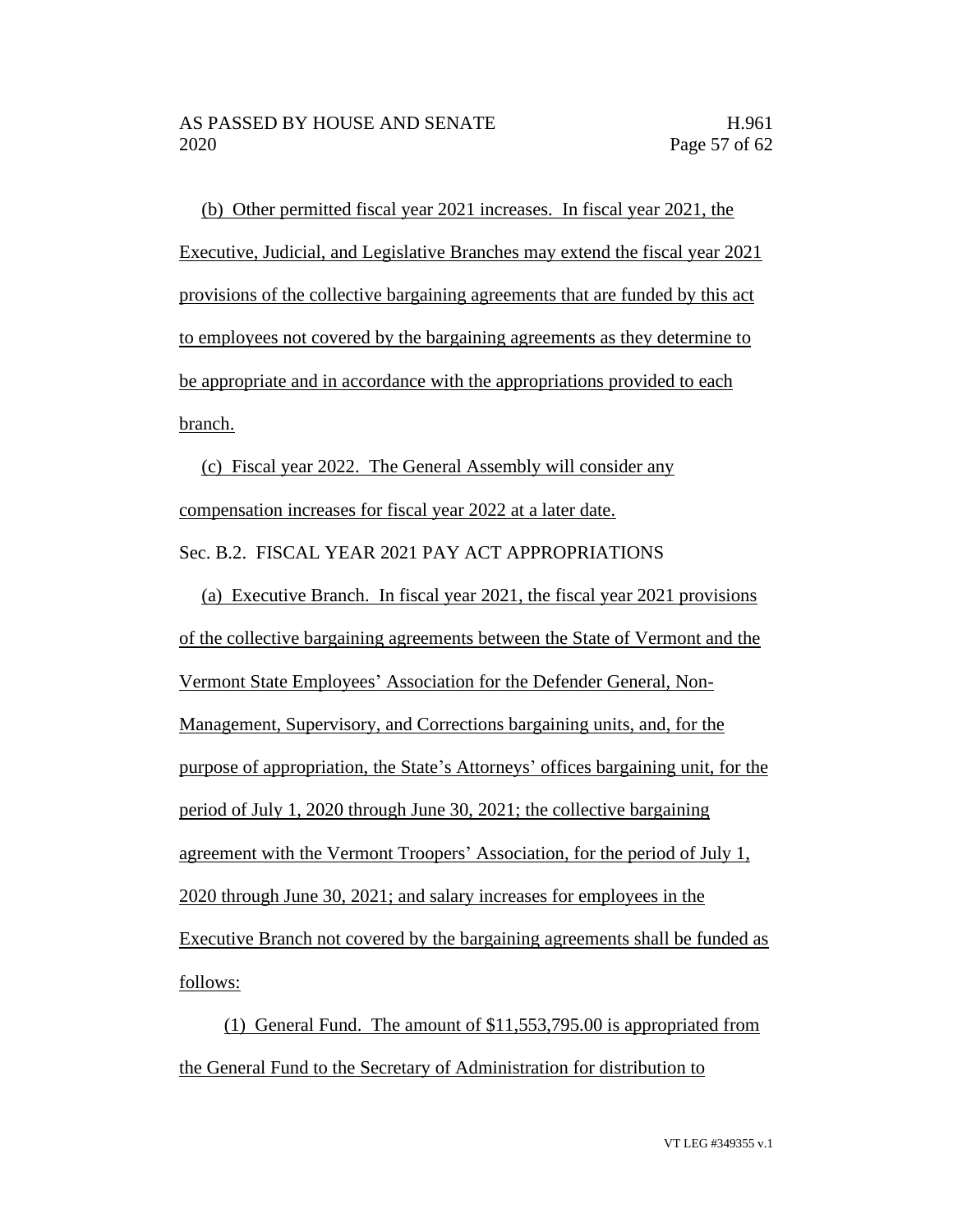departments to fund the fiscal year 2021 compensation increases permitted by this act.

(2) Transportation Fund. The amount of \$3,911,750.00 is appropriated from the Transportation Fund to the Secretary of Administration for distribution to the Agency of Transportation and the Department of Public Safety to fund the fiscal year 2021 compensation increases permitted by this act.

(3) Other funds. The Administration shall provide additional spending authority to departments through the existing process of excess receipts to fund the fiscal year 2021 compensation increases permitted by this act. The estimated amounts are \$12,809,440.00 from special fund, federal, and other sources.

(4) Transfers. With due regard to the possible availability of other funds, for fiscal year 2021, the Secretary of Administration may transfer from the various appropriations and various funds and from the receipts of the Liquor Control Board such sums as the Secretary may determine to be necessary to carry out the purposes of this act to the various agencies supported by State funds.

(b) Judicial Branch. In fiscal year 2021, the amount of \$872,330.00 is appropriated from the General Fund to the Judiciary to fund the fiscal year 2021 provisions of the collective bargaining agreement between the State of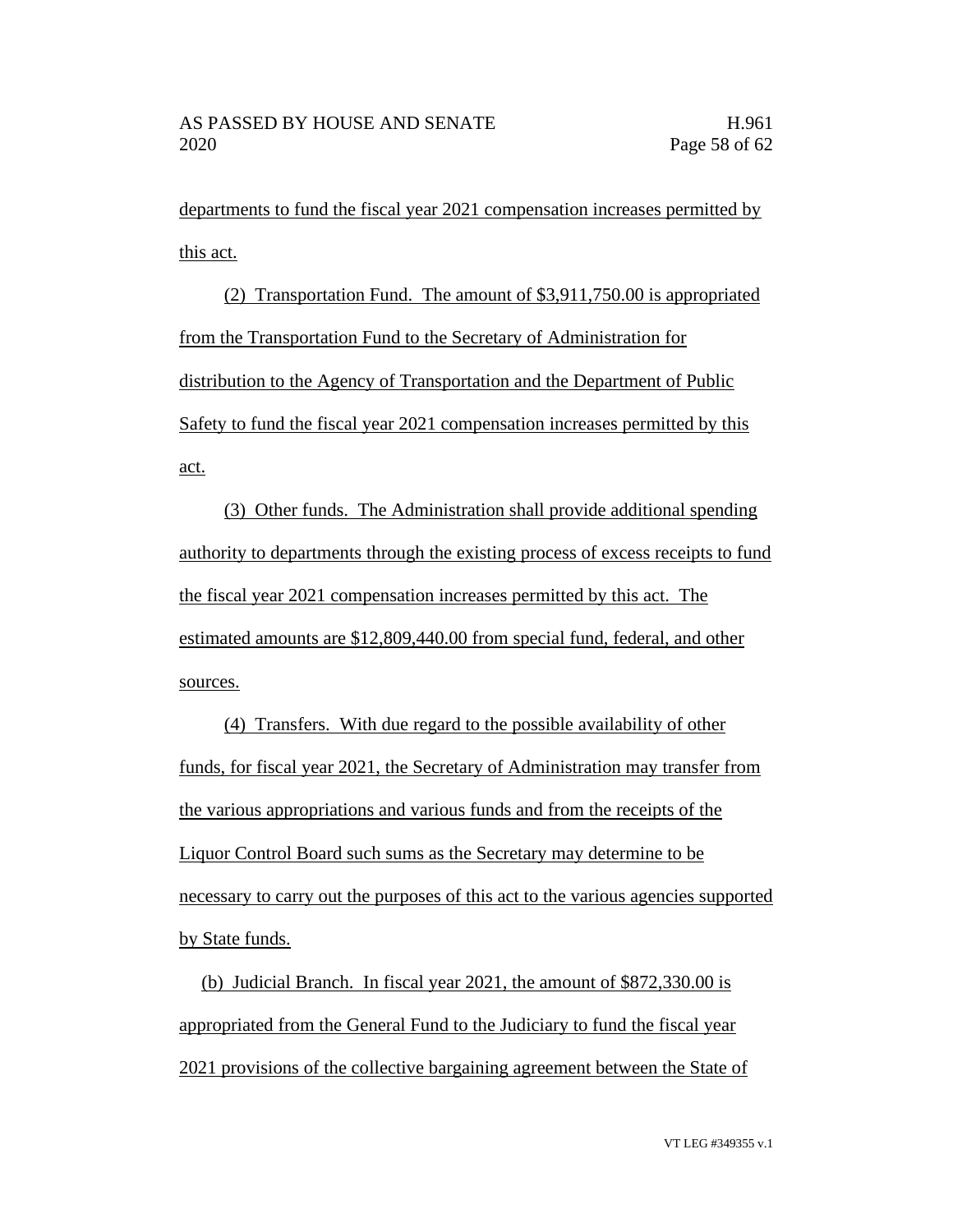Vermont and the Vermont State Employees' Association for the Judicial bargaining unit for the period of July 1, 2020 through June 30, 2021 and salary increases for employees in the Judicial Branch not covered by the bargaining agreement.

(c) Legislative Branch. In fiscal year 2021, the amount of \$241,000.00 is appropriated from the General Fund to the Legislative Branch for the period of July 1, 2020 through June 30, 2021.

Sec. B.3. 32 V.S.A. § 1051 is amended to read:

# § 1051. SPEAKER OF THE HOUSE AND PRESIDENT PRO TEMPORE OF THE SENATE; COMPENSATION AND EXPENSE REIMBURSEMENT

(a) The Speaker of the House and the President Pro Tempore of the Senate shall be entitled to receive annual compensation of \$10,080.00 for the 2005 Biennial Session and thereafter, to be paid in biweekly payments; provided that, beginning on January 1, 2007, the annual compensation shall be adjusted annually thereafter by the cost of living adjustment negotiated for State employees under the most recent collective bargaining agreement, except that, beginning on July 1, 2021 and annually thereafter on January 1, the annual compensation shall be adjusted consistent with the compensation increases provided to other constitutional officers. In addition to the annual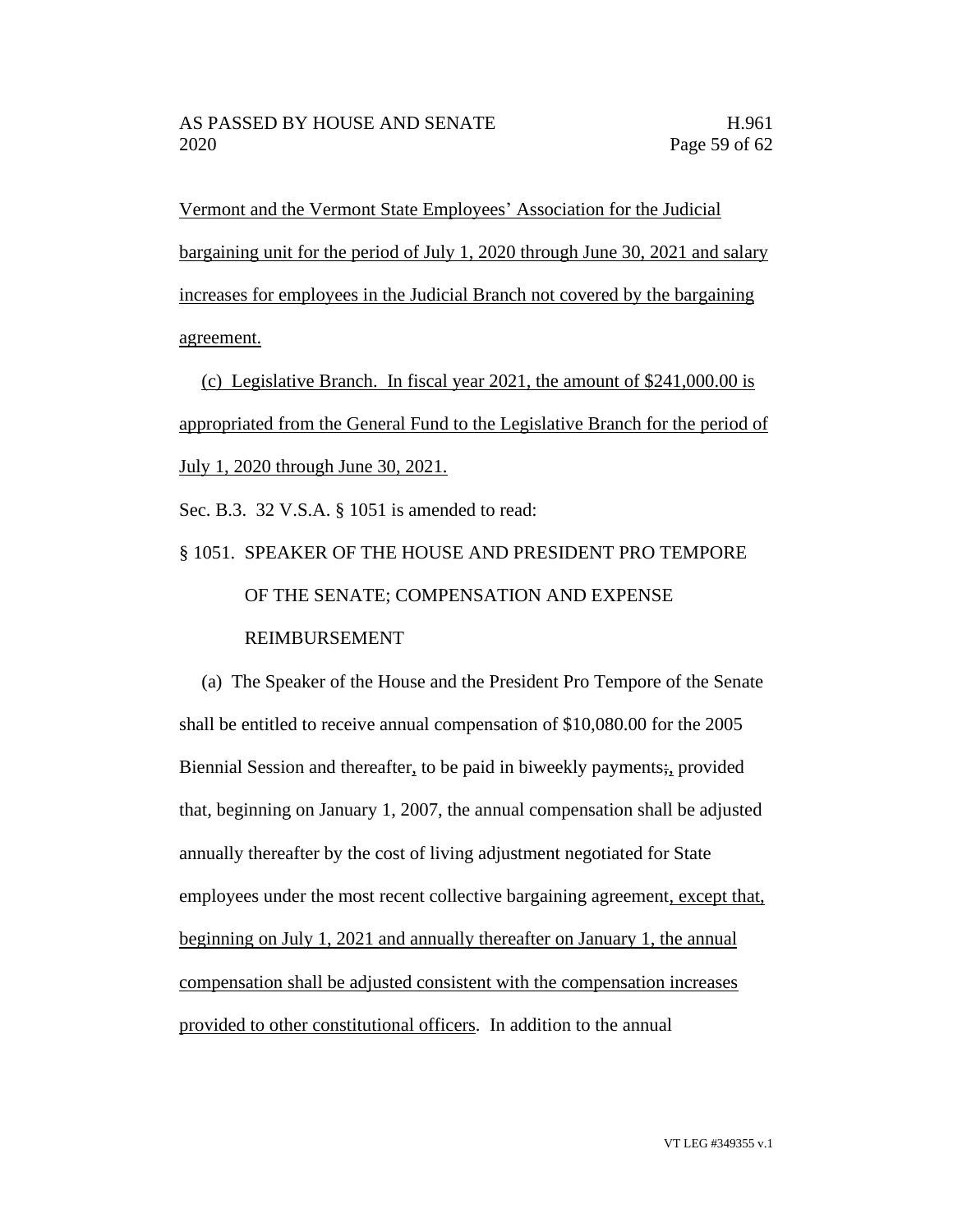compensation, the Speaker and President Pro Tempore shall be entitled to receive:

(1) \$652.00 a week for the 2005 Biennial Session and thereafter, to be paid in biweekly payments during the regular and adjourned sessions of the General Assembly;, provided that, beginning on January 1, 2007, the weekly compensation shall be adjusted annually thereafter by the cost of living adjustment negotiated for State employees under the most recent collective bargaining agreement, except that, beginning on July 1, 2021 and annually thereafter on January 1, the weekly compensation shall be adjusted consistent with the compensation increases provided to other constitutional officers;

(2) an amount equal to one-fifth of the annually adjusted weekly compensation set forth in subdivision (1) of this subsection, rounded up to the nearest dollar, per day during a special session of the General Assembly; and

(3) mileage, meals, and lodging expenses as provided to members of the General Assembly under subsection 1052(b) of this title during the biennial, adjourned, and special sessions of the General Assembly and in addition such other actual and necessary expenses incurred while engaged in duties imposed by law.

\* \* \*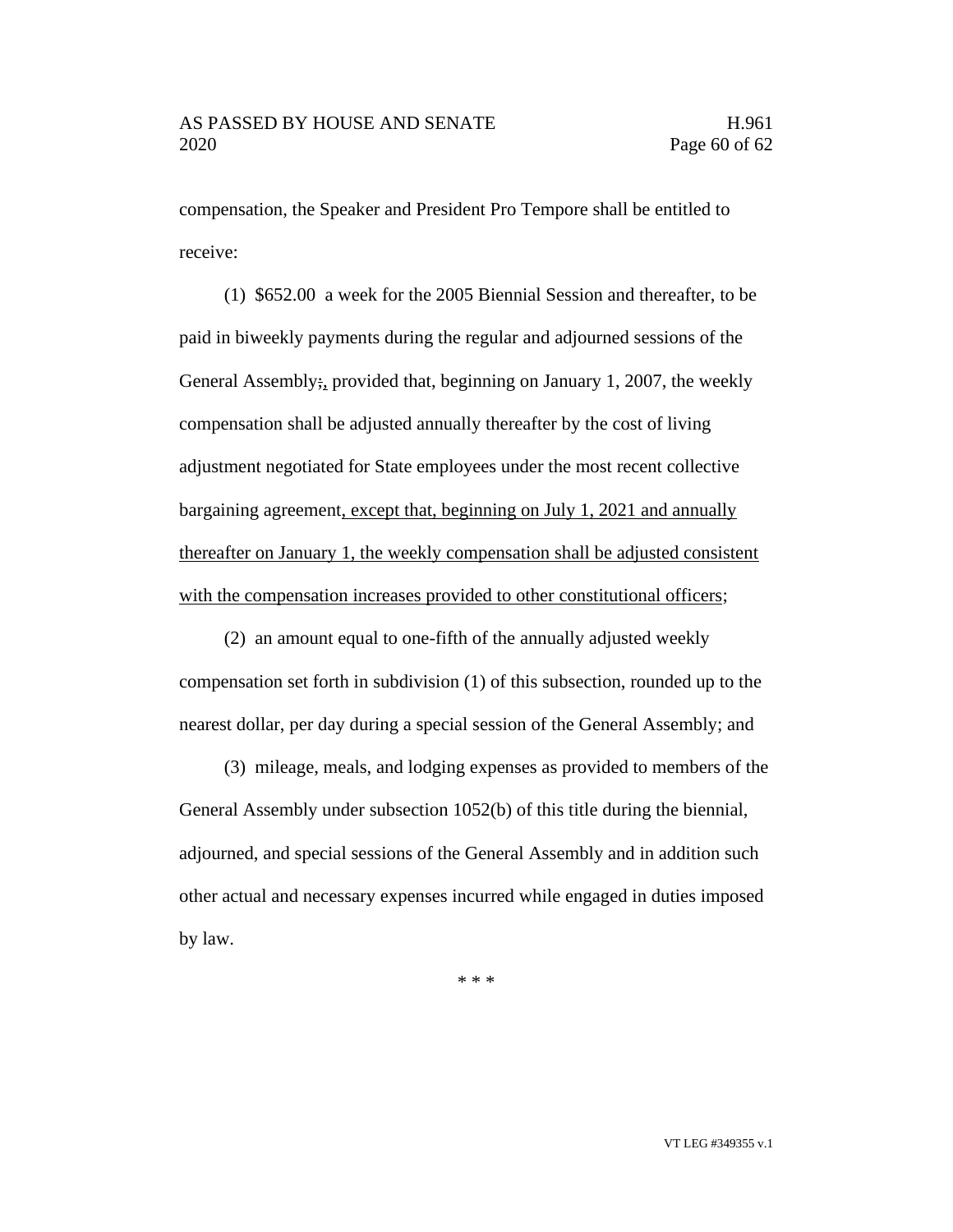#### Sec. B.4. 32 V.S.A. § 1052 is amended to read:

## § 1052. MEMBERS OF THE GENERAL ASSEMBLY; COMPENSATION

#### AND EXPENSE REIMBURSEMENT

(a)(1) Each member of the General Assembly, other than the Speaker of the House and the President Pro Tempore of the Senate, is entitled to a weekly salary of \$589.00 for the 2005 Biennial Session and thereafter; provided that, beginning on January 1, 2007, the weekly compensation shall be adjusted annually thereafter by the cost of living adjustment negotiated for State employees under the most recent collective bargaining agreement, except that, beginning on July 1, 2021 and annually thereafter on January 1, the weekly compensation shall be adjusted consistent with the compensation increases provided to other constitutional officers. The salary of members shall be paid in biweekly installments.

(2) During a special session, a member is entitled to an amount equal to one-fifth of the annually adjusted weekly compensation set forth in subdivision (1) of this subsection, rounded up to the nearest dollar, for each day of a special session on which the House of which he or she is a member shall sit.

\* \* \*